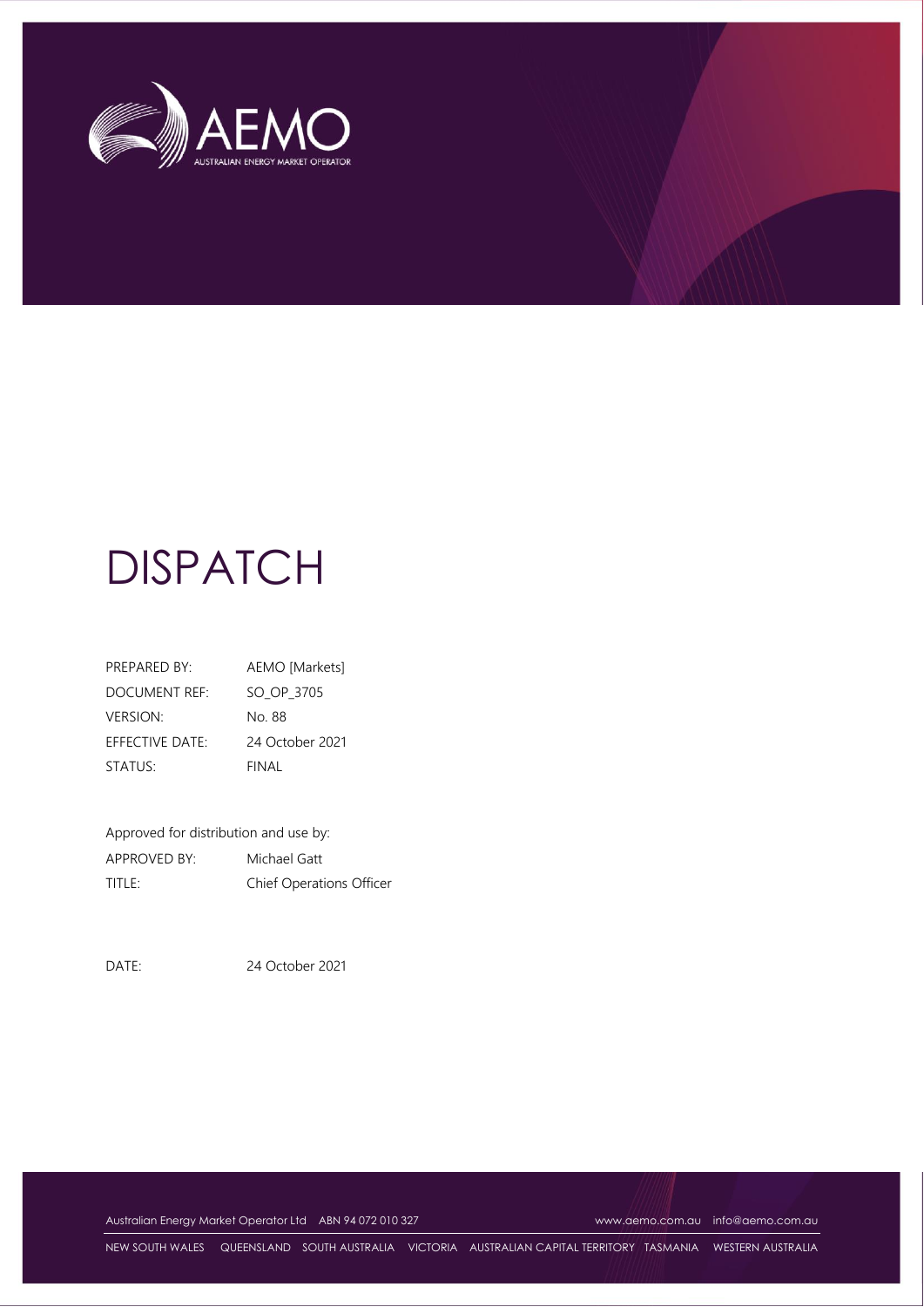

## <span id="page-1-0"></span>**CURRENT VERSION RELEASE DETAILS**

| Version | <b>Effective Date</b> | Summary of Changes                                                                                                                                                                                                               |
|---------|-----------------------|----------------------------------------------------------------------------------------------------------------------------------------------------------------------------------------------------------------------------------|
| 88.0    | 24 October 2021       | Updates for the wholesale demand response mechanism rule change.<br>Updates for the five-minute settlement rule change.<br>Removed the ability for AEMO to submit a default bid on behalf of a non-conforming<br>scheduled load. |

**Note: There is a version history at the end of this document.**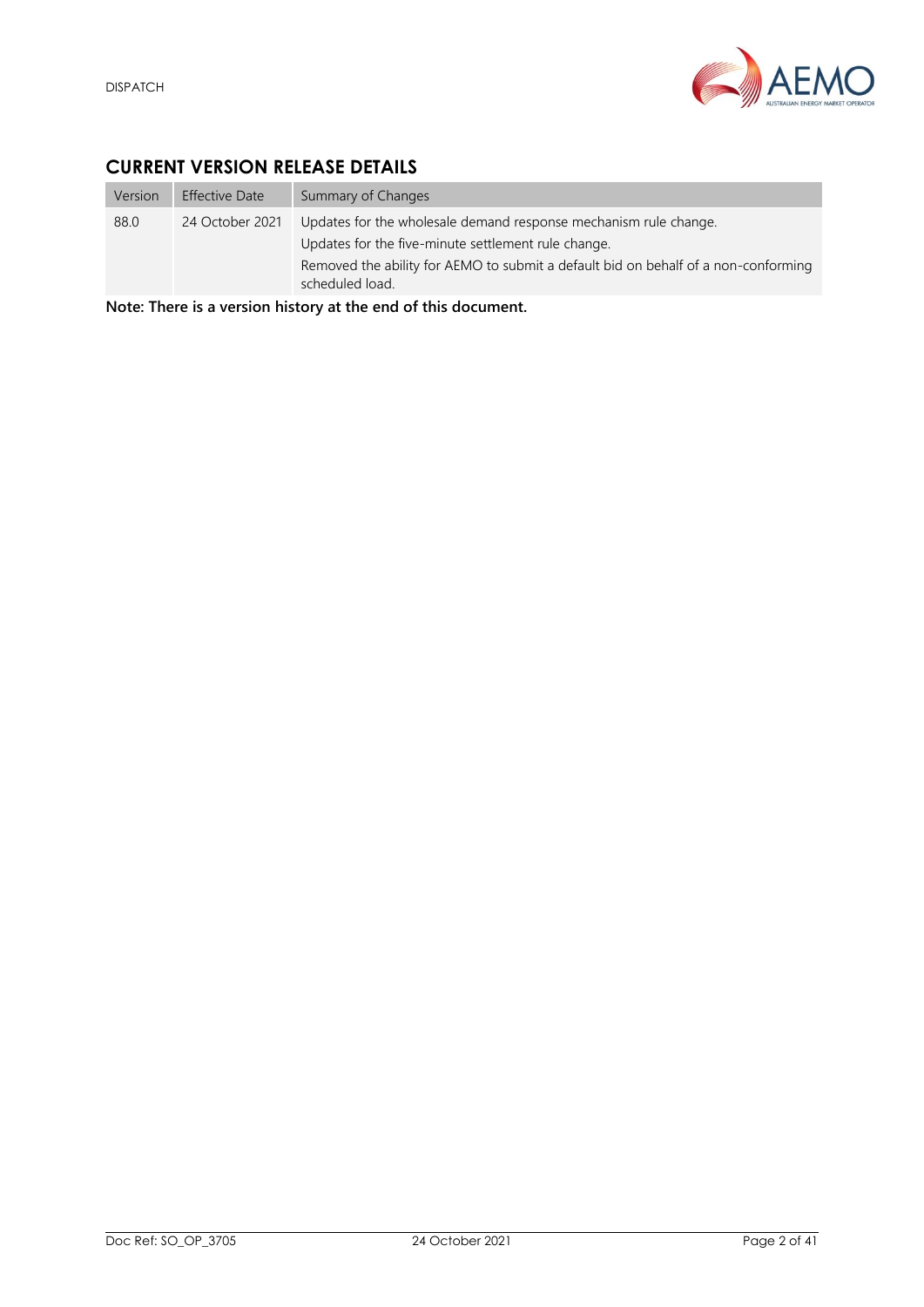

#### **CONTENTS**

|      | <b>CURRENT VERSION RELEASE DETAILS</b><br>$\mathbf{2}$        |                |  |
|------|---------------------------------------------------------------|----------------|--|
| 1.   | <b>INTRODUCTION</b>                                           | 6              |  |
| 1.1. | Purpose and scope                                             | 6              |  |
| 1.2. | Purpose                                                       | 6              |  |
| 1.3. | Application                                                   | 6              |  |
| 1.4. | Definitions and interpretation                                | 6              |  |
| 1.5. | Related documents                                             | $\overline{7}$ |  |
| 2.   | <b>DISPATCH INSTRUCTIONS</b>                                  | 7              |  |
| 2.1. | Content of dispatch instructions                              | 7              |  |
| 2.2. | Issue of dispatch instructions                                | 8              |  |
| 2.3. | Automatic Generation Control                                  | 8              |  |
| 2.4. | Semi-Scheduled Generating Units                               | 8              |  |
| 2.5. | Wholesale Demand Response Units                               | 9              |  |
| 2.6. | Dispatch of Non-Market Ancillary Services                     | 10             |  |
| 2.7. | Ramp rates in energy dispatch instructions                    | 10             |  |
| 3.   | NON-CONFORMANCE WITH DISPATCH TARGETS                         | 12             |  |
| 3.1. | Principles of Conformance Monitoring                          | 12             |  |
| 3.2. | Generating Units and Network Services                         | 13             |  |
| 3.3. | Scheduled Loads                                               | 14             |  |
| 3.4. | Conditions to apply to Fast Start registered generating units | 15             |  |
| 3.5. | Non-Conformance constraints                                   | 15             |  |
| 3.6. | Market Reporting of Non-Conformance                           | 16             |  |
| 3.7. | Accelerated non-conformance process                           | 16             |  |
| 4.   | COMMITMENT AND DE-COMMITMENT OF SCHEDULED GENERATING UNITS    | 16             |  |
| 4.1. | Self-Commitment                                               | 16             |  |
| 4.2. | Fast-Start Generators that choose not to Self-Commit          | 16             |  |
| 5.   | <b>DISPATCH RE-RUNS</b>                                       | 17             |  |
| 5.1. | Over Constrained Dispatch (OCD) Re-Runs                       | 17             |  |
| 5.2. | NEMDE second run for Basslink dispatch                        | 19             |  |
| 6.   | AGGREGATE DISPATCH ERROR                                      | 19             |  |
| 6.1. | Background                                                    | 19             |  |
| 6.2. | ADE calculation                                               | 19             |  |
| 6.3. | Frequency element in ADE                                      | 20             |  |
| 6.4. | ADE cap values                                                | 20             |  |
| 7.   | DIRECTIONS AND INTERVENTION PRICING                           | 20             |  |
| 8.   | REVIEW OF CONSTRAINTS                                         | 21             |  |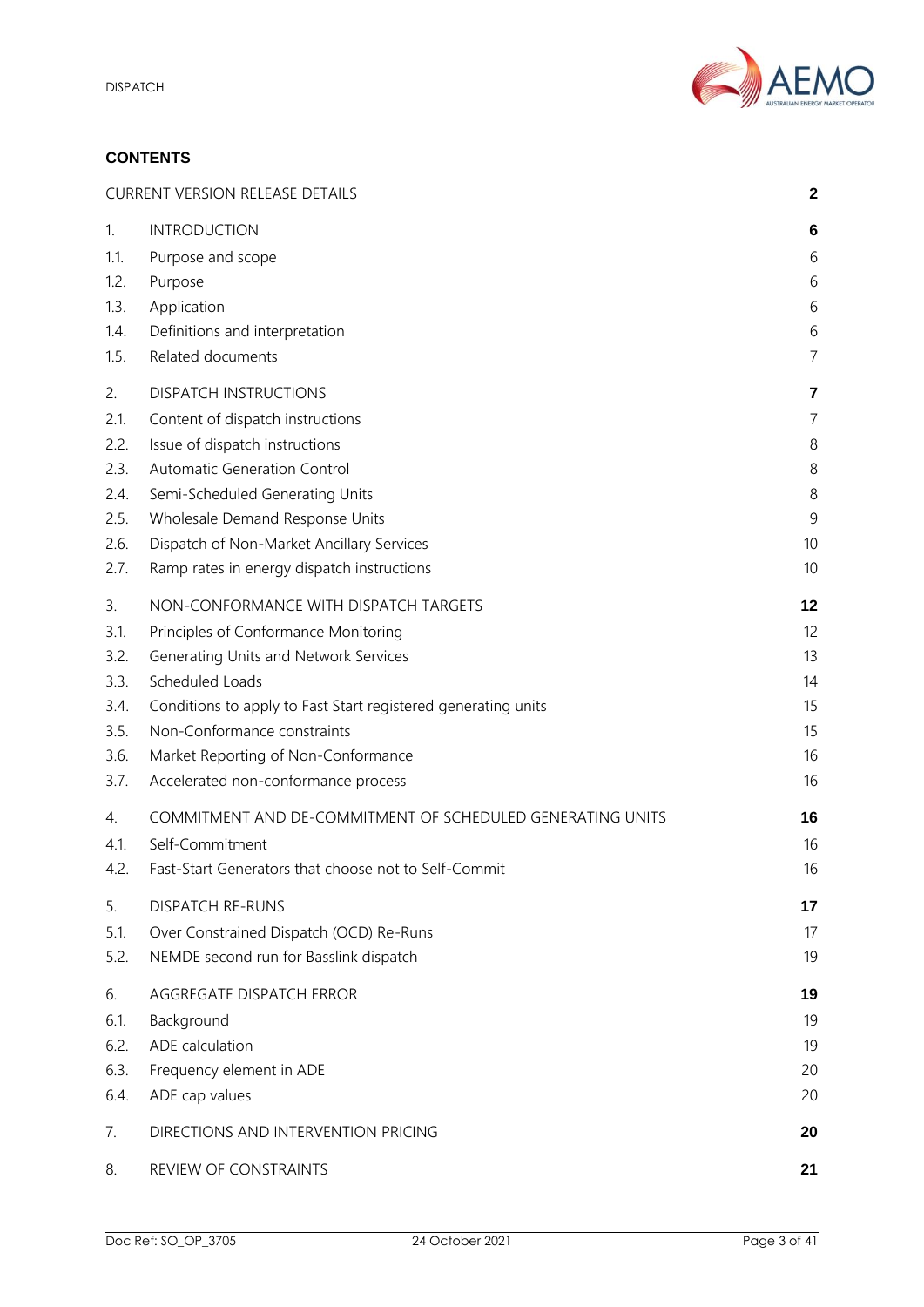DISPATCH



| 9.                                               | RAMP RATE REQUIREMENTS                                                                                                                                                                                                                                                                                                                                                                                                                                                                                                             | 21                               |
|--------------------------------------------------|------------------------------------------------------------------------------------------------------------------------------------------------------------------------------------------------------------------------------------------------------------------------------------------------------------------------------------------------------------------------------------------------------------------------------------------------------------------------------------------------------------------------------------|----------------------------------|
| 9.1.                                             | Up and Down Ramp Rate Requirements                                                                                                                                                                                                                                                                                                                                                                                                                                                                                                 | 21                               |
| 9.2.                                             | Ramp Rate Less than Requirements                                                                                                                                                                                                                                                                                                                                                                                                                                                                                                   | 22                               |
| 9.3.                                             | Maximum Ramp Rate Less than Requirements                                                                                                                                                                                                                                                                                                                                                                                                                                                                                           | 22                               |
| 9.4.                                             | Minimum Safe Operating Level                                                                                                                                                                                                                                                                                                                                                                                                                                                                                                       | 22                               |
| 10.                                              | DISPATCH OF GENERATION UNDER NETWORK SUPPORT AGREEMENTS                                                                                                                                                                                                                                                                                                                                                                                                                                                                            | 23                               |
| 11.                                              | OUTAGES AND WORK ON MARKET RELATED SCADA                                                                                                                                                                                                                                                                                                                                                                                                                                                                                           | 23                               |
| 11.1.                                            | Impact on Market Processes                                                                                                                                                                                                                                                                                                                                                                                                                                                                                                         | 23                               |
| 12.                                              | <b>MANDATORY RESTRICTIONS</b>                                                                                                                                                                                                                                                                                                                                                                                                                                                                                                      | 23                               |
| 13.                                              | SCHEDULING ERROR AND PROCESS REVIEW                                                                                                                                                                                                                                                                                                                                                                                                                                                                                                | 23                               |
| 14.                                              | SETTING MPC OVERRIDE                                                                                                                                                                                                                                                                                                                                                                                                                                                                                                               | 24                               |
| 14.1.                                            | Load shed under instruction from AEMO                                                                                                                                                                                                                                                                                                                                                                                                                                                                                              | 24                               |
| 14.2.                                            | Resetting of MPC Override                                                                                                                                                                                                                                                                                                                                                                                                                                                                                                          | 24                               |
| 15.                                              | ADMINISTERED PRICE PERIODS                                                                                                                                                                                                                                                                                                                                                                                                                                                                                                         | 24                               |
| 15.1.                                            | Triggers for an Administered Price Period                                                                                                                                                                                                                                                                                                                                                                                                                                                                                          | 24                               |
| 15.2.                                            | <b>Current Trading Day</b>                                                                                                                                                                                                                                                                                                                                                                                                                                                                                                         | 24                               |
| 15.3.                                            | Dispatch during Administered Price Period                                                                                                                                                                                                                                                                                                                                                                                                                                                                                          | 24                               |
| 15.4.                                            | Administered Price Cap & Cumulative Price Threshold                                                                                                                                                                                                                                                                                                                                                                                                                                                                                | 24                               |
| 15.5.                                            | Pricing during Administered Price Periods                                                                                                                                                                                                                                                                                                                                                                                                                                                                                          | 25                               |
| 16.<br>16.1.<br>16.2.<br>16.3.<br>16.4.<br>16.5. | MANIFESTLY INCORRECT INPUT/S (MII) AND PRICE REVIEW<br>Trading intervals that are subject to review (clause 3.9.2B (b), (c))<br>Manifestly Incorrect Inputs and revision of prices<br>Trading intervals following a trading interval identified as subject to review<br>Trading intervals identified as subject to review that had successful Over-constrained Dispatch<br>(OCD) re-runs<br>Trading intervals identified as subject to review following a trading interval declared as Manually<br>Priced Dispatch Interval (MPDI) | 25<br>25<br>25<br>26<br>26<br>26 |
| 17.                                              | NEGATIVE SETTLEMENTS RESIDUES                                                                                                                                                                                                                                                                                                                                                                                                                                                                                                      | 27                               |
| 17.1.                                            | General Approach                                                                                                                                                                                                                                                                                                                                                                                                                                                                                                                   | 27                               |
| 17.2.                                            | Constraints in Dispatch                                                                                                                                                                                                                                                                                                                                                                                                                                                                                                            | 27                               |
| 17.3.                                            | Market reporting of negative settlements residue management                                                                                                                                                                                                                                                                                                                                                                                                                                                                        | 27                               |
| 18.                                              | REQUESTS FOR CLARIFICATION OF MARKET REPORTS OR FOR ADDITIONAL INFORMATION                                                                                                                                                                                                                                                                                                                                                                                                                                                         | 27                               |
| 19.                                              | <b>GENERIC CONSTRAINT APPLICATION OPTIONS IN MMS</b>                                                                                                                                                                                                                                                                                                                                                                                                                                                                               | 28                               |
| 19.1.                                            | System Normal and Network Outage Constraints                                                                                                                                                                                                                                                                                                                                                                                                                                                                                       | 28                               |
| 19.2.                                            | <b>Blocking Constraint Equations</b>                                                                                                                                                                                                                                                                                                                                                                                                                                                                                               | 28                               |
| 19.3.                                            | Discretionary and Quick Constraints                                                                                                                                                                                                                                                                                                                                                                                                                                                                                                | 29                               |
| 19.4.                                            | Generic Constraints Built as Required by Control Room Staff                                                                                                                                                                                                                                                                                                                                                                                                                                                                        | 29                               |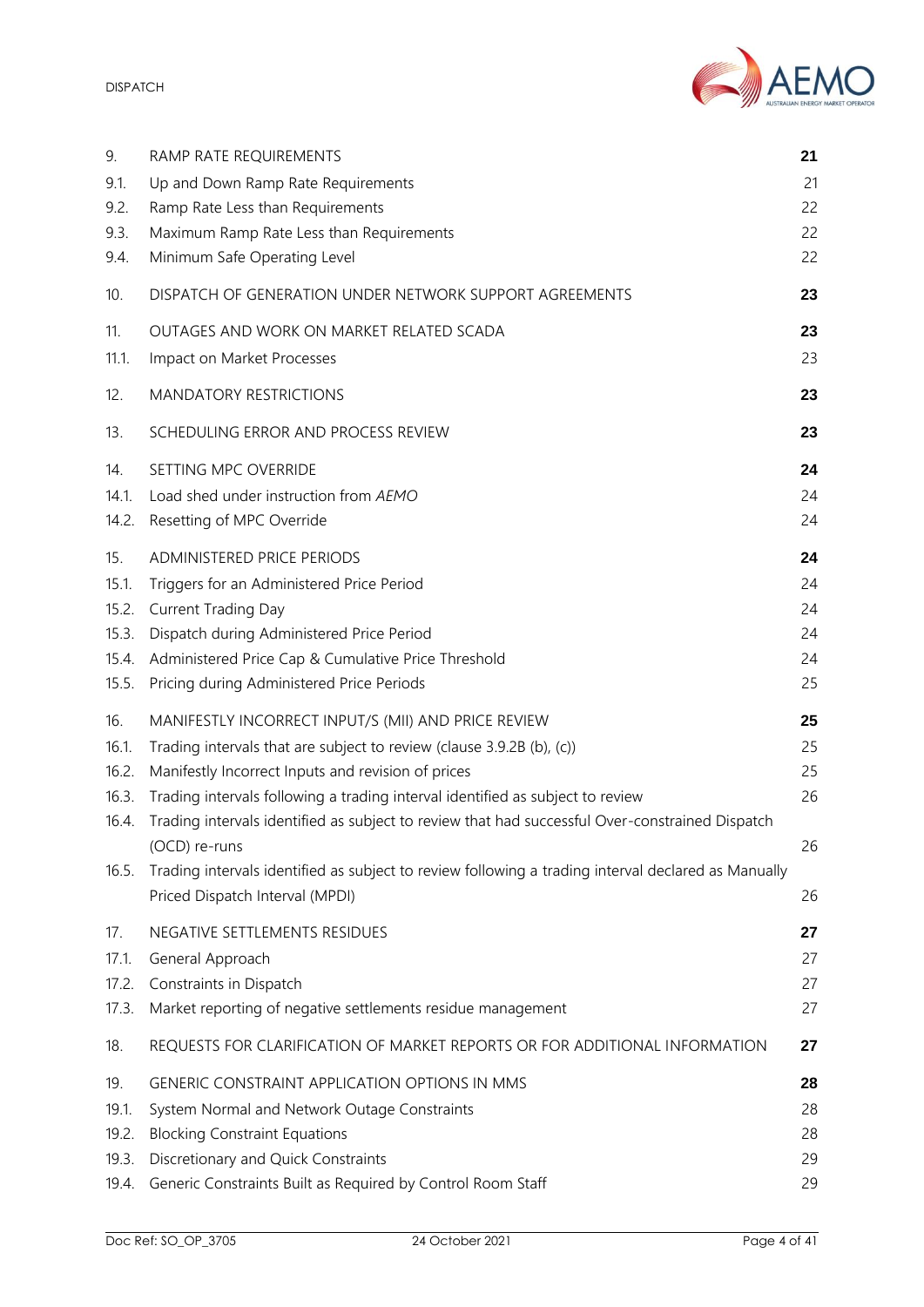AEMO

DISPATCH

| 19.5        | 29<br><b>Constraint Automation</b>              |                                                                                                       |    |  |
|-------------|-------------------------------------------------|-------------------------------------------------------------------------------------------------------|----|--|
| 19.6.       | 30<br>Network Constraint Ramping                |                                                                                                       |    |  |
| 20.         |                                                 | AEMO CONSTRAINT EQUATION PERFORMANCE                                                                  | 31 |  |
| $20.1$ .    |                                                 | AEMO Action for Under Conservative Constraint Equations                                               | 31 |  |
|             |                                                 | 20.2. AEMO Action for Over Conservative Constraint Equations                                          | 31 |  |
|             | 32<br>20.3. AEMO Action for Binding Constraints |                                                                                                       |    |  |
|             |                                                 | APPENDIX A. NON-CONFORMANCE CALCULATIONS AND PROCESS OVERVIEW                                         | 33 |  |
| A.1         | 33<br>Overview                                  |                                                                                                       |    |  |
| A.2         | <b>Conformance Calculations</b><br>33           |                                                                                                       |    |  |
| A.3         | Conformance Status<br>34                        |                                                                                                       |    |  |
| A.4         | 37<br>Information to Participants               |                                                                                                       |    |  |
| A.5         | Worked Examples<br>38                           |                                                                                                       |    |  |
|             | APPENDIX B.                                     | LOGIC USED IN IDENTIFYING TRADING INTERVALS AS SUBJECT TO REVIEW AND THE<br><b>TRIGGER THRESHOLDS</b> | 39 |  |
| APPENDIX C. |                                                 | HISTORY OF VERSION RELEASE DETAILS                                                                    | 41 |  |

# **TABLES**

# **FIGURES**

| Figure 1 Semi-scheduled generating unit linear ramping with no limiting factors  11           |  |
|-----------------------------------------------------------------------------------------------|--|
| Figure 2 Semi-scheduled generating unit cannot sustain linear ramp due to reduction in energy |  |
|                                                                                               |  |
|                                                                                               |  |
|                                                                                               |  |
|                                                                                               |  |
|                                                                                               |  |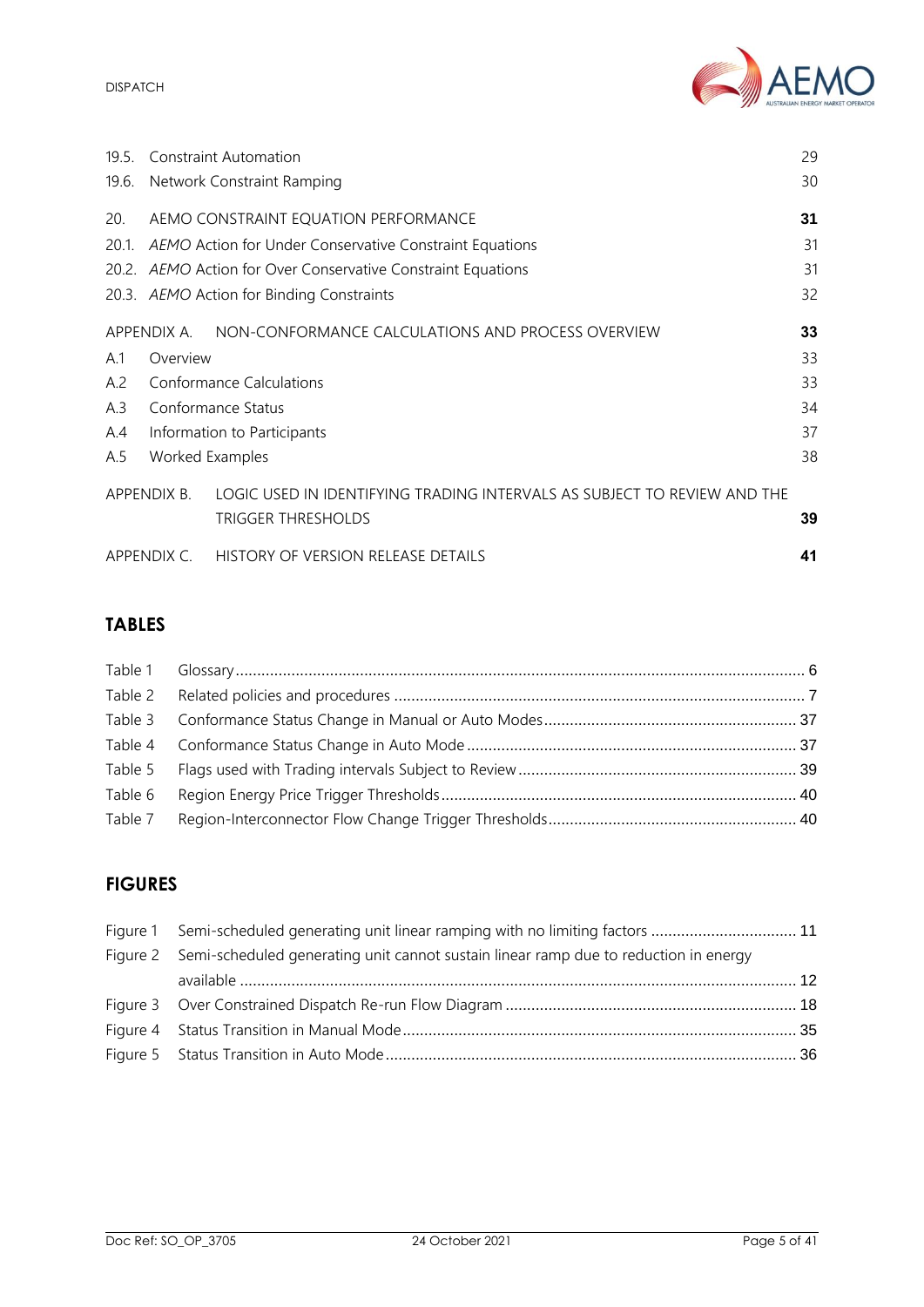

## <span id="page-5-0"></span>**1. INTRODUCTION**

## <span id="page-5-1"></span>**1.1. Purpose and scope**

These are the *power system operating procedures* made in accordance with clause 4.10 of the National Electricity Rules (NER).

These Procedures have effect only for the purposes set out in the NER. The NER and the National Electricity Law prevail over these Procedures to the extent of any inconsistency.

## <span id="page-5-2"></span>**1.2. Purpose**

The purpose of Procedure is to provide instructions and guidelines covering *market* operations in relation to the operation of the *power system*.

## <span id="page-5-3"></span>**1.3. Application**

This Procedure applies to *AEMO* and all *Registered Participants*

## <span id="page-5-4"></span>**1.4. Definitions and interpretation**

## **1.4.1. Glossary**

Terms defined in the National Electricity Law and the NER have the same meanings in these Procedures unless otherwise specified in this clause.

Terms defined in the NER are intended to be identified in these Procedures by italicising them, but failure to italicise a defined term does not affect its meaning.

The words, phrases and abbreviations in the table below have the meanings set out opposite them when used in these Procedures.

| Term            | Definition                                                                                                                                                                                                                                                                                                                                                                                                                                                                                                                                                                                          |
|-----------------|-----------------------------------------------------------------------------------------------------------------------------------------------------------------------------------------------------------------------------------------------------------------------------------------------------------------------------------------------------------------------------------------------------------------------------------------------------------------------------------------------------------------------------------------------------------------------------------------------------|
| <b>AEMC</b>     | Australian Energy Market Commission                                                                                                                                                                                                                                                                                                                                                                                                                                                                                                                                                                 |
| AGC.            | Automatic Generation Control                                                                                                                                                                                                                                                                                                                                                                                                                                                                                                                                                                        |
| <b>ASEFS</b>    | Australian Solar Energy Forecasting System                                                                                                                                                                                                                                                                                                                                                                                                                                                                                                                                                          |
| AWEFS           | Australian Wind Energy Forecasting System                                                                                                                                                                                                                                                                                                                                                                                                                                                                                                                                                           |
| Dispatch Target | The active power outcome specified in a dispatch instruction for a scheduled generating<br>unit, semi-scheduled generating unit, scheduled load or scheduled network service,<br>which represents the level to be achieved at the end of the relevant <i>trading interval</i> .<br>For semi-scheduled generating units, this is the same as the dispatch level.<br>For a wholesale demand response unit, this is the active power reduction specified in a<br>dispatch instruction, which represents the level of baseline deviation to be achieved at<br>the end of the relevant trading interval. |
| <b>EMMS</b>     | Electricity Market Management System                                                                                                                                                                                                                                                                                                                                                                                                                                                                                                                                                                |
| <b>FCAS</b>     | Frequency Control Ancillary Service                                                                                                                                                                                                                                                                                                                                                                                                                                                                                                                                                                 |
| <b>LHS</b>      | Left Hand Side (of a constraint equation)                                                                                                                                                                                                                                                                                                                                                                                                                                                                                                                                                           |
| Local Limit     | For an intermittent generating unit, the lower of its plant availability and all technical<br>limits on the capacity of its connection assets to export energy, in accordance with its<br>energy conversion model.                                                                                                                                                                                                                                                                                                                                                                                  |
| <b>MPC</b>      | Market Price Cap                                                                                                                                                                                                                                                                                                                                                                                                                                                                                                                                                                                    |

<span id="page-5-5"></span>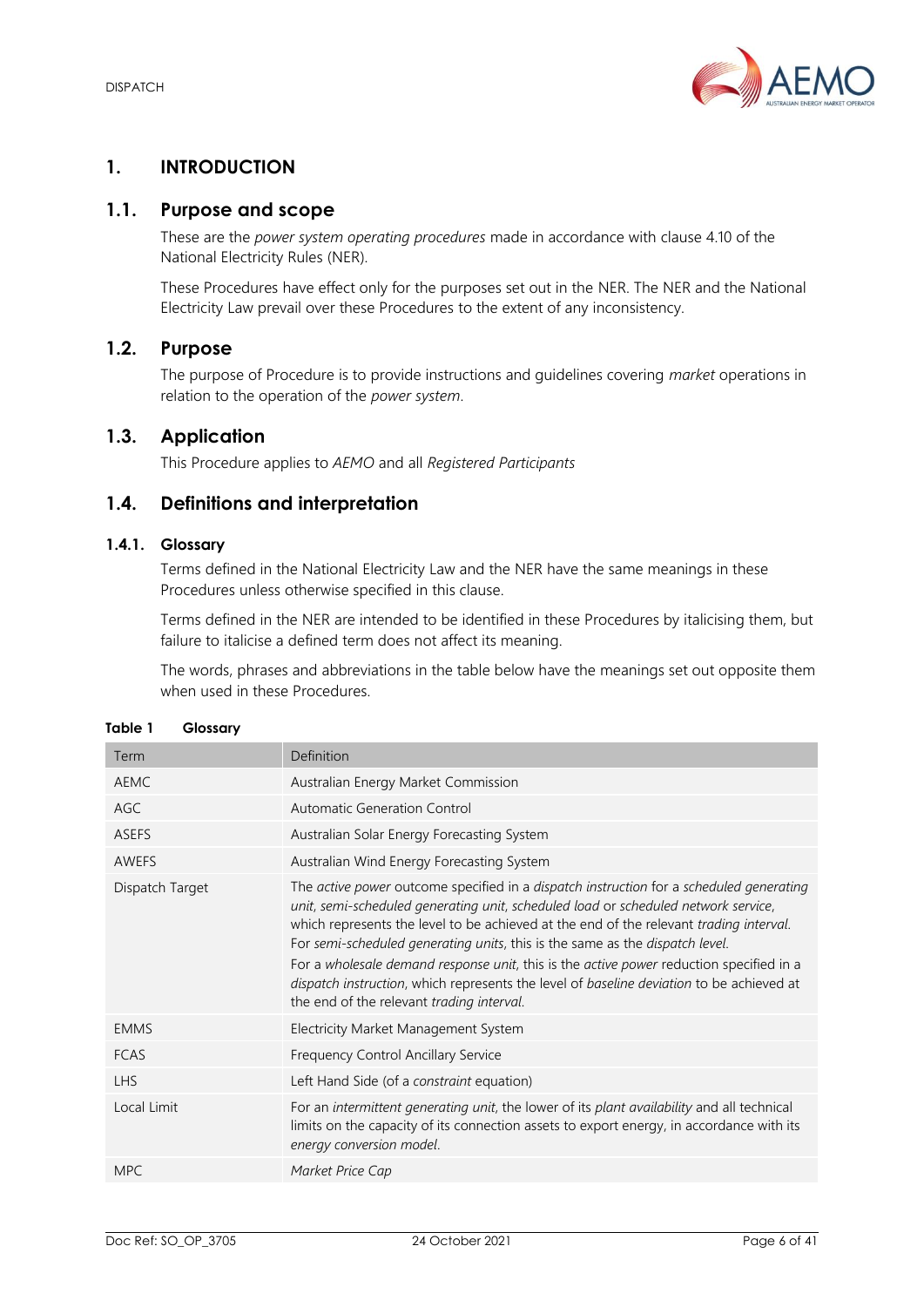

| Term                   | Definition                                                                                                        |
|------------------------|-------------------------------------------------------------------------------------------------------------------|
| <b>NEMDE</b>           | National Electricity Market Dispatch Engine, used in the central dispatch process                                 |
| <b>NER</b>             | National Electricity Rules                                                                                        |
| <b>NSP</b>             | Network Service Provider                                                                                          |
| RHS                    | Right Hand Side (of a <i>constraint</i> equation)                                                                 |
| <b>RTU</b>             | Remote Terminal Equipment                                                                                         |
| <b>SCADA</b>           | Supervisory Control and Data Acquisition                                                                          |
| Semi-dispatch cap      | The Dispatch Target for a semi-scheduled generating unit when its semi-dispatch cap<br>flag is set to 'TRUE'      |
| Semi-dispatch cap flag | A flag in a <i>dispatch instruction</i> indicating whether the relevant interval is a semi-<br>dispatch interval. |
| UIGF                   | Unconstrained intermittent generation forecast                                                                    |

#### **1.4.2. Interpretation**

These Procedures are subject to the principles of interpretation set out in Schedule 2 of the National Electricity Law.

#### <span id="page-6-0"></span>**1.5. Related documents**

#### <span id="page-6-3"></span>**Table 2 Related policies and procedures**

| Reference  | Title                                                    | Location     |
|------------|----------------------------------------------------------|--------------|
| SO_OP_3707 | Intervention, Direction and<br>Clause 4.8.9 Instructions | AEMO website |
| SO_OP_3708 | Non Market Ancillary Services                            | AEMO website |
| SO_OP_3710 | Load Forecasting                                         | AEMO website |
|            | Over-Constrained Dispatch<br>Rerun Process               | AEMO website |
|            | Constraint Implementation<br>Guidelines                  | AEMO website |
|            | Constraint Formulation<br>Guidelines                     | AEMO website |
|            | <b>Intervention Pricing</b><br>Methodology               | AEMO website |
|            | Fast Start Unit Inflexibility Profile<br>Model           | AEMO website |

## <span id="page-6-1"></span>**2. DISPATCH INSTRUCTIONS**

## <span id="page-6-2"></span>**2.1. Content of dispatch instructions**

- (a) A *dispatch instruction* to produce, consume, reduce or transfer *active power* includes:
	- (i) for a *scheduled generating unit*, a *semi-scheduled generating unit*, a *scheduled network service*, a *scheduled load* or a *wholesale demand response unit*, a Dispatch Target; and
	- (ii) for a *semi-scheduled generating unit*, a semi-dispatch cap flag.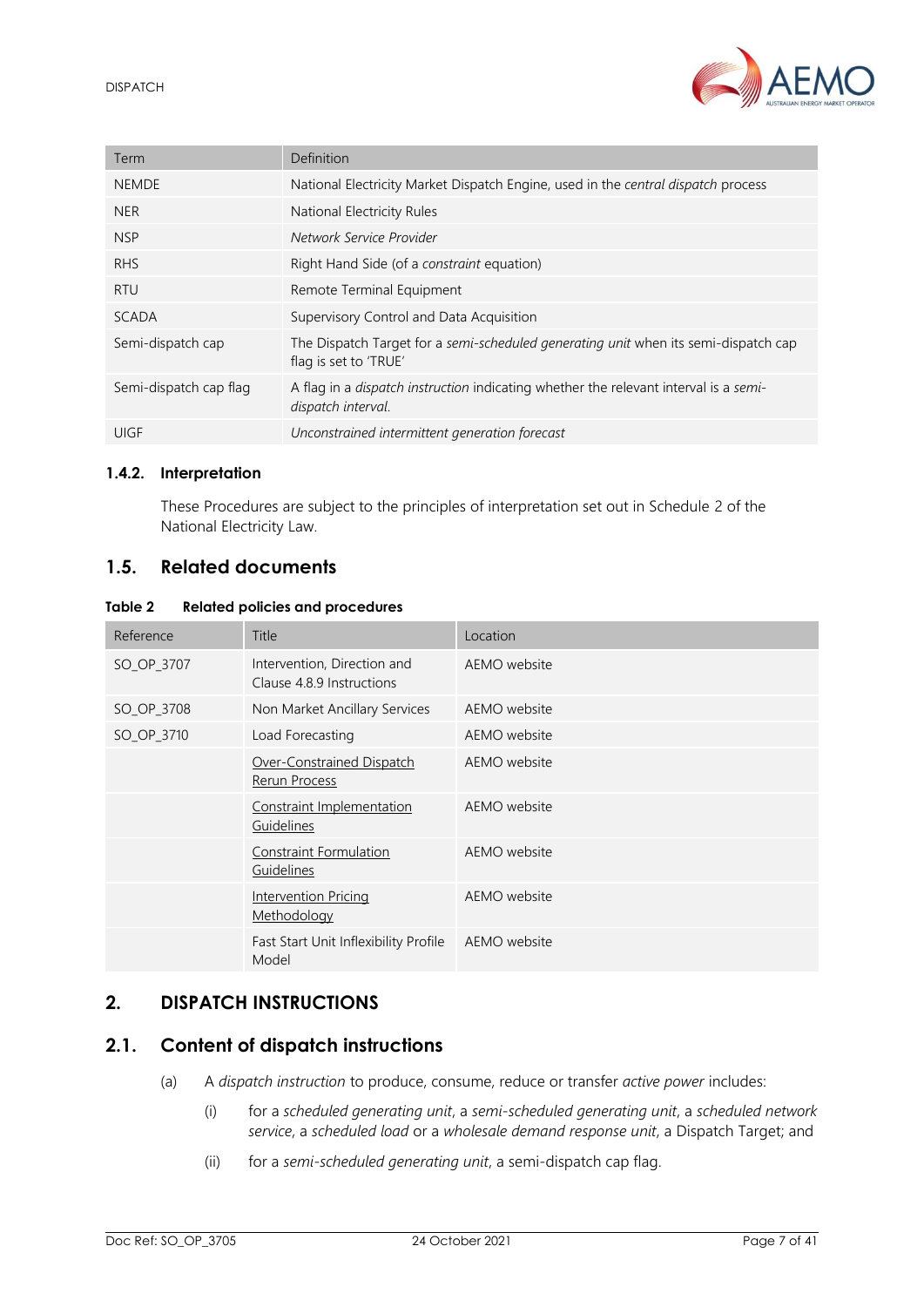

- (b) Dispatch Targets for all *scheduled generating units*, *semi-scheduled generating units*, *scheduled network services, scheduled loads* and *wholesale demand response units* are determined by NEMDE after co-optimising the *energy market* with the FCAS markets.
- (c) A d*ispatch instruction* will also include a Dispatch Mode for units with a bid *dispatch inflexibility profile.* The Dispatch Mode is a number which indicates the required target mode of the unit at the end of the *trading interval* based on the unit's progression through its bid *dispatch inflexibility profile*.
	- (i) For generating units, the Dispatch Mode represents a commitment dispatch instruction to start, synchronise and follow their dispatch inflexibility profile.
	- (ii) For *scheduled loads* and *wholesale demand response units*, the Dispatch Mode represents a commitment dispatch instruction to prepare for and follow their dispatch inflexibility profile.

## <span id="page-7-0"></span>**2.2. Issue of dispatch instructions**

- (a) *Dispatch instructions* will be issued electronically via the AEMO Electricity Market Management System (EMMS) interfaces.
- (b) Where possible, *dispatch instructions* for *generating units* will also be issued electronically via the *automatic generation control system* (AGC). A *generating unit* providing *regulation services* must be set up to receive and respond to *dispatch instructions* issued via the AGC. For a *generating unit* not providing *regulation services,* it is the responsibility of the *Generator* to notify *AEMO* whether they wish to be set up to receive *dispatch instructions* via the AGC.
- (c) *A generating unit* will not be issued *dispatch instructions* via AGC unless the unit indicates via SCADA that its AGC is available for remote control and *AEMO* selects the unit to remote AGC*.*
- (d) *AEMO* may issue *dispatch instructions* in some other form if in its reasonable opinion the normal processes are not available.

## <span id="page-7-1"></span>**2.3. Automatic Generation Control**

The AGC serves two purposes in the NEM. They are:

(a) *Energy market dispatch* of *generating units* which are on remote control:

*Dispatch* results from the NEMDE run are ramped into the AGC (to prevent any large step change in megawatt output). In general any *generating unit* not *dispatched* for regulation FCAS will be ramped to its Dispatch Target.

(b) Regulating FCAS *dispatch*:

Actual *frequency* and time error values are compared to the desired frequency and time error to calculate the Area Control Error (ACE). This value is then used by the AGC to determine the desired megawatt outputs of *generating units dispatched* for regulation FCAS.

## <span id="page-7-2"></span>**2.4. Semi-Scheduled Generating Units**

- (a) *Semi-scheduled generating units* will generally be *intermittent* generation (typically, wind and solar farms) greater than 30 MW.
- (b) The *central dispatch* process determines the *dispatch* of *semi-scheduled generating units* in a similar manner to *scheduled generating units,* on the basis of bid *price bands* and availability.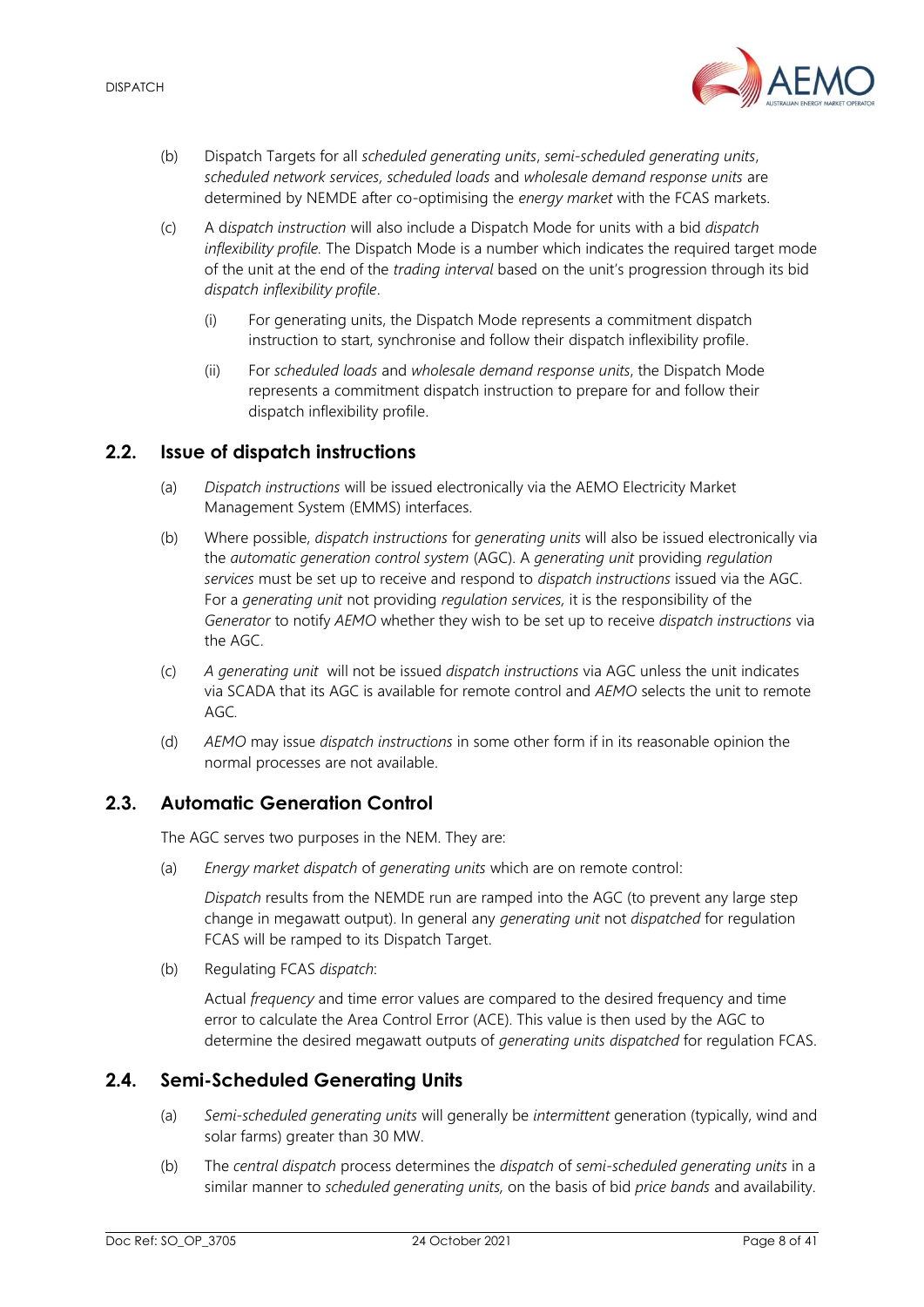

However, for *semi-scheduled generating units* the availability information is in the form of *unconstrained intermittent generation forecasts* provided either by *AEMO's* AWEFS/ASEFS or by the participant. SCADA is a primary input to the production of AWEFS/ASEFS dispatch forecasts and the Generator must rectify failed SCADA as soon as possible<sup>1</sup>.

- (c) The *central dispatch* process determines for each *semi-scheduled generating unit* both a Dispatch Target and an associated semi-dispatch cap flag, and electronically issues these confidentially in a *dispatch instruction* to the relevant *Semi-Scheduled Generator*.
- (d) The *dispatch instruction* for a *semi-scheduled generating unit* requires that unit's *active power* output to be capped at the Dispatch Target value set by *AEMO* only when its semidispatch cap flag is set to 'TRUE'. This value is called its "semi-dispatch cap". Otherwise, if its semi-dispatch cap flag is set to 'FALSE' the unit's *active power* output may only deviate from its Dispatch Target due to energy source availability, physical capability or when providing frequency response.
- (e) The semi-dispatch cap flag is set to 'TRUE' for a *semi-scheduled generating unit* when either one of the following conditions is satisfied for a *trading interval* (called a *semi-dispatch interval*):
	- (i) The Dispatch Target is limited by Binding or Violated Network or FCAS Constraint:

The generating unit's forecast output (its UIGF) is explicitly limited by any binding or violated *network constraint* or *ancillary service constraint* equation, and if the actual output were to exceed the value of the semi-dispatch cap, this would result in violating (or further violating) that constraint equation; or

(ii) The Dispatch Target is otherwise below the UIGF:

The *generating unit's* forecast output (its UIGF) is not explicitly limited by a binding or violated *network constraint* or *ancillary service constraint* equation, but is limited as a result of either a purely inter-regional limitation, or an offer or market-related limitation, the latter including:

- (A) Unit Ramp Rate
- (B) Unit Fixed Loading Level
- (C) Non-dispatch of uneconomic price bands
- (D) Marginal dispatch of economic price bands.
- (f) For all other *trading intervals* where neither of the above conditions is met for a particular *semi-scheduled generating unit*, its semi-dispatch cap flag is set to 'FALSE' for that *trading interval* (called a *non semi-dispatch interval*)..

## <span id="page-8-0"></span>**2.5. Wholesale Demand Response Units**

NER clause 4.9.2B(e) requires *AEMO* to make, as a *power system operating procedure*, a procedure setting out arrangements for notifying a *Demand Response Service Provider* whether it is being given a *dispatch instruction* in relation to its *wholesale demand response* in a *trading interval*.

This section makes provision for this requirement, as well as the information in relation to the *central dispatch process*.

Further information and resources for *Semi-Scheduled Generators* on forecasting and dispatch requirements, SCADA signals, etc. can be found at[: https://aemo.com.au/en/energy-systems/electricity/national-electricity-market-nem/nem-forecasting-and](https://aemo.com.au/en/energy-systems/electricity/national-electricity-market-nem/nem-forecasting-and-planning/operational-forecasting/solar-and-wind-energy-forecasting)[planning/operational-forecasting/solar-and-wind-energy-forecasting](https://aemo.com.au/en/energy-systems/electricity/national-electricity-market-nem/nem-forecasting-and-planning/operational-forecasting/solar-and-wind-energy-forecasting)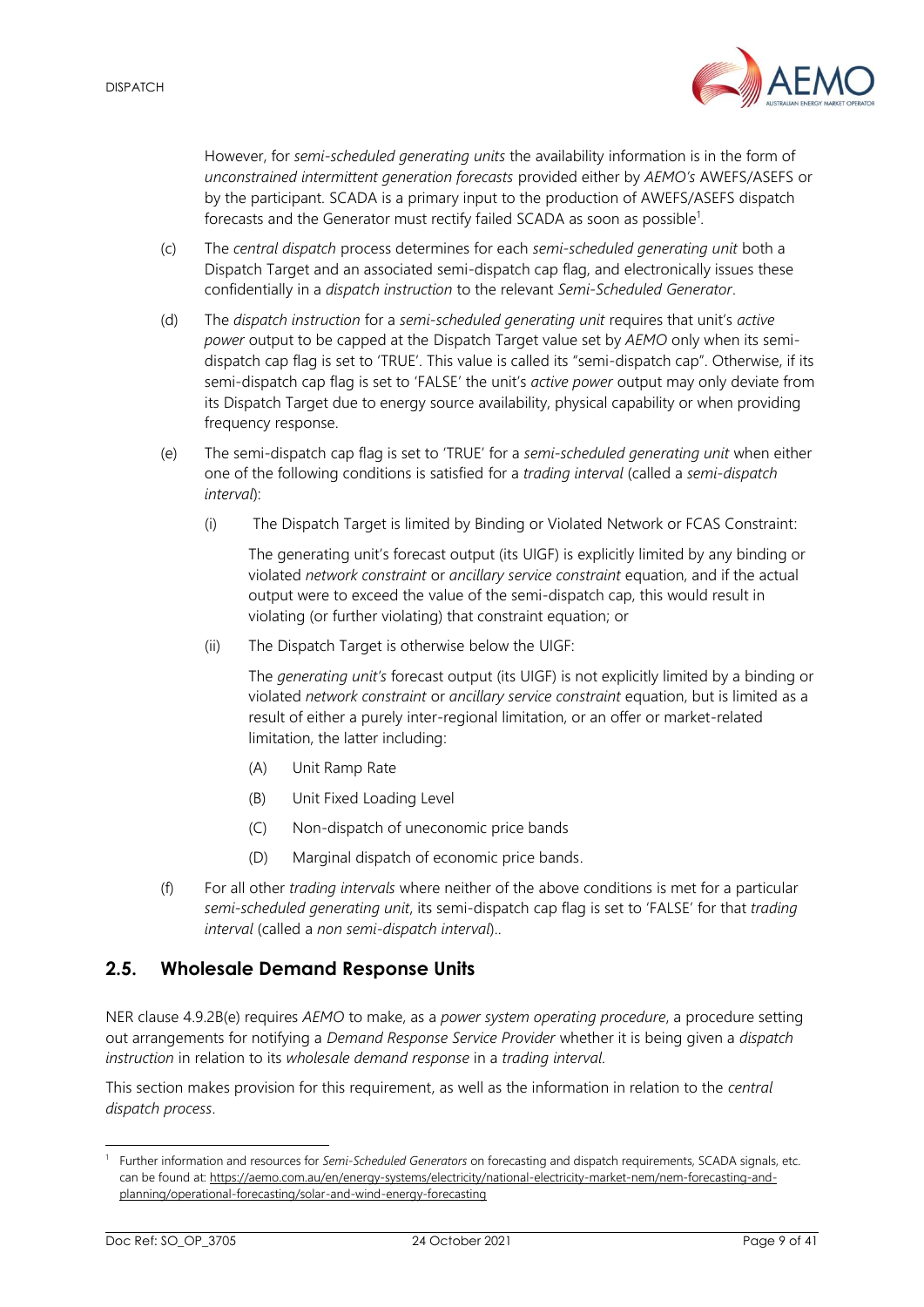

- (a) The *central dispatch* process determines a Dispatch Target for each *wholesale demand response unit*, and electronically issues this confidentially in a *dispatch instruction* to the relevant *Demand Response Service Provider*.
- (b) A *dispatch instruction* is issued for every *trading interval* regardless of the Dispatch Target value. For example, when a *wholesale demand response unit* is bid unavailable for dispatch for a period of time, a Dispatch Target of 0 MW is issued for every *trading interval* in that period.
- (c) The *central dispatch* process determines Dispatch Targets for *wholesale demand response units* in a similar manner to *scheduled generating units,* on the basis of bid *price bands* and availability with both treated as a *supply* when balancing electricity *supply* and demand.
- (d) A Dispatch Target for a *wholesale demand response unit* is the required reduction in *active power* consumption (in MW) below the *baseline* consumption of the *wholesale demand response unit*, to be achieved at the end of the *trading interval* to which it relates. This differs to a Dispatch Target for a *scheduled load*, which is the required *active power* consumption.
- (e) The bid *available capacity* (in MW) of a *wholesale demand response unit* is its total consumption reduction capacity available for *dispatch*.

## <span id="page-9-0"></span>**2.6. Dispatch of Non-Market Ancillary Services**

Refer to SO\_OP\_3708 Non-Market Ancillary Services.

## <span id="page-9-1"></span>**2.7. Ramp rates in energy dispatch instructions**

- (a) As part of a *dispatch instruction* for energy, NER clauses 4.9.5(a)(3) and 4.9.5(a2)(3) require *AEMO* to specify a *ramp rate* or a specific target time for a *generating unit* or a *wholesale demand response* unit to reach an applicable outcome (being Dispatch Target) specified in the *dispatch instruction*. This section makes provision for this requirement, which extends to *scheduled loads* subject to capability. Note that NEMDE already accounts for the maximum and minimum *ramp rate* requirements (described in section [9\)](#page-20-1) when it produces a Dispatch Target.
- (b) Absent a *ramp rate* provided directly in a *dispatch instruction*:
	- (i) *scheduled generating units*;
	- (ii) *scheduled loads*
	- (iii) *wholesale demand response units*; and
	- (iv) during *semi-dispatch intervals* or when constrained by a Local Limit, *semi-scheduled generating units*,

must linearly ramp their *active power* across the *trading interval* in a uniform way, from their initial *active power* at the time of receiving the *dispatch instruction* to the Dispatch Target at the end of the *trading interval*, subject to:

- (v) energy source availability (for *semi-scheduled generating units*);
- (vi) physical limitations of the *facility*;
- (vii) technical capabilities of the *facility*, which must, as a minimum, be consistent with its applicable *performance standards*; and
- (viii) provision of frequency response in accordance with the NER or the *market ancillary service specification* (as applicable),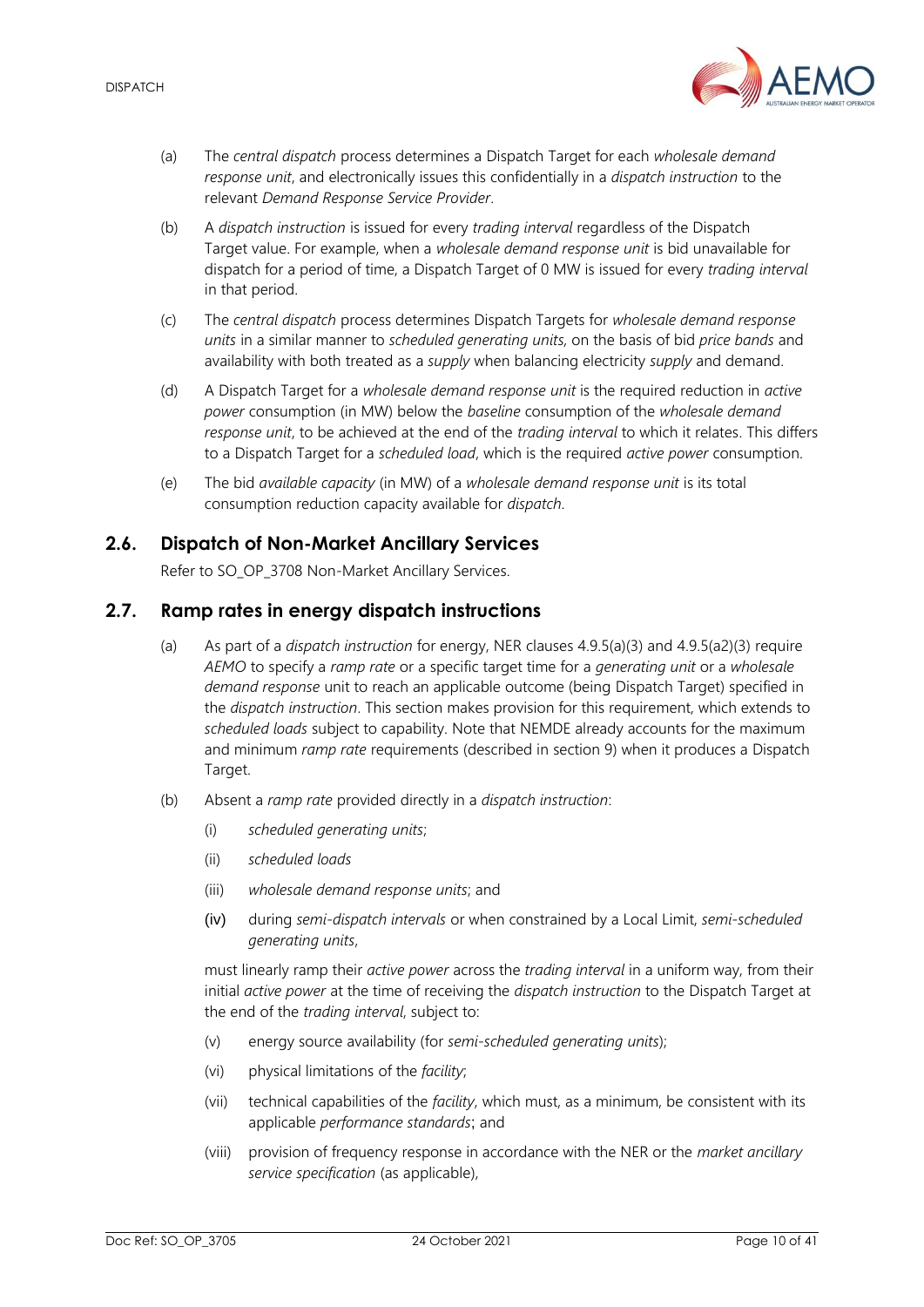

(c) Outside of *semi-dispatch intervals* or intervals where they are constrained by a Local Limit, *semi-scheduled generating units* must either linearly ramp to their Dispatch Target or generate in accordance with their energy source availability (subject to paragraphs (b)(v), (b)(vi) and (b)(vii) above).

Figure 1 below shows the expected *dispatch* for a *semi-scheduled generating unit* assuming no limiting factors. Please note that the "dispatch intervals" shown in Figures 1 and 2 are – since 1 October 2021 – known as *trading intervals*.



#### <span id="page-10-0"></span>**Figure 1 Semi-scheduled generating unit linear ramping with no limiting factors**

Note that for "Dispatch Interval #1", the *semi-scheduled generating unit* is deviating from the red dashed "Dispatch Target" line (being a straight line between two successive Dispatch Targets) due to variations in its available energy source (shown as "Actual Dispatch").

Figure 2 shows the expected *dispatch* for a *semi-scheduled generating unit* that cannot sustain its linear ramp due to a reduction in energy available.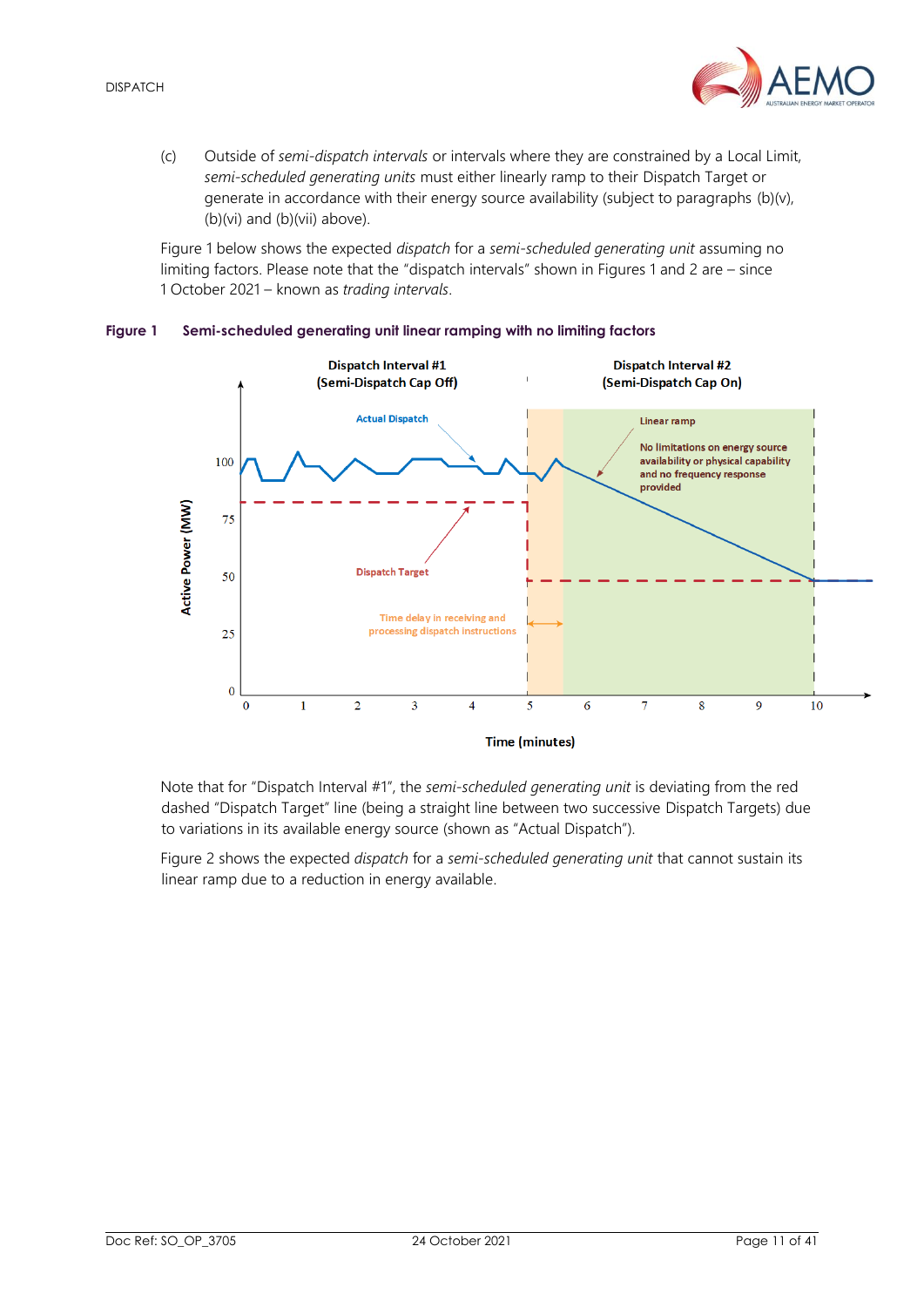



#### <span id="page-11-2"></span>**Figure 2 Semi-scheduled generating unit cannot sustain linear ramp due to reduction in energy available**

Note that for "Dispatch Interval #2", where a drop in energy source availability causes the *semischeduled generating unit* to fall below the linear ramp line, it must generate at its maximum output level (subject to paragraphs (b) (v), (b)(vi) and (b)(vii) above) in order to meet its dispatch requirements.

## <span id="page-11-0"></span>**3. NON-CONFORMANCE WITH DISPATCH TARGETS**

## <span id="page-11-1"></span>**3.1. Principles of Conformance Monitoring**

Conformance Monitoring is a process that *AEMO* applies to *scheduled generating units*, *semischeduled generating units*, *scheduled loads* and *scheduled network services* services using the AEMO Conformance Module. The aim of the process is to identify and implement corrective measures if a *Market Participant* fails to follow a *dispatch instruction*.

The *AEMO* Conformance Module automatically flags non-responsive *scheduled generating units*, *semi-scheduled generating units*, *scheduled loads* and *scheduled network services* based on the SCADA quantities used by the *central dispatch* process. Non-conformance action then follows in a Manual or Automated manner with the automated option only applying to *generating units*.

Two trigger mechanisms are utilised to identify the severity of non-conformance. These are the Small Error Trigger and the Large Error Trigger. Corrective measures are then taken depending on the severity and duration of the non-conformanceevent. The corrective measures are a logical defined sequence of actions aimed at resolving the mismatch between actual and total dispatched generation in the NEM.

In addition to the communication steps set out in this section, participants should contact the *AEMO* control room when clarification of conformance status is necessary.

The Non-conformance Calculations and Process Overview, including worked examples, are detailed in Appendix A of this document.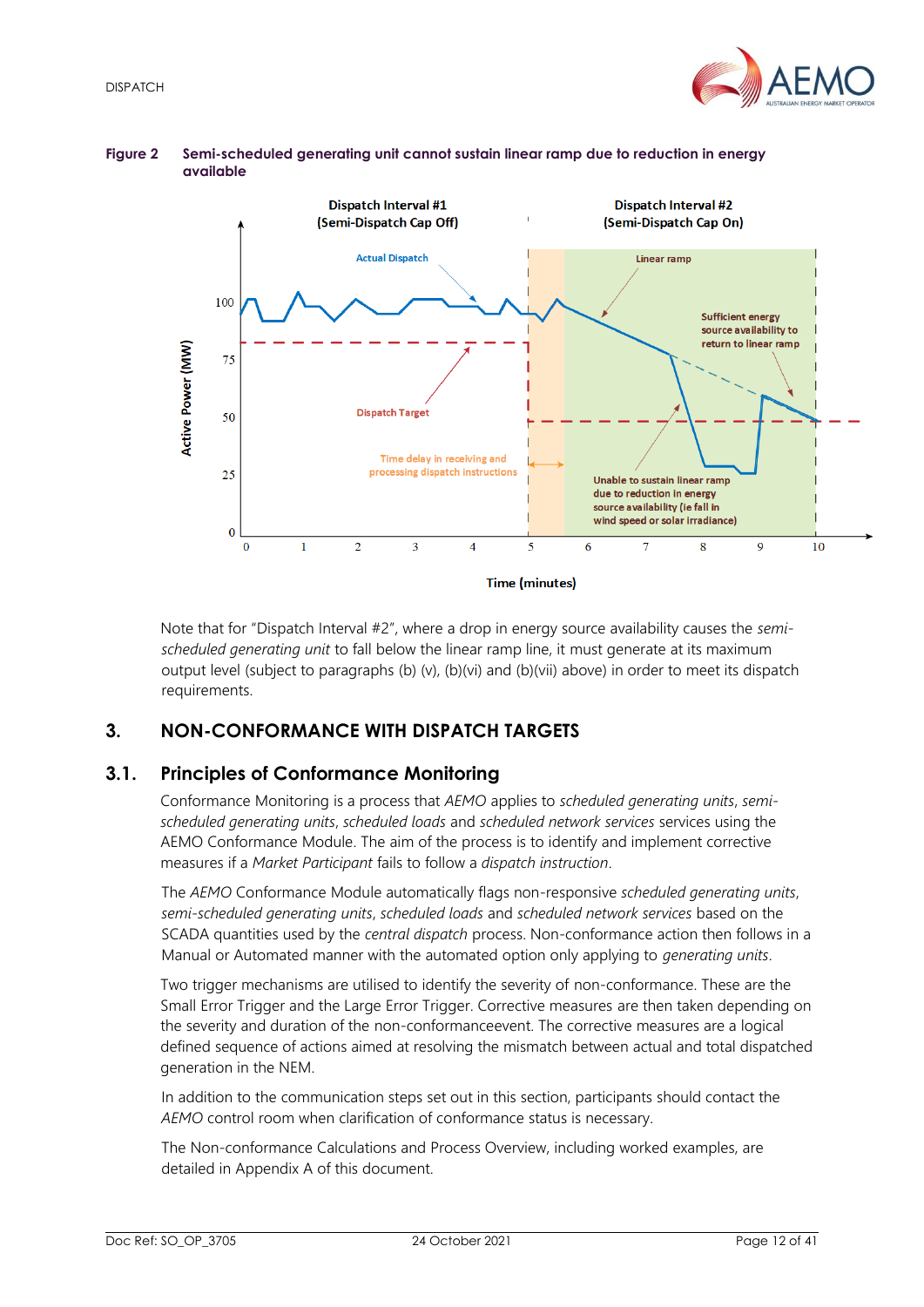

AEMO does not apply the Conformance Monitoring to *wholesale demand response units*. There is a separate post-event dispatch non-compliance analysis performed for *wholesale demand response units*.

#### **3.1.1. FCAS Conformance**

If an *Ancillary Service Provider* is enabled to provide a service and fails to respond in the manner expected by the *market ancillary service specification* (as determined in *AEMO's* reasonable opinion), then the NER provide for *AEMO* to take certain actions, including:

- (a) The FCAS *generating unit* or *load* is to be declared and identified as non-conforming
- (b) *AEMO* must advise the *Market Participant* that the FCAS *generating unit* or *load* is identified as non-conforming, and request a reason for the non-conformance. The *Market Participant* must promptly provide a reason.
- (c) *AEMO* may set a fixed constraint for the relevant FCAS and the *Market Participant* must ensure that the FCAS *generating unit* or *load* complies with the fixed constraint.

## <span id="page-12-0"></span>**3.2. Generating Units and Network Services**

Plant in this category may be processed by *AEMO* in a Manual or Automated manner. The Conformance Data Report indicates the mode of operation at any time. Manual and Automated processing are described in this section.

#### **3.2.1. Manual Processing**

If a non-conformance exists for a *scheduled generating unit*, *semi-scheduled generating unit* or *scheduled network service* but does not cause *power system security* violations, the following actions are to be taken:

- (a) Identify non-responsive *scheduled generating unit, semi-scheduled generating unit* or *scheduled network service* using the AEMO Conformance Module.
- (b) Contact *Market Participant* and request a reason for the non-conformance. Log the reason given. Note that the Conformance Data Report is available to the participant each *trading interval*, so any non-response issue should have already been observed. The Conformance Status at this point will be Not-Responding. Note that in Manual operating mode, the Conformance Status as reported by the AEMO Conformance Module will not advance beyond Not-Responding. All subsequent actions are manually applied and involve telephone communication between *AEMO* and the *Market Participant*.
- (c) If modification to the bid is necessary to achieve a realistic real-time dispatch, request the *Market Participant* to submit a *rebid* to reflect the current performance of the plant.
- (d) If the *Market Participant* fails to follow the Dispatch Targets or to submit a *rebid* within two *trading intervals*, the relevant unit is to be declared non-conforming. If required, *AEMO* will set the unit at an output determined by *AEMO* so that a physically realisable dispatch is achieved. This will be achieved by *AEMO* applying a non-conformance constraint. The constraint violation penalty factor for this constraint will be set at 1160 x MPC.
- (e) The *Market Participant* will be advised that the *scheduled generating unit, semi-scheduled generating unit* or *scheduled network service* has been declared non-conforming and that a non-conformance constraint has been applied. Note that the non-conformance constraint action will result in the error being reduced, this may result in the reported Conformance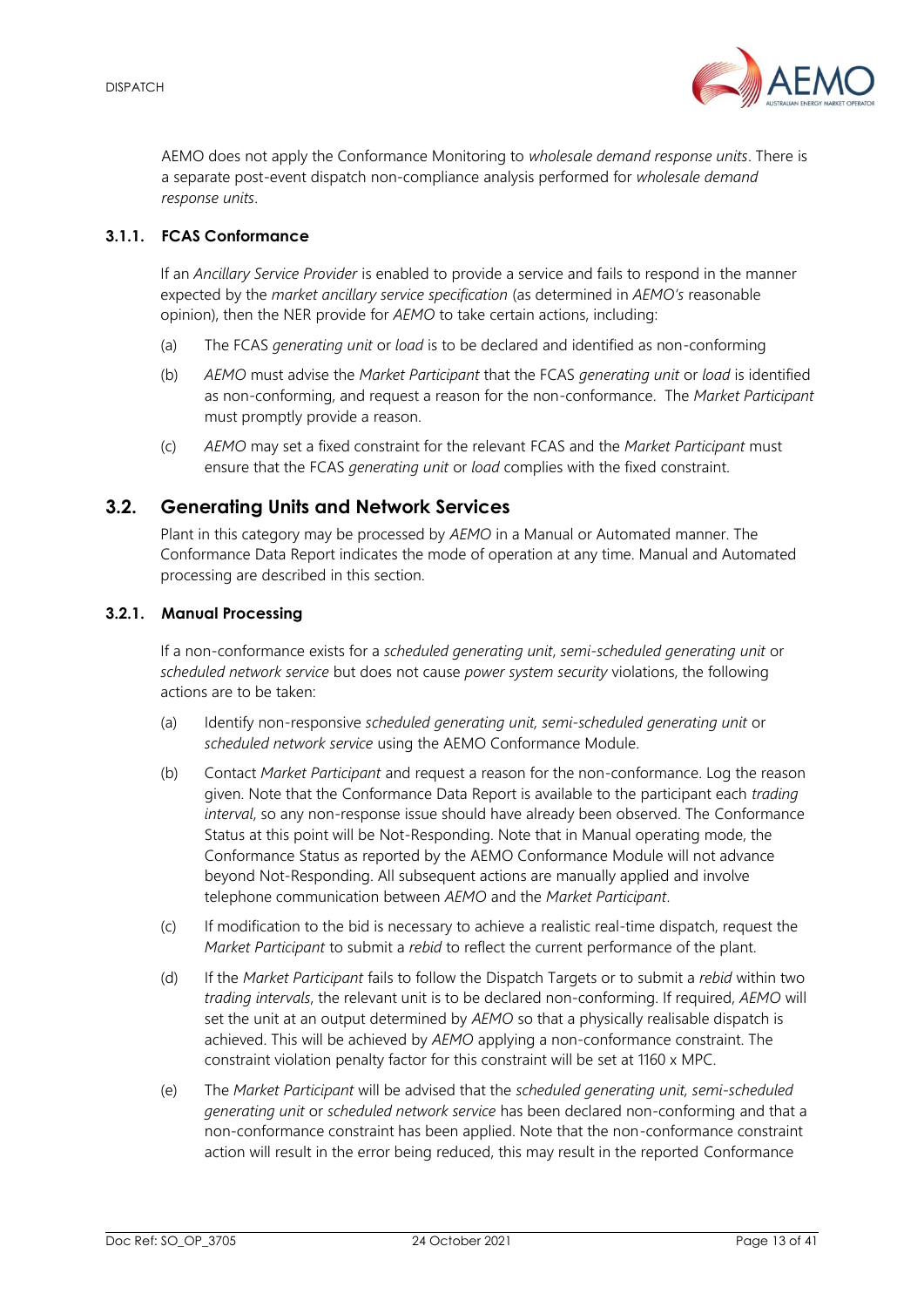

Status returning to Normal. This is to be expected as the error has been corrected and the Non-Conforming declaration is being processed manually.

(f) The *scheduled generating unit, semi-scheduled generating unit* or *scheduled network service* is to remain at the loading determined by the non-conformance constraint until AEMO is advised by the *Market Participant* that it is now capable of following *dispatch instructions*.

#### **3.2.2. Automated Processing**

If a non-conformance exists but does not cause *power system security* violations, the following actions are to be taken:

- (a) Observe non-responsive *scheduled generating unit*, *semi scheduled generating unit* or *scheduled network service* using the *AEMO* Conformance Module. The participant will be in an informed position as the Conformance Data Report is published each *trading interval*.
- (b) The Conformance Status change observed in the *AEMO* Conformance Module is identical to the ConformanceData Report content. The *Market Participant* also receives a message corresponding to the Conformance Status in each Report. The sequence of Conformance Status change and message content is as follows:
	- (i) Off-Target

Participant Message: Please move to Dispatch Target or rebid.

(ii) Not-Responding

Participant Message: Please move to Dispatch Target or rebid.

(iii) NC-Pending

Participant Message: Unit not responding to Dispatch Target. Non-Conformance action pending

(iv) Non-Conforming

Participant Message: Unit declared Non-Conforming. Non-Conformance Constraint is invoked. AEMO is requesting a reason for the Non-Conformance.

- (c) Note that the non-conformance constraint application mentioned in this automated process is the same as that applied for the manual process.
- (d) If the *Market Participant* has not contacted *AEMO* in a reasonable time following the Non-Conformance Declaration then *AEMO* will contact the *Market Participant* and request a reason for the non-conformance to the *dispatch instruction*. *AEMO* will log the reason given.
- (e) The *scheduled generating unit*, *semi scheduled generating unit* or *scheduled network service* is to remain at the loading determined by the non-conformance constraint until *AEMO* is advised by the *Market Participant* that it is now capable of following *dispatch instructions*.

## <span id="page-13-0"></span>**3.3. Scheduled Loads**

Non-conformance of *scheduled loads* will be processed by *AEMO* in a Manual manner only. The Conformance Data Report will indicate Manual mode of operation at all times. Manual processing is as follows:

If a non-conformance exists but does not cause system security violations, the following actions are to be taken:

(a) Identify non-responsive scheduled load using the *AEMO* Conformance Module.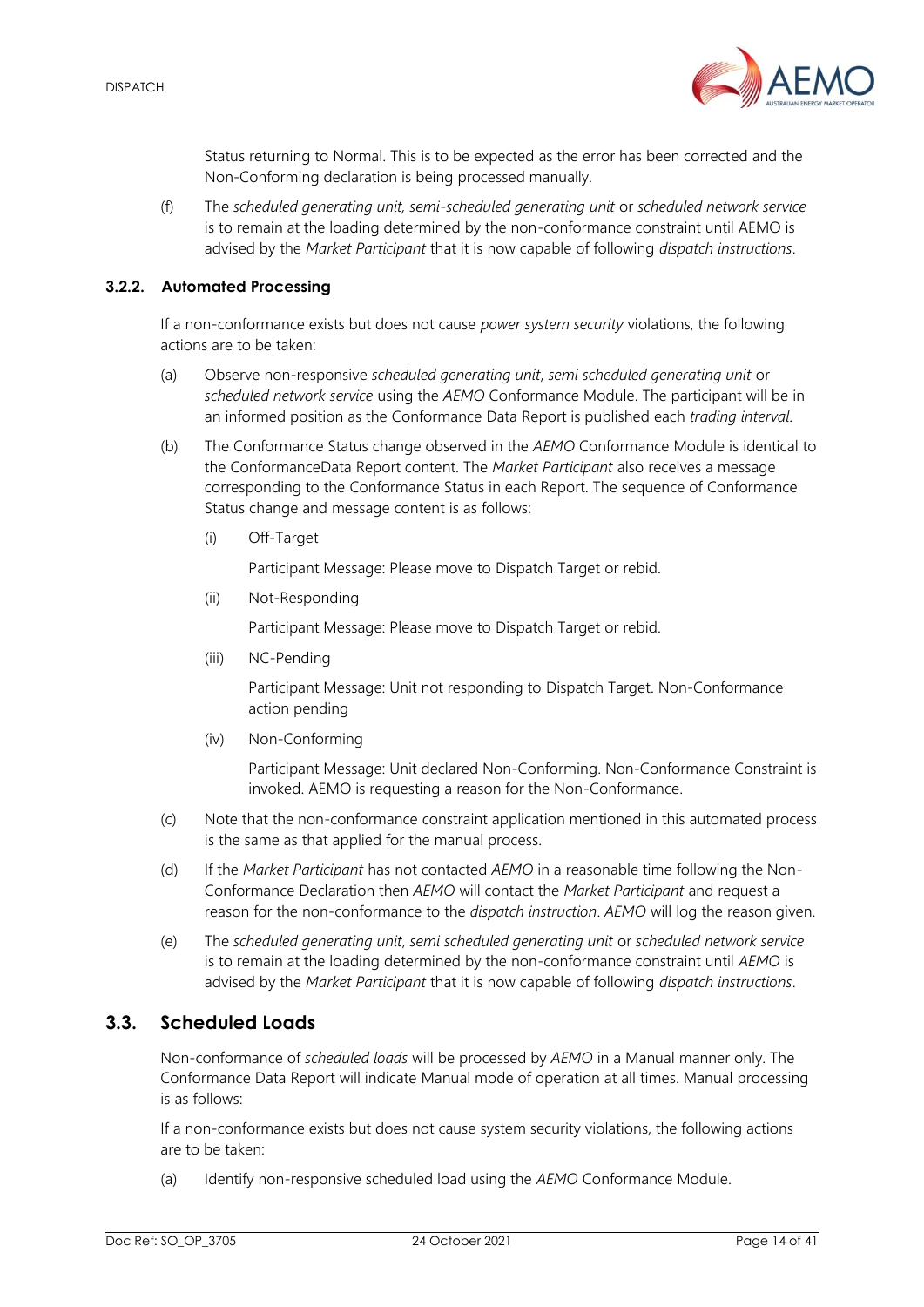

- (b) Contact *Market Participant* and request a reason for the non-conformance to the *dispatch instruction*. Log the reason given. Note that the Conformance Data Report is available to the participant each *trading interval*, so any non-response issue should have already been observed. The Conformance Status at this point will be Not-Responding.
- (c) If modification to the bid is necessary to achieve a realistic real-time *dispatch*, request the *Market Participant* to submit a *rebid* to reflect the current performance of the plant.
- (d) If the *Market Participant* fails to follow the Dispatch Targets or to submit a *rebid* within two *trading intervals*, the *scheduled load* is to be declared non-conforming. If required, *AEMO* will set the load at an output determined by *AEMO* so that a physically realisable dispatch is achieved. This will be realised by *AEMO* applying a non-conformance constraint. The constraint violation penalty factor for this constraint will be set at 1160 x MPC.
- (e) The *Market Participant* will be advised that a non-conformance constraint has been applied. Note that the non-conformance constraint action will result in the error being reduced, this may result in the reported Conformance Status returning to Normal. This is to be expected as the error has been corrected and the Non-Conforming declaration is being processed manually.
- (f) The *scheduled load* is to remain at the loading determined by the non-conformance constraint until *AEMO* is advised by the *Market Participant* that it is now capable of following *dispatch instructions*.

## <span id="page-14-0"></span>**3.4. Conditions to apply to Fast Start registered generating units**

- (a) Registered Fast Start units will immediately be declared non-conforming if:
	- (i) a unit has synchronised and increased its generation level greater than 0 MW without having received a *dispatch instruction* from *AEMO*; or
	- (ii) a unit has received a *dispatch instruction* to reduce to 0 MW and fails to meet that *dispatch instruction*.
- (b) The declaration of non-conformance will remain in place until *AEMO* is satisfied that the relevant generating unit will accurately respond to future *dispatch instructions*. The Non-Conformance Declaration may be implemented in an Automated or Manual manner by *AEMO* depending on the current operating mode of the AEMO Conformance Module. In either case *AEMO* will initiate communication with the *Market Participant* for any accelerated Non-Conformance Declaration.
- (c) Appropriate participant staff should contact *AEMO* to confirm when the unit is able to follow Dispatch Targets.

## <span id="page-14-1"></span>**3.5. Non-Conformance constraints**

- (a) When *scheduled plant* is declared as non-conforming, *AEMO* may apply a constraint. In most cases this will be a dynamic constraint where the Right Hand Side equals the telemetered generation, consumption or transfer.
- (b) However, in some cases this dynamic constraint is not appropriate (e.g. it may cause or not remove a security violation), *AEMO* may apply a different constraint formulation or may determine not to apply a specific non-conformance constraint.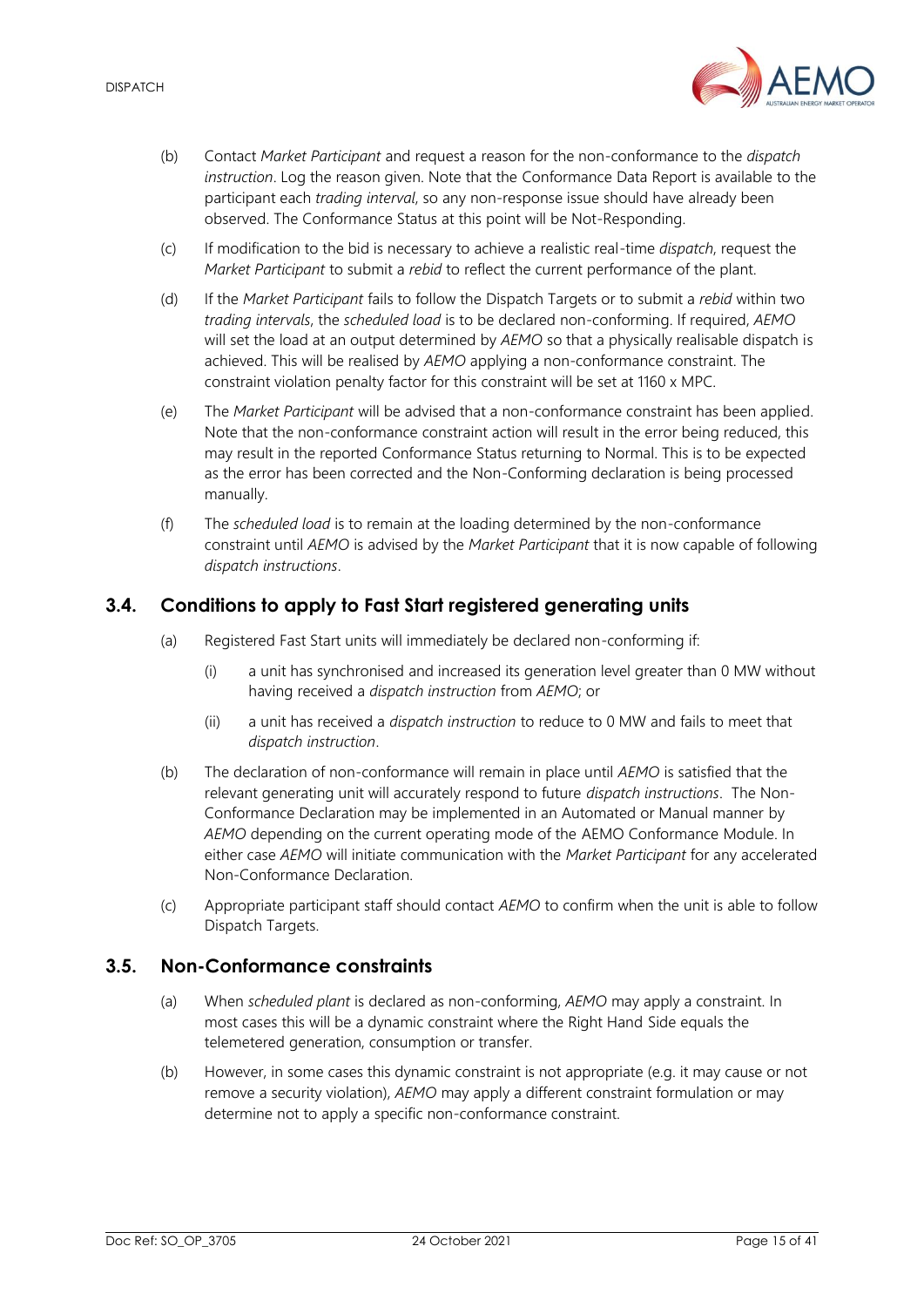# <span id="page-15-0"></span>**3.6. Market Reporting of Non-Conformance**

If a declaration of non-conformance is made then this will be advised to all *Market Participants* before the end of next day. The notice should include the following details:

- (a) identity of the *scheduled generating unit, semi scheduled generating unit*, *scheduled load* or *scheduled network service*;
- (b) *trading intervals* affected;
- (c) magnitude of non-conformance (the difference between the actual generation and the Dispatch Target); and
- (d) the reason for the non-conformance.

## <span id="page-15-1"></span>**3.7. Accelerated non-conformance process**

It is to be noted that at any stage of pursuing the non-conformance, if the *Market Participant* in respect of the *scheduled generating unit*, *semi scheduled generating unit, scheduled load* or *scheduled network service* clearly indicates that the plant will not be conforming to *dispatch instructions*, the details of the discussion / communication will be logged and the *scheduled generating unit*, *semi scheduled generating unit, scheduled load* or *scheduled network service* may be declared immediately as non-conforming. Then the listed actions above for non-conformance will be taken as appropriate.

## <span id="page-15-2"></span>**4. COMMITMENT AND DE-COMMITMENT OF SCHEDULED GENERATING UNITS**

## <span id="page-15-3"></span>**4.1. Self-Commitment**

- (a) A *scheduled generating unit* is self-committing if it has a *self-dispatch level* of greater than 0 MW, where the *self-dispatch level* equals the sum of all energy bid in offloading (that is, negatively priced) price bands in its *dispatch offer*.
- (b) Clauses 4.9.6(a)(1) and 4.9.7(a) of the NER require a *Scheduled Generator* to confirm with *AEMO* the expected *synchronising* time and *de-synchronising* time at least 1 hour before, and update this advice 5 minutes before *synchronising* or *de-synchronising*.
- (c) *Scheduled generating units* that are self-committing are not required to further inform *AEMO* of their expected *synchronising* or *de-synchronising* times providing the relevant bid has been received by *AEMO* at least 1 hour prior to the expected *synchronising* or *desynchronising* time, unless specifically requested by *AEMO*.

## <span id="page-15-4"></span>**4.2. Fast-Start Generators that choose not to Self-Commit**

- (a) Fast-start *generating units* that choose not to *self-commit*, are subject to the same obligations as all other *Generators* in relation to *PASA* (NER clause 3.7.2 and 3.7.3). They are not, however, subject to the requirement in NER clause 4.9.6(a) to confirm expected *synchronisation* times with *AEMO*. Those *generating units* are subject to *dispatch instructions* from *AEMO* under NER clause 4.9.6(b). Those instructions must include a *synchronisation* time nominated by *AEMO*. This will be via the normal *dispatch* process.
- (b) Clause 4.9.6(b)(3) of the NER requires a generator that receives such a *dispatch instruction*

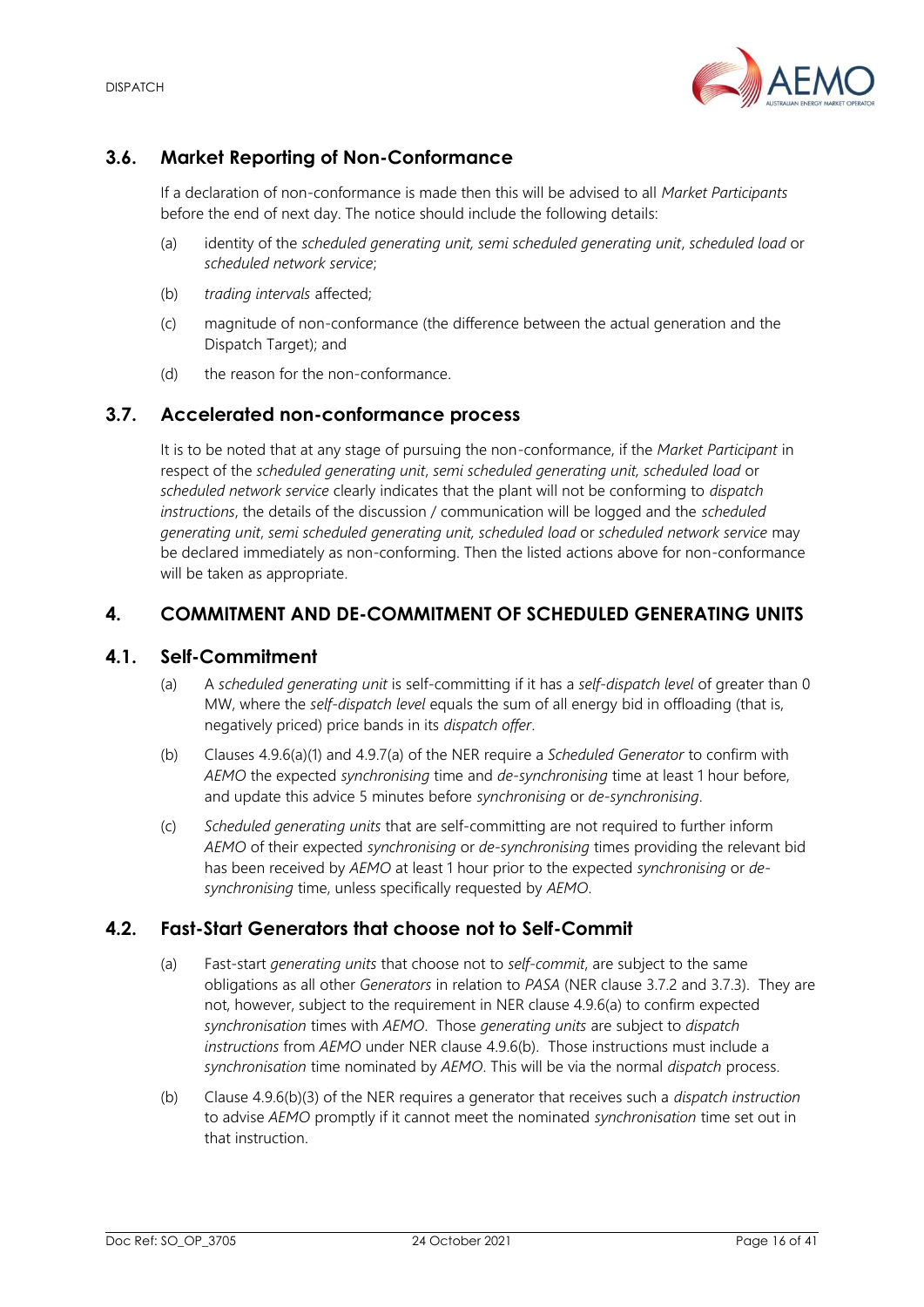

(c) However, if a fast-start generator chooses to *self-commit* then that generating unit is subject to the same requirements in relation to advice to *AEMO* regarding *synchronising* or *desynchronising* times as other self-committing units.

## <span id="page-16-0"></span>**5. DISPATCH RE-RUNS**

There are a number of conditions that could trigger an automatic re-run of the dispatch solution. The automatic re-run solution is completed and published within the original *trading interval*.

## <span id="page-16-1"></span>**5.1. Over Constrained Dispatch (OCD) Re-Runs**

- (a) The automation of this process detects, adjusts, re-runs and reports an adjusted energy price for a high percentage of over-constrained *trading intervals* thereby allowing the automatic publishing of correct *spot prices* in real time.
- (b) The OCD re-run process is initiated when an *interconnector*, *intra-regional network constraint or ancillary service constraint* is violated, and one or more of the following applies:
	- (i) An *energy spot price* is greater than or equal to MPC or;
	- (ii) An *energy spot price* is less than or equal to the *Market Floor Price* or
	- (iii) Any *ancillary service price* is greater than or equal to MPC.

Refer to the flowchart below for further clarification of the OCD process. Section [1](#page-5-0) also includes a reference to the *AEMO* website.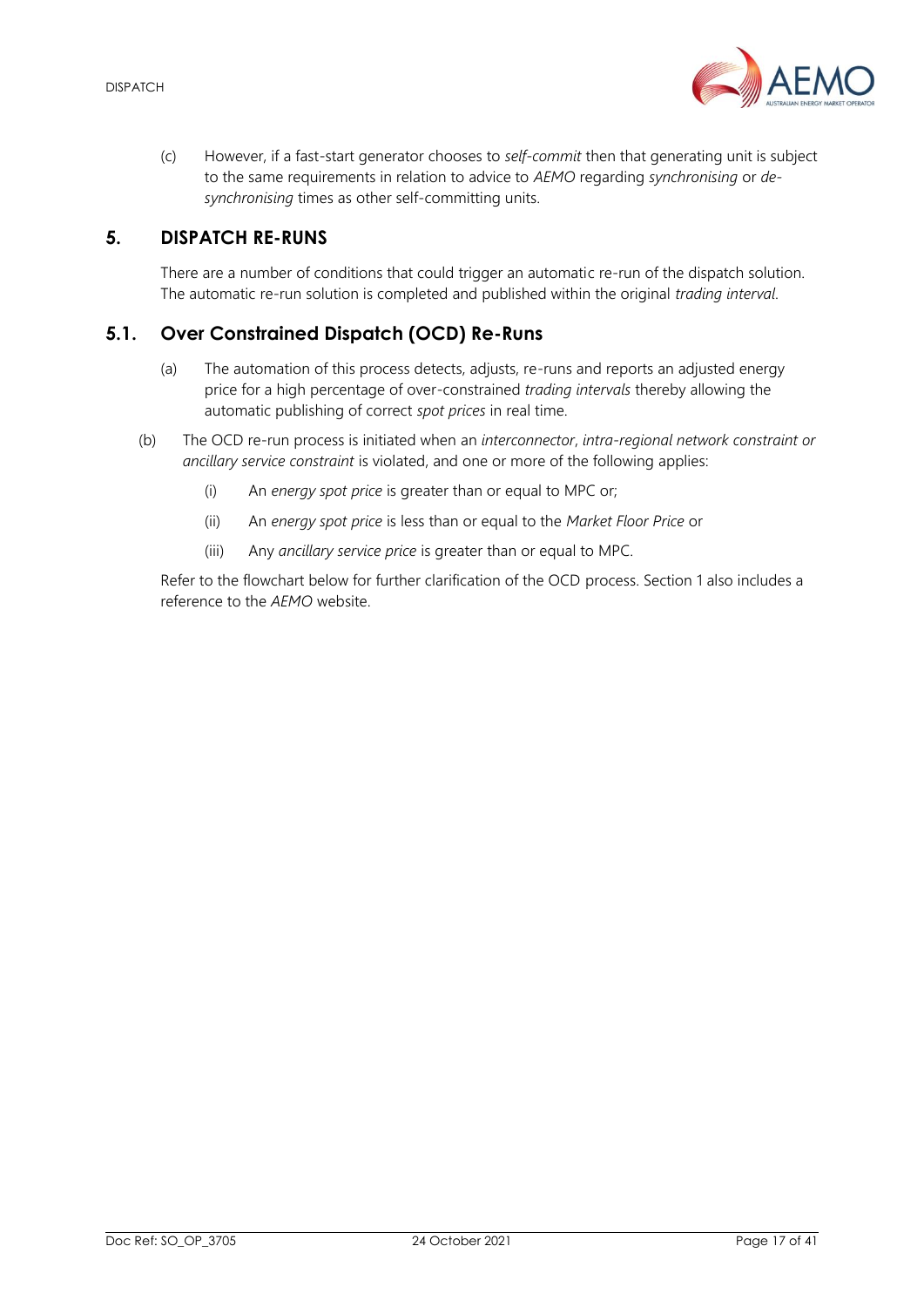

#### <span id="page-17-0"></span>**Figure 3 Over Constrained Dispatch Re-run Flow Diagram**



- (c) The OCD re-run process is run with relaxed violated constraint inputs to determine adjusted *spot* and *ancillary service prices*. In such cases all regional energy and *market ancillary service* prices are revised from the OCD re-run.
- (d) *Commitment* of fast start plant is determined on the basis of the unit *commitment* undertaken prior to the initial unrelaxed pricing run.
- (e) If the OCD is resolved after the Automatic Inline review then no market notice will be issued.
- (f) If an automatic OCD re-run occurs then the original run prices (greater than MPC or less than the *Market Floor Price*) are not published.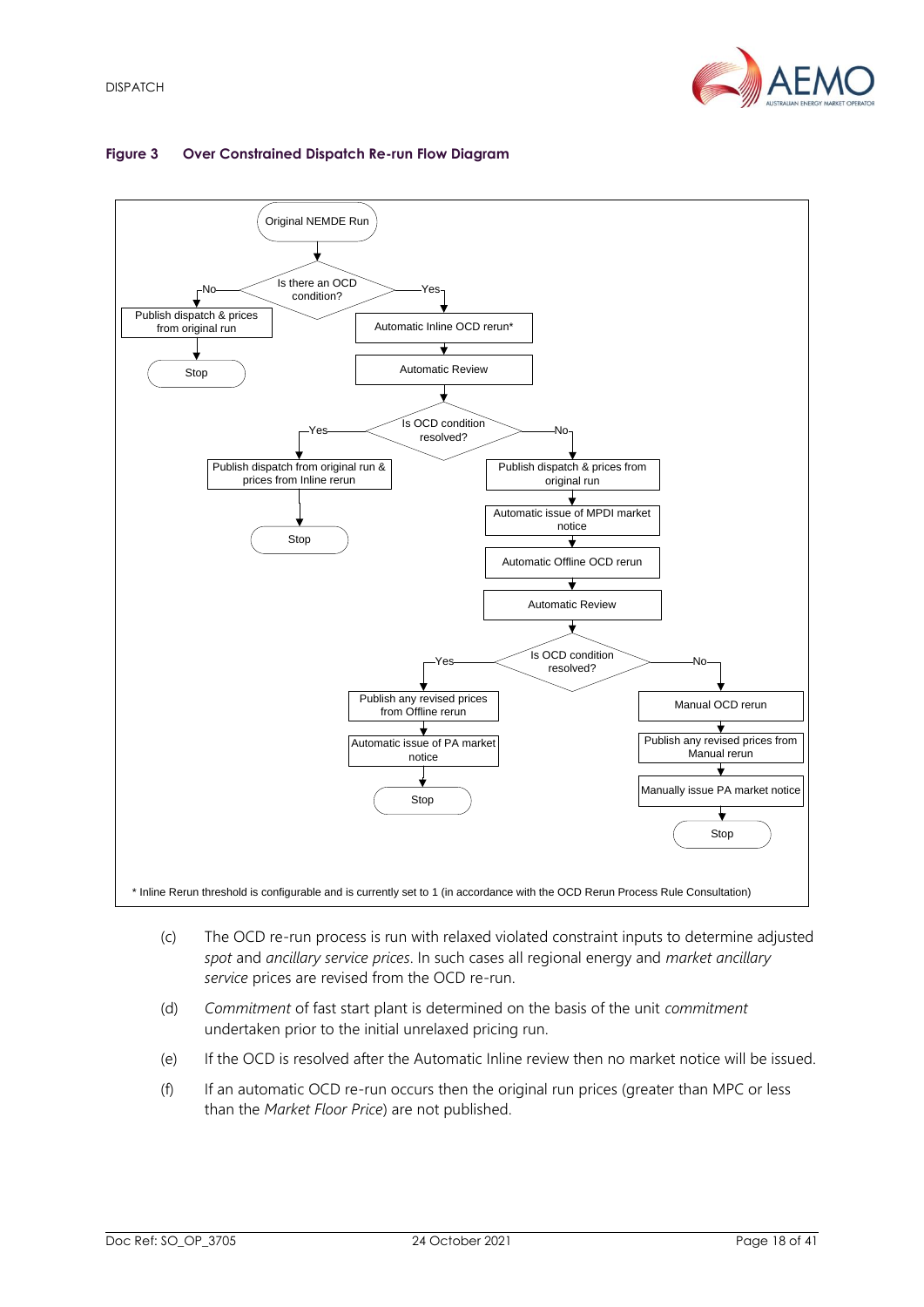

## <span id="page-18-0"></span>**5.2. NEMDE second run for Basslink dispatch**

- (a) There are two important characteristics of Basslink that can cause NEMDE to be unable to find the optimal solution in a significant number of *trading intervals*:
	- (i) No-go Zone NEMDE is a linear program, and will attempt to produce Dispatch Targets anywhere in the no-go zone if demanded by the market conditions.
	- (ii) FCAS Transfer Capability When operating at levels greater than 50 MW in either direction, Basslink has the capability to transfer FCAS from one region to another. This allows, for example, the FCAS requirement for the Tasmanian region to be met in part by scheduling additional FCAS on the mainland, if it is economical to do so.
- (b) NEMDE performs two runs for every *trading interval*. The first run uses the SCADA indication for the status of the Basslink frequency controller, and for the additional NEMDE run the input status of the Basslink frequency controller is assumed to be switched off. i.e. if the Basslink frequency controller is turned off, the two runs are identical.
- (c) The final solution and the associated NEMDE input status of the Basslink frequency controller is decided by selecting the run with the least cost objective function. This allows:
	- (i) NEMDE to increase the set of allowable dispatch outcomes that satisfy the complex model of Basslink available to NEMDE so that it can maximise the value of spot market trade, as required under clause 3.8.1(a) of the NER.
	- (ii) A reduction in unnecessary counter price flows across the Basslink HVDC interconnector.

## <span id="page-18-1"></span>**6. AGGREGATE DISPATCH ERROR**

#### <span id="page-18-2"></span>**6.1. Background**

(a) Aggregate Dispatch Error is an adjustment to the Dispatch regional demand forecast. This adjustment is based on the following calculation for each unit not performing regulation duty:

ADE = Target value – Actual Value

- (b) ADE will be positive when units are operating below targets and negative when units are operating above targets. The ADE for each unit in a region is summed to produce an ADE for that region.
- (c) The resulting ADE value for each region is then added to the respective region demand forecast in the next *trading interval*.

## <span id="page-18-3"></span>**6.2. ADE calculation**

- (a) Using a 30-minute time weighted average for the *region* ADE provides a more accurate predictor of the level of sustained dispatch error that should apply as a forecast demand adjustment in the next *trading interval*.
- (b) The following calculation of each *region* ADE is performed. The calculation is based on 6 data samples at 5 minute intervals with the most recent sample being given a weight of 6 and the oldest a weight of 1.

Time Weighted Average ADE = ((Sample 1 \* Weight1) + (Sample2 \* Weight2) +… +  $(Sample6 * Weight6)$  / (Weight1 + Weight2 + . ... + Weight6)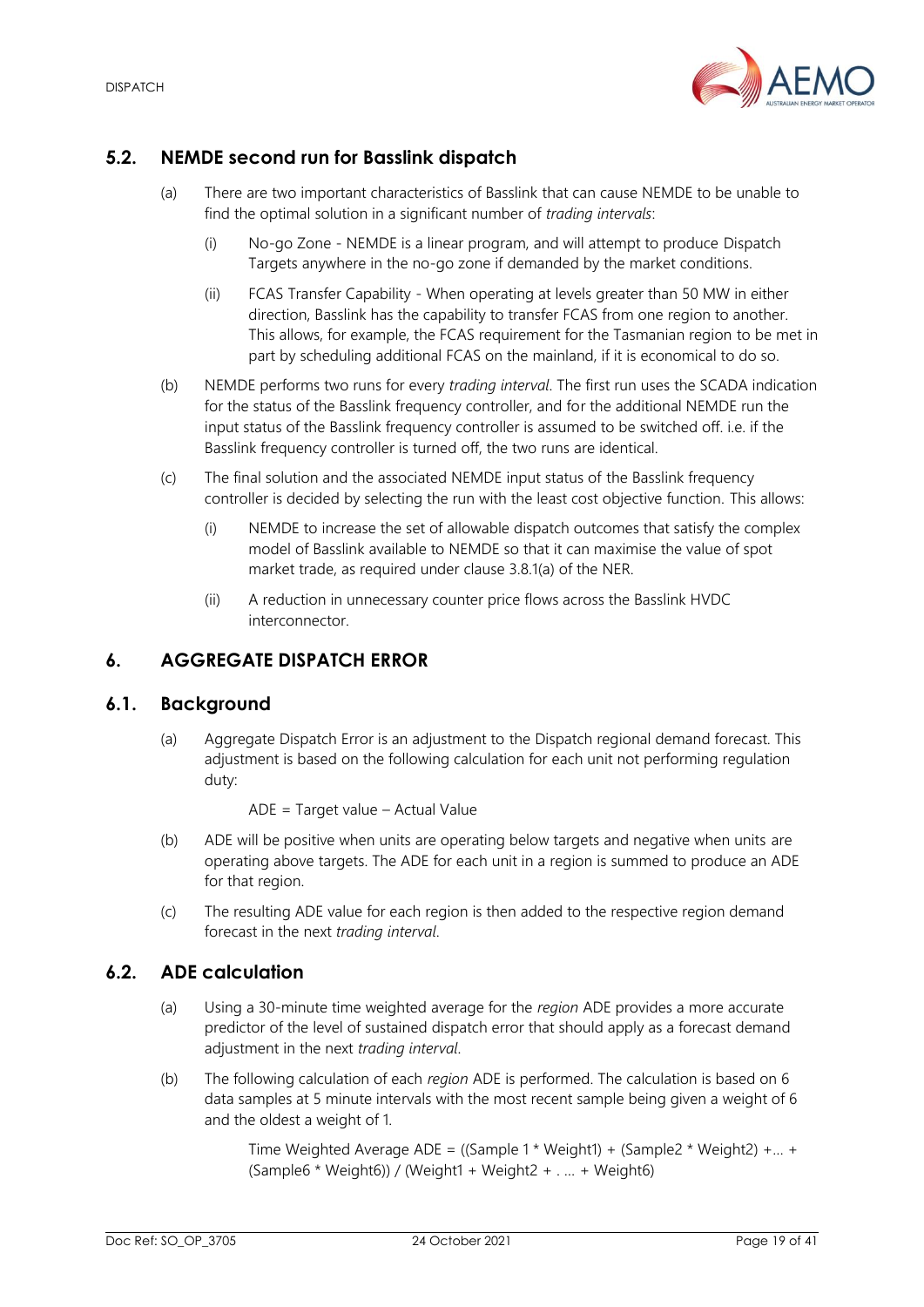

(c) This calculation will be performed on a *regional* basis rather than on an individual *generating unit* basis.

## <span id="page-19-0"></span>**6.3. Frequency element in ADE**

(a) To ensure that any frequency deviation is not caused by or exacerbated by the ADE a frequency element is introduced into the ADE calculation. This ensures that if a frequency deviation occurs only ADE in a direction that would help to restore frequency is passed to the market systems.

IF Frequency > high dead band value AND ADE > 0 THEN

 $ADF = 0$ 

 $F$ LSE ADE = ADE

Conversely

If Frequency < low dead band value AND ADE < 0 THEN

 $ADF = 0$ 

 $F$ LSE ADE = ADE

- (b) To ensure short duration frequency excursions are not passed to the ADE calculation the frequency input is a 60 second time weighted average.
- (c) The calculation is based on 6 data samples at 10 second intervals with the most recent sample being given a weight of 6 and the oldest a weight of 1.

Time Weighted Average Hz = ((Sample 1 \* Weight1) + (Sample2 \* Weight2) +…(Sample6 \* Weight6)) / (Weight1 + Weight2 +. …Weight6)

- (d) A separate calculation is performed for each NEM region. The frequency dead bands are:
	- (i) Tasmania ±0.05Hz
	- (ii) Other regions ±0.025Hz

#### <span id="page-19-1"></span>**6.4. ADE cap values**

To ensure excessive ADE values do not compromise *power system security* the ADE for each region is capped to the following values:

- (a) Queensland, New South Wales and Victoria =  $\pm 50$  MW
- (b) South Australia ±25 MW
- (c) Tasmania ±25 MW.

## <span id="page-19-2"></span>**7. DIRECTIONS AND INTERVENTION PRICING**

- (a) Where, during an *intervention trading interval*, AEMO is required to set a price at a value which *AEMO* considers would have applied had an *AEMO intervention event* not occurred, NEMDE will be run twice:
	- (i) First, the dispatch or outturn run, which includes *reserve contracts* or direction constraints to determine Dispatch Targets.
	- (ii) Second, the intervention price run.to determine *spot* and *ancillary service prices* and does not contain *reserve contracts* or direction constraints.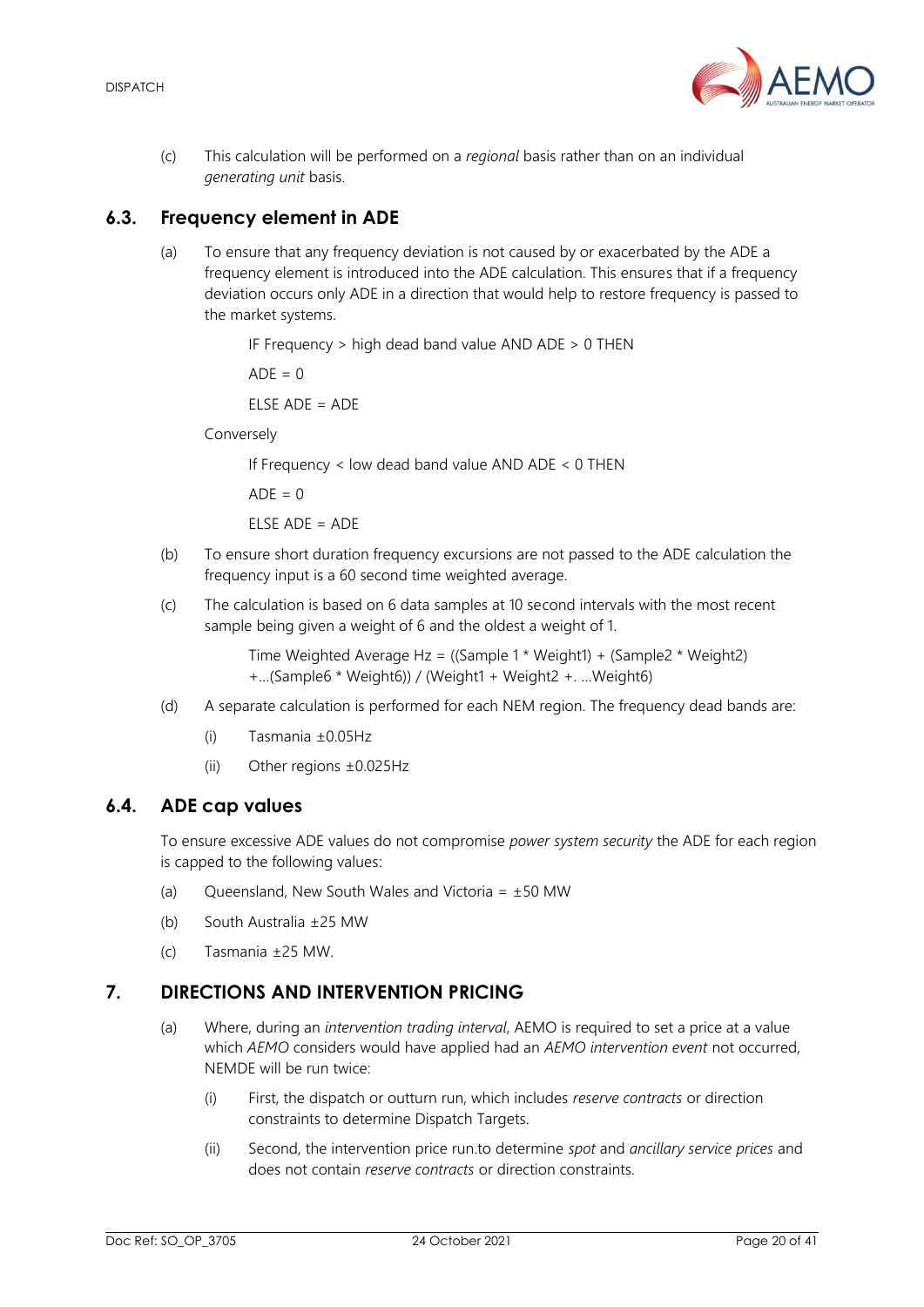

(b) For more information regarding *directions* and intervention pricing refer to AEMO's SO\_OP\_3707 (Intervention, Direction and Clause 4.8.9 Instructions) and Intervention Pricing Methodology.

## <span id="page-20-0"></span>**8. REVIEW OF CONSTRAINTS**

- (a) Constraint equations that are overly conservative or not functioning correctly can unnecessarily constrain the market. If such constraint equations are identified they can be removed from *dispatch* and *pre-dispatch* by either blocking the constraint equation or removing it from the constraint set. Only constraints associated with thermal limits and not transient or voltage stability constraints will be removed.
- (b) Until the constraints are revised, the *power system* will be managed by Contingency Analysis, Constraint Automation and/or discretionary constraints.

## <span id="page-20-1"></span>**9. RAMP RATE REQUIREMENTS**

A *Scheduled Generator*, *Semi-Scheduled Generator, Demand Response Service Provider* or *Market Participant* with *generating units*, *scheduled network services*, *scheduled loads* and/or *wholesale demand response units* must provide up and down *ramp rates*, and *maximum ramp rates* as outlined below.

## <span id="page-20-2"></span>**9.1. Up and Down Ramp Rate Requirements**

- (a) Aggregated<sup>2</sup> *scheduled generating units*, *semi-scheduled generating units*, *scheduled loads* and *scheduled network services* have higher minimum ramp rate requirements than nonaggregated units.
- (b) For *scheduled network services* or *scheduled loads*:
	- (i) If aggregated, Minimum *Ramp Rate* = 3 x No. of units within the aggregation
	- (ii) If non-aggregated, Minimum *Ramp Rate* = 3 MW/min.
- (c) For *scheduled generating units*:
	- ➢ If aggregated, Minimum *Ramp Rate*:
		- = Sum[Minimum (3 MW/minute, 3% of the maximum capacity)<sub>per generating unit</sub>]All units

The minimum *ramp rate* calculation of 3 MW/min or 3% of the maximum capacity is applied to each *generating unit* within the aggregation. The *minimum ramp rate requirement* applied to the DUID is the summation of the minimum *ramp rates* of all *generating units* within the aggregation.

(i) If non-aggregated, Minimum *Ramp Rate*

= Minimum (3 MW/minute, 3% of the maximum capacity).

- (d) For *semi-scheduled generating units*:
	- (i) If aggregated, Minimum *Ramp Rate*
		- $=$  Sum[Minimum (3 MW/minute, 3% of the maximum capacity)<sub>per cluster</sub>]<sub>All clusters</sub>
	- (ii) If non-aggregated, Minimum *Ramp Rate*

<sup>&</sup>lt;sup>2</sup> Aggregation for scheduled generators, loads and network services refers to any more than one unit within a DUID. Aggregation for semi-scheduled generators is based on Rule Clause 3.8.3 (i), i.e. semi-scheduled generators registered as a single unit as per Rule Clause 2.2.7(i) are treated as non-aggregated for ramp rate purposes.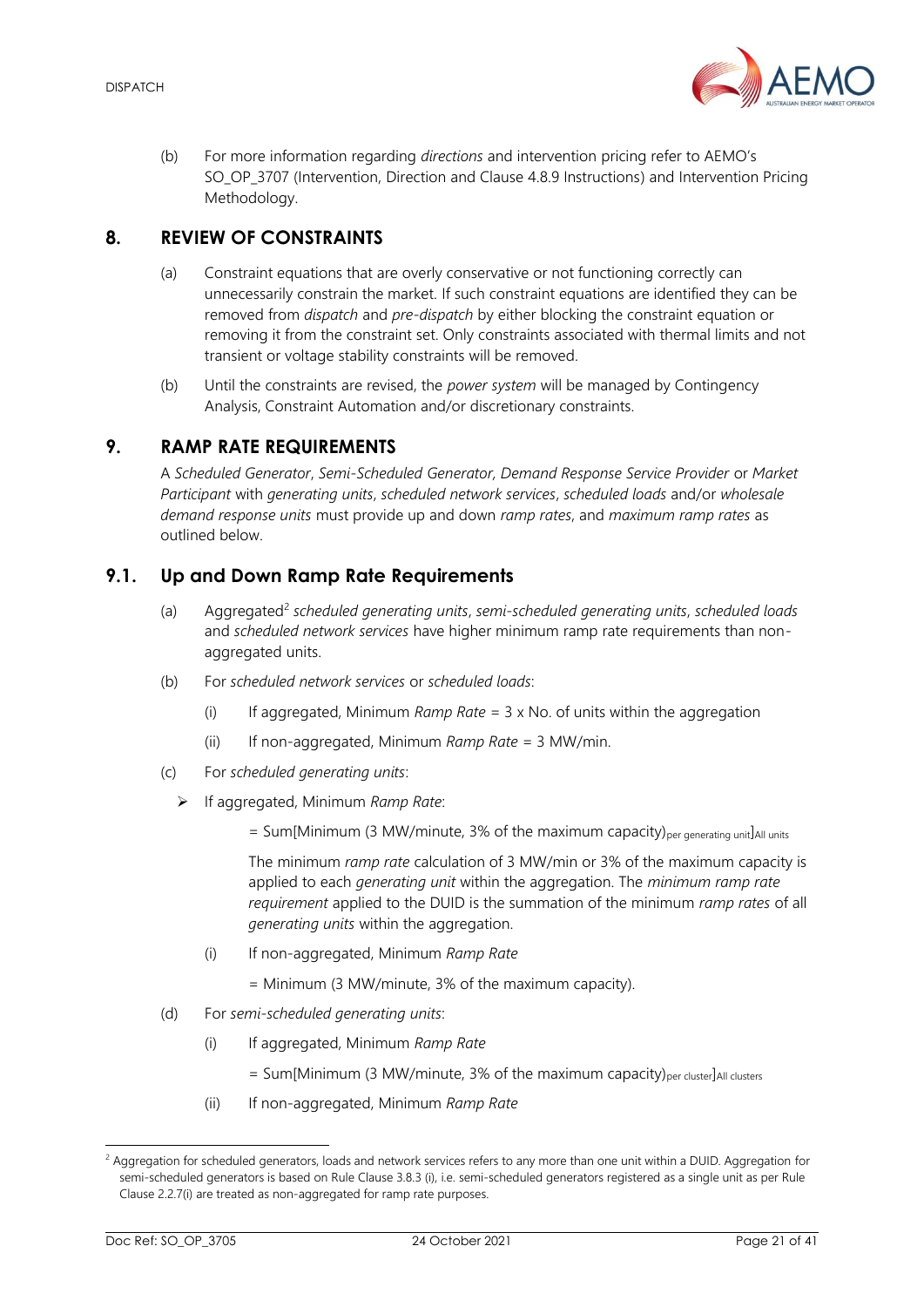

= Minimum (3 MW/minute, 3% of the maximum capacity).

(e) For *wholesale demand response units*:

There are no minimum *ramp rate* requirements under the NER. However, due to the system limitations, the bidding system requires the *Demand Response Service Provider* to fill the bid 'reason' field in the bid if the bid *ramp rate* is less than the Minimum *Ramp Rate* specified in section 9.1.(b).

(f) All values provided must be rounded down to the nearest whole number greater than or equal to 1 MW/minute. *Ramp rates* cannot be greater than the relevant maximum *ramp rate*.

## <span id="page-21-0"></span>**9.2. Ramp Rate Less than Requirements**

A *ramp rate* less than the minimum requirements specified in section [9.1](#page-20-2) may be provided if an event physically prevents or makes it unsafe for the relevant plant to operate. In this case:

- (a) The r*amp rate* provided must be the maximum the plant can safely attain at that time.
- (b) The participant must simultaneously provide a brief, verifiable and specific reason why the *ramp rate* is below the requirements. This is to be included in the 'reason' field in the participant bid.

## <span id="page-21-1"></span>**9.3. Maximum Ramp Rate Less than Requirements**

A *maximum ramp rate* less than the minimum requirements specified above may be provided if an event physically prevents or makes it unsafe for the relevant *generating unit*, *scheduled load* or *scheduled network service* to operate. In this case:

- (a) The *maximum ramp rate* provided must be the maximum the relevant plant can safely attain at that time.
- (b) The participant must provide a brief, verifiable and specific reason why the *maximum ramp rate* is below the requirements.
- (c) In this instance the participant has reported on the limitation of the *maximum ramp rate* value, hence there is no requirement for the participant to report on the limitation in the *ramp rate* value.

## <span id="page-21-2"></span>**9.4. Minimum Safe Operating Level**

- (a) As *generating units* approach the lowest output they can sustain without becoming unstable, a *rebid* may need to be submitted to ensure that the unit does not receive an even lower Dispatch Target. This is required to ensure safe operation of the plant.
- (b) For clarity, the minimum safe operating level is assumed to be the level below which the unit would become unstable, after other technical responses have been exhausted (for example, auxiliary firing). The minimum safe operating level does not reflect commercial issues, only technical and plant safety issues. Plant availability reflecting commercial considerations should still be managed through the normal price-band bidding dispatch process.
- (c) In instances where a *scheduled generating unit* or *semi-scheduled generating unit* has reached its minimum safe operating level and cannot safely follow a *dispatch instruction* to vary its output downwards, it is appropriate for a zero down *ramp rate* to be provided to *AEMO*, as long as the zero *ramp rate* can be justified on the basis of a technical limitation.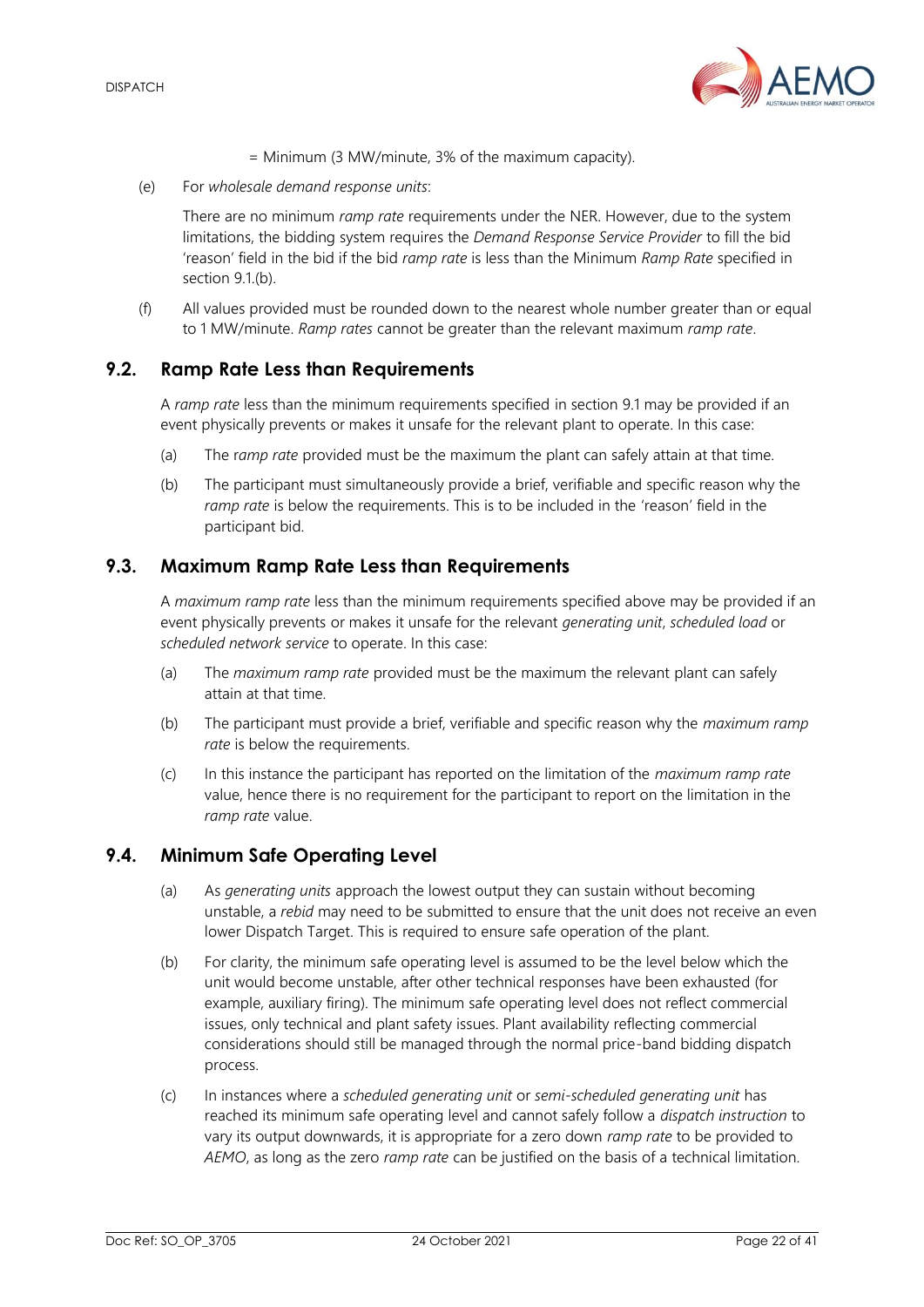

This approach should be used in preference to submitting an inflexible bid, as it provides greater flexibility to ensure the market remains in a *secure operating state*.

- (d) As soon as the output of the unit moves materially above the minimum safe operating level, a *rebid* must be submitted to provide a *ramp rate* compliant with clause 3.8.3A of the NER.
- (e) The complete "Rebidding and Technical Parameters Guideline" can be found on the AER website.

## <span id="page-22-0"></span>**10. DISPATCH OF GENERATION UNDER NETWORK SUPPORT AGREEMENTS**

NER clause 5.3A.12(b) provides that where a NSP decides to use generation to provide a network support function, the NSP must advise *AEMO* of any *network support agreements* entered into. To ensure that a *generating unit* that is the subject of a *network support agreement* is *dispatched* at the agreed level *AEMO* will constrain the *generating unit* on and as such the *generating unit* will not be eligible to set *spot prices* when *constrained on* in accordance with clause 3.9.7 of the NER. The *constraint* will normally take the form:

• GenID > = X MW (where X is the megawatt amount subject to the network support agreement) and will have a constraint violation penalty (CVP) of 30.

## <span id="page-22-1"></span>**11. OUTAGES AND WORK ON MARKET RELATED SCADA**

## <span id="page-22-2"></span>**11.1. Impact on Market Processes**

Failed, suspect or incorrect SCADA has the potential to adversely affect Dispatch Targets, constraint outcomes and *AEMO*'s *power system security* monitoring applications. *Market Participants* and NSPs must advise *AEMO* in advance of any work that has the potential to affect market processes via SCADA values supplied to *AEMO*. This may include, but is not limited to SCADA equipment, RTU outages or injection testing. *Market Participants* and NSPs must report any SCADA failures to *AEMO* as a matter of urgency. When *AEMO* becomes aware of suspect or failed SCADA, *AEMO* will take appropriate action to ensure the integrity of the market processes and its security monitoring applications. This may involve using alternate data sources or replacing failed or suspect values with estimated or hand dressed values.

## <span id="page-22-3"></span>**12. MANDATORY RESTRICTIONS**

Mandatory restrictions may be imposed by a *participating jurisdiction* under a relevant law, other than the rules, on the use of electricity in a *region*. A *participating jurisdiction* may apply mandatory restrictions when supply scarcities are predicted, to achieve desired levels of load reduction while minimising overall impact to customers by avoiding or reducing *involuntary load shedding*.

The *central dispatch* process is not directly altered by a jurisdictional exercise of mandatory restrictions. *AEMO* may consider adjustment of demand forecasts.

## <span id="page-22-4"></span>**13. SCHEDULING ERROR AND PROCESS REVIEW**

- (a) A *scheduling error* is one of the circumstances described in clause 3.8.24 of the NER, which include a declaration by *AEMO* that it failed to follow the *central dispatch* process as set out in clause 3.8 of the NER.
- (b) Where *AEMO* or a *Registered Participant* identified a potential scheduling error, *AEMO* will investigate and determine whether it has failed to follow the central dispatch instruction.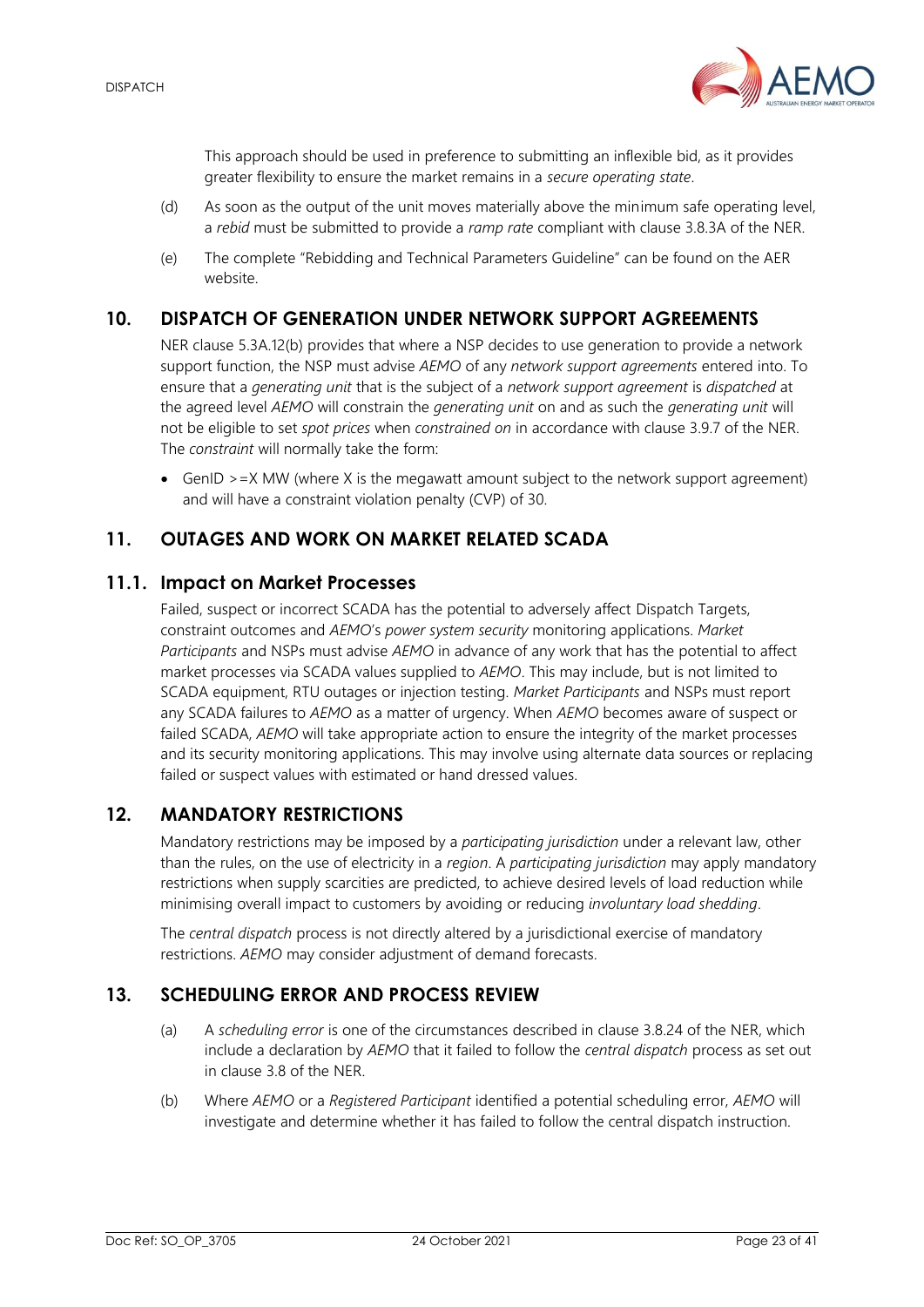

- (c) If as a result of the process review *AEMO* identifies that it has failed to follow the *central dispatch* process set out in NER clause 3.8, *AEMO* will declare that a *scheduling error* has occurred and publish a summary of the error on *AEMO's* website.
- (d) A *dispute resolution panel* may also determine a *scheduling error* as set out in clause 3.8.24 of the NER.

## <span id="page-23-0"></span>**14. SETTING MPC OVERRIDE**

## <span id="page-23-1"></span>**14.1. Load shed under instruction from** *AEMO*

If *AEMO* reasonably believes that the *central dispatch* process would determine that there would be insufficient supply options to meet all the demand in a *region*, and issues an instruction to load shed in that *region*, then from the time that the *AEMO* instruction is to apply *AEMO* will set the *spot price* to MPC for that *region*.

Note 1 If the *dispatch algorithm* has already set the *spot price* then that price must remain.

## <span id="page-23-2"></span>**14.2. Resetting of MPC Override**

The MPC override *spot price* for a *region* must be removed when clearance is given to restore the final block of shed load in that *region*.

## <span id="page-23-3"></span>**15. ADMINISTERED PRICE PERIODS**

An *administered price period* is determined to apply separately for each *region*.

#### <span id="page-23-4"></span>**15.1. Triggers for an Administered Price Period**

Under clause 3.14.2(c) of the NER, an *administered price period* for a *region* is triggered if:

- (a) The sum of the uncapped *spot prices* or *ancillary service prices* for that *region* over the previous 2016 *trading intervals* (7 days) exceeds the *cumulative price threshold*; or
- (b) Refer [15.2.](#page-23-5)

## <span id="page-23-5"></span>**15.2. Current Trading Day**

Once an *administered price period* is declared for a *region*, the remaining *trading intervals* for that *trading day* will also be *administered price* periods.

## <span id="page-23-6"></span>**15.3. Dispatch during Administered Price Period**

During *administered price periods AEMO* will continue dispatching generation and loads in accordance with the *central dispatch* process.

#### <span id="page-23-7"></span>**15.4. Administered Price Cap & Cumulative Price Threshold**

The *administered price cap* (APC) sets the maximum price and the *administered floor price* (AFP) sets the minimum price that can apply while an *administered price period* is in place.

- The APC is \$300/MWh.
- The AFP is set to the negative of the APC.

Note 2 The AFP does not apply to ancillary service prices, those prices are limited by the \$0 offer restriction.

#### The latest *cumulative price threshold* can be found on the AEMC website.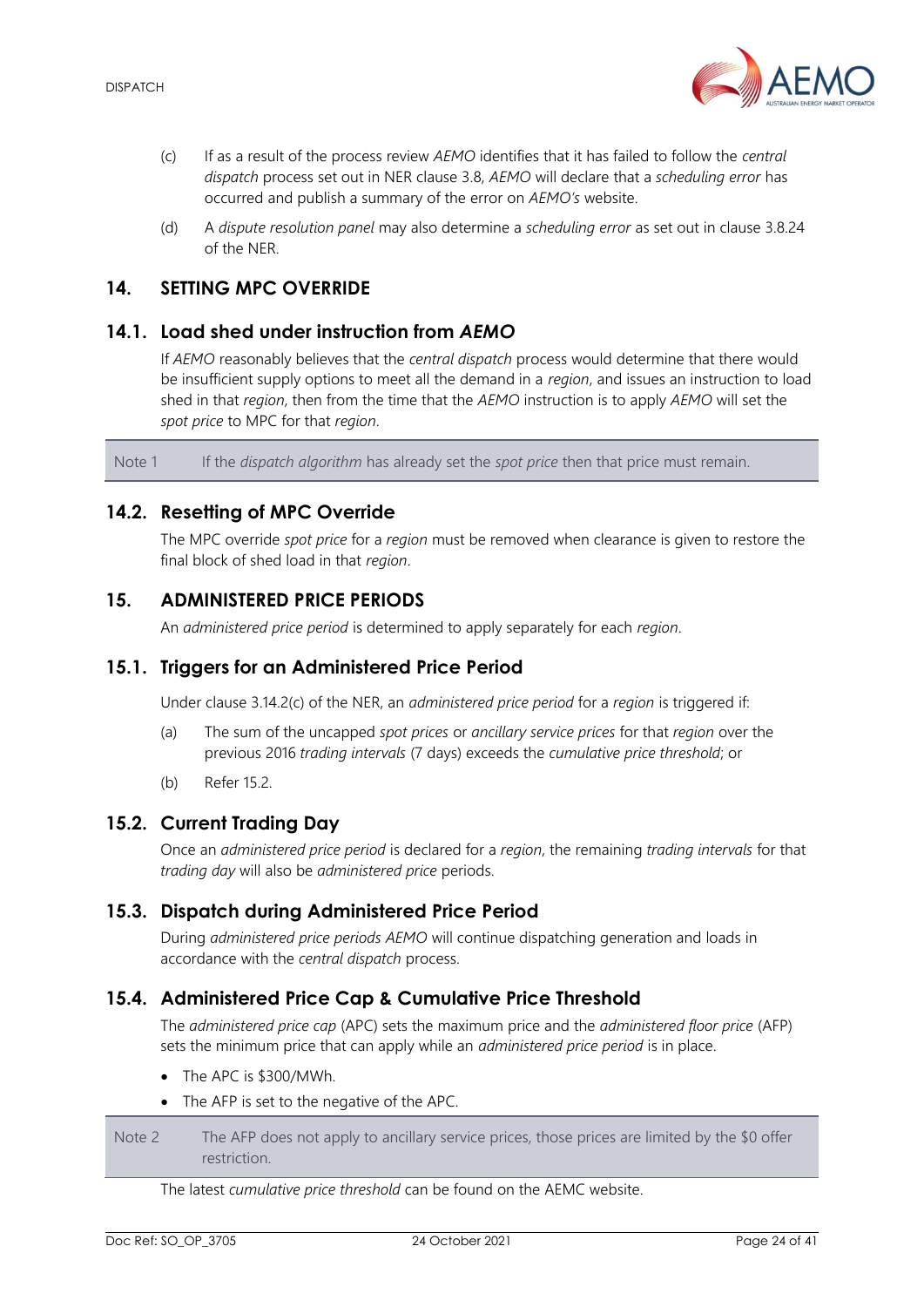

## <span id="page-24-0"></span>**15.5. Pricing during Administered Price Periods**

#### **15.5.1. Triggered by Spot Prices exceeding CPT**

If the sum of the uncapped *spot prices* in a *region* has triggered an *administered price period*, then from the next *trading interval*:

- (a) If the *spot price* exceeds the APC, then *AEMO* must set the *spot price* to the APC.
- (b) If the *spot price* is less than the *administered floor price*, *AEMO* must set the *spot price* to the *administered floor price*.
- (c) If an *ancillary service price* for any *market ancillary services* in that *region* exceeds the APC, *AEMO* will set that *ancillary service price* to the APC.

#### **15.5.2. Triggered by Ancillary Service Prices exceeding CPT**

If the sum of the uncapped ancillary service prices for *a market ancillary service* in a *region* has triggered an *administered price period*, then from the next *trading interval:*

(a) If an *ancillary service price* for any *market ancillary service* in that region exceeds the APC, AEMO will set that *ancillary service price* to the APC.

## <span id="page-24-1"></span>**16. MANIFESTLY INCORRECT INPUT/S (MII) AND PRICE REVIEW**

## <span id="page-24-2"></span>**16.1. Trading intervals that are subject to review (clause 3.9.2B (b), (c))**

- (a) *AEMO* has developed an automated method of monitoring and identifying *trading intervals* that are subject to review. Refer to Appendix B for the details of this method and the trigger thresholds used. The dispatch outputs associated with all the *regions* are independently monitored for this purpose.
- (b) A Price Status flag of *"Not Firm"* is published to indicate *trading intervals* for which all the prices associated with those *trading intervals* are subject to review, pending the identification of manifestly incorrect inputs. A Price\_Status flag of *"Firm"* is published for all other *trading intervals*. (Note that the Price\_Status flag may not be set to *"Not Firm"* for *trading intervals* affected by MII/s where there are violated prices (MPC) that were not resolved by the automatic over-constrained dispatch (OCD) process.)

#### <span id="page-24-3"></span>**16.2. Manifestly Incorrect Inputs and revision of prices**

- (a) Whenever a *trading interval* is identified as subject to review, *AEMO* control room staff will check whether the inputs used in that *trading interval* contained a MII. The inputs to dispatch mean any value used by NEMDE including:
	- (i) SCADA measurements of power system
	- (ii) Five minute demand forecast values
	- (iii) Constraint equations entered by *AEMO*
	- (iv) Software setup
- (b) If *AEMO* determines that the *trading interval* in question was affected by a MII, all the published prices for the "affected" *trading interval*s will be rejected (energy and all FCAS prices, for all *regions*) and will be replaced using the corresponding prices of the last correct *trading interval*. The last correct *trading interval* is the previous *trading interval* that was not affected by a MII (that is, preceding the "affected" *trading interval*).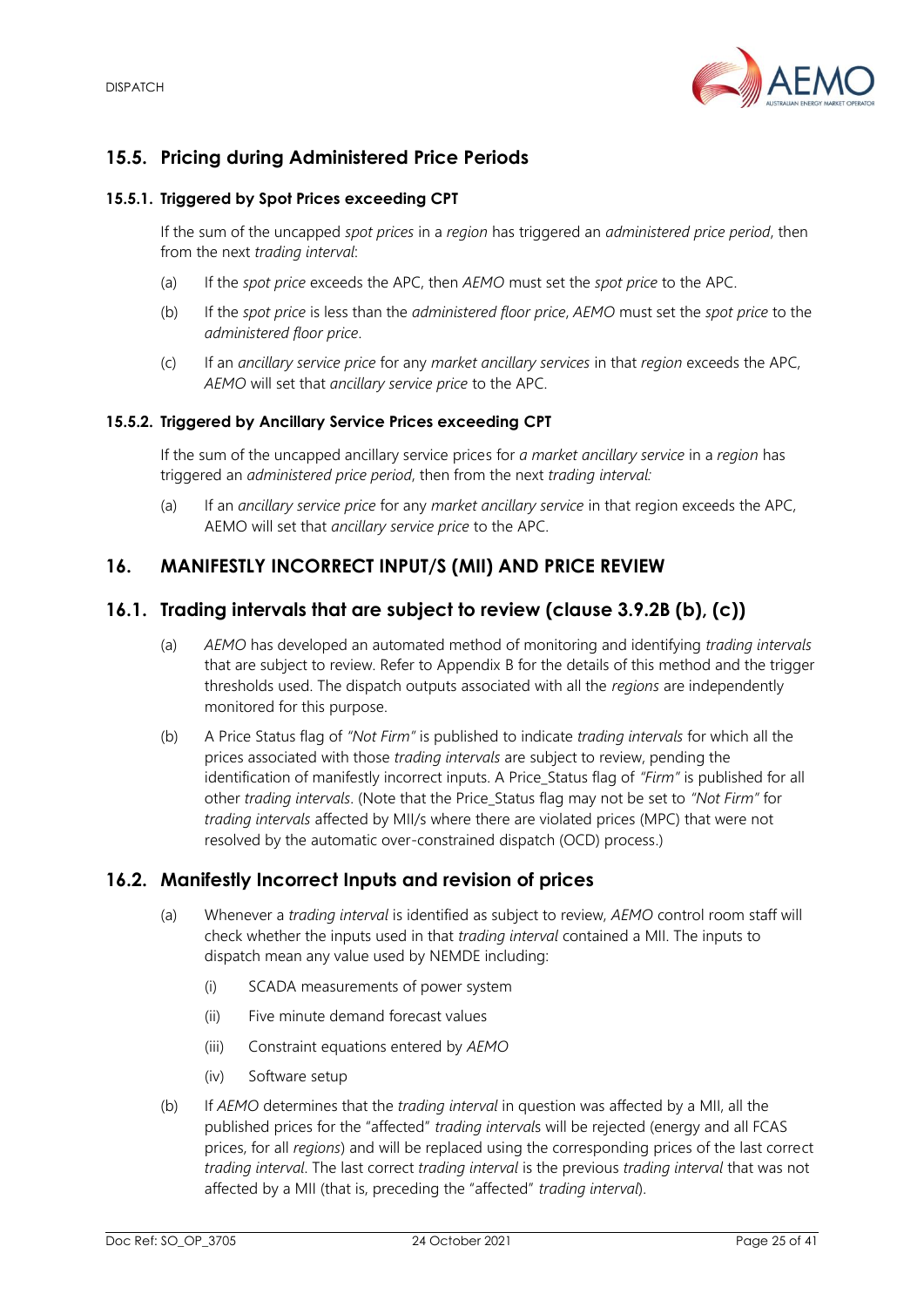

- <span id="page-25-0"></span>(c) After the original publication of prices for a *trading interval* identified as subject to review, there is a time limit of 30 minutes within which *AEMO* can subsequently reject those prices and automatically replace them with the corresponding set of prices from the last correct *trading interval*.
- (d) Once *AEMO* has followed the price revision process for the *trading interval* identified as subject to review the Price Status flag for that *trading interval* will change to "Firm". If 30 minutes has expired since the publication of prices for the *trading interval* identified as subject to review and *AEMO* have not taken any action to either reject or accept prices for that *trading interval*, then the prices for that and all subsequent *trading interval*s will automatically be accepted and their Price Status flags will change to "Firm".

## **16.3. Trading intervals following a trading interval identified as subject to review**

- (a) Whenever a *trading interval* is identified as subject to review, the *trading interval* immediately following that interval may also be identified as being subject to review if *AEMO* considers that it is likely to be subject to that same MII (clause 3.9.2B(c) of the NER).
- (b) *AEMO*'s automatic "subject to review" monitoring system is such that whenever a *trading interval* is identified as subject to review, the Price\_Status of the following *trading interval*(s) will continue to be automatically flagged internally to *AEMO* as either subject to review or indeterminate (externally, these are flagged as "Not Firm") until *AEMO* rejects and/or accepts all the preceding subject to review or indeterminate ("Not Firm") *trading interval*s. Since there is a time limit of 30 minutes for the price revision of the first interval identified as subject to review, potentially there could be up to five *trading intervals* with Price Status flag "Not Firm" following the first *trading interval* until *AEMO* completes the price review process.

## **16.4. Trading intervals identified as subject to review that had a successful Over-constrained Dispatch (OCD) re-run**

Where an automatic OCD re-run has occurred for a *trading interval* identified as "subject to review", *AEMO* will review that *trading interval* for the presence of a MII and, if found, the prices will be rejected and then automatically replaced using the corresponding prices from the last correct *trading interval*.

## **16.5. Trading intervals identified as subject to review following a trading interval that had an unsuccessful Over-constrained Dispatch (OCD) rerun**

If an MII is found, *AEMO* will reject and automatically replace prices of the *trading interval* identified as subject to review with the prices from the last correct interval. The last correct *trading interval* could be an interval that had an unsuccessful OCD re-run (refer section [5.1\)](#page-16-1). The prices of the original interval with an unsuccessful OCD re-run, as well as the following rejected *trading interval* (which inherits the prices from the previous interval) would now both be subject to manual review. Market Notices would be issued covering both *trading intervals* and the price revision process will be followed as shown in section [5.1.](#page-16-1)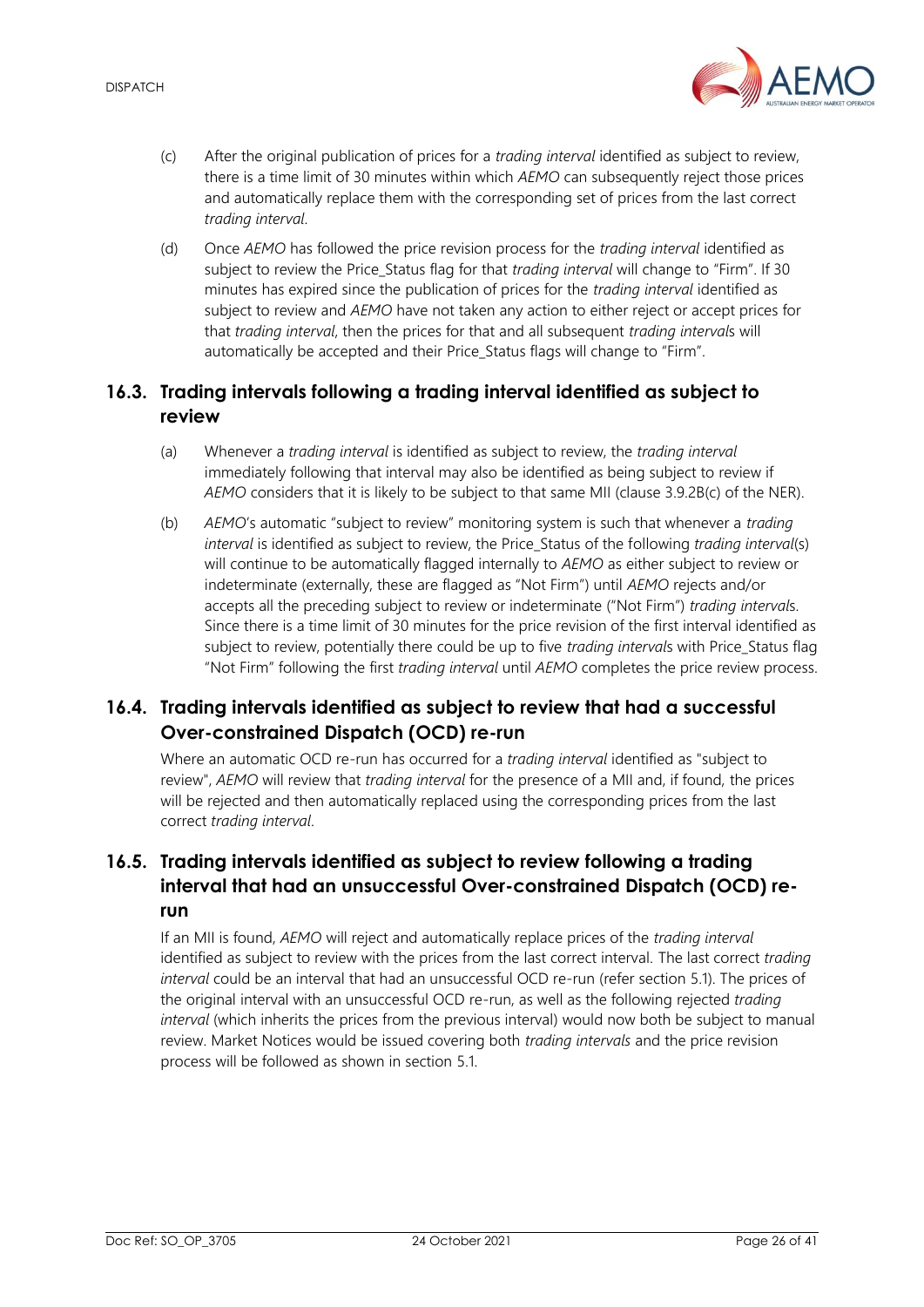

# <span id="page-26-0"></span>**17. NEGATIVE SETTLEMENTS RESIDUES**

## <span id="page-26-1"></span>**17.1. General Approach**

- (a) If the accumulation of negative *settlements residues* over the period of counter-price flows is forecast to reach the threshold value of \$100 000 then *AEMO* would use reasonable endeavours to apply constraints to the affected *directional interconnector* to prevent the accumulation exceeding the threshold, provided system security can be maintained.
- (b) These constraints would remain in place until, in *AEMO*'s reasonable opinion, the constraints could be revoked without creating counter-price flows.
- (c) *AEMO* will treat each occurrence individually and the *billing period* accumulation will not be used to offset the trigger. (I.e. will not use the amount of positive residue accumulated during the *billing period* to offset the trigger).
- (d) If negative *settlements residues* began to occur due to a binding fully co-optimised constraint in dispatch at a material rate but had not been forecast in *pre-dispatch* then *AEMO* would take action to halt the further accumulation of negative *settlements residues* when the total negative *settlements residues* was estimated to have accumulated to \$100,000. In order to ensure a response within a *30-minute period* such estimates of negative *settlements residues* accumulation will be made on the basis of *trading interval* quantities.

## <span id="page-26-2"></span>**17.2. Constraints in Dispatch**

To halt further accumulation of negative *settlements residues AEMO* will constrain the d*irectional interconnector* flow ("interconnector capping") at a rate no greater than that which applies for a planned outage. This would cease at the point at which counter price flows were halted. From that point on periodic adjustment of the level of the constraint might be necessary due to changing market conditions by:

- (a) Increasing the level of constraint if counter-price flows re-emerged OR
- (b) Relaxing the level of constraint if significant positive inter-regional settlements accumulations indicated that current level of constraint was excessive.

## <span id="page-26-3"></span>**17.3. Market reporting of negative settlements residue management**

*AEMO* will issue Market Notices, providing details of the actions taken to manage negative *settlements residues* containing the following information:

- (a) The directional interconnector
- (b) The actual or forecast times of the event
- (c) Any constraints invoked to manage the event

## <span id="page-26-4"></span>**18. REQUESTS FOR CLARIFICATION OF MARKET REPORTS OR FOR ADDITIONAL INFORMATION**

- (a) *AEMO* will ensure that *confidential information* is not inadvertently provided to *Market Participants* and that any information designated as public information is equitably provided to all *Market Participants* at the same time. To achieve this, the following policy is adopted:
	- (i) All requests for further information about specific market notices should be to the AEMO Information and Support Hub.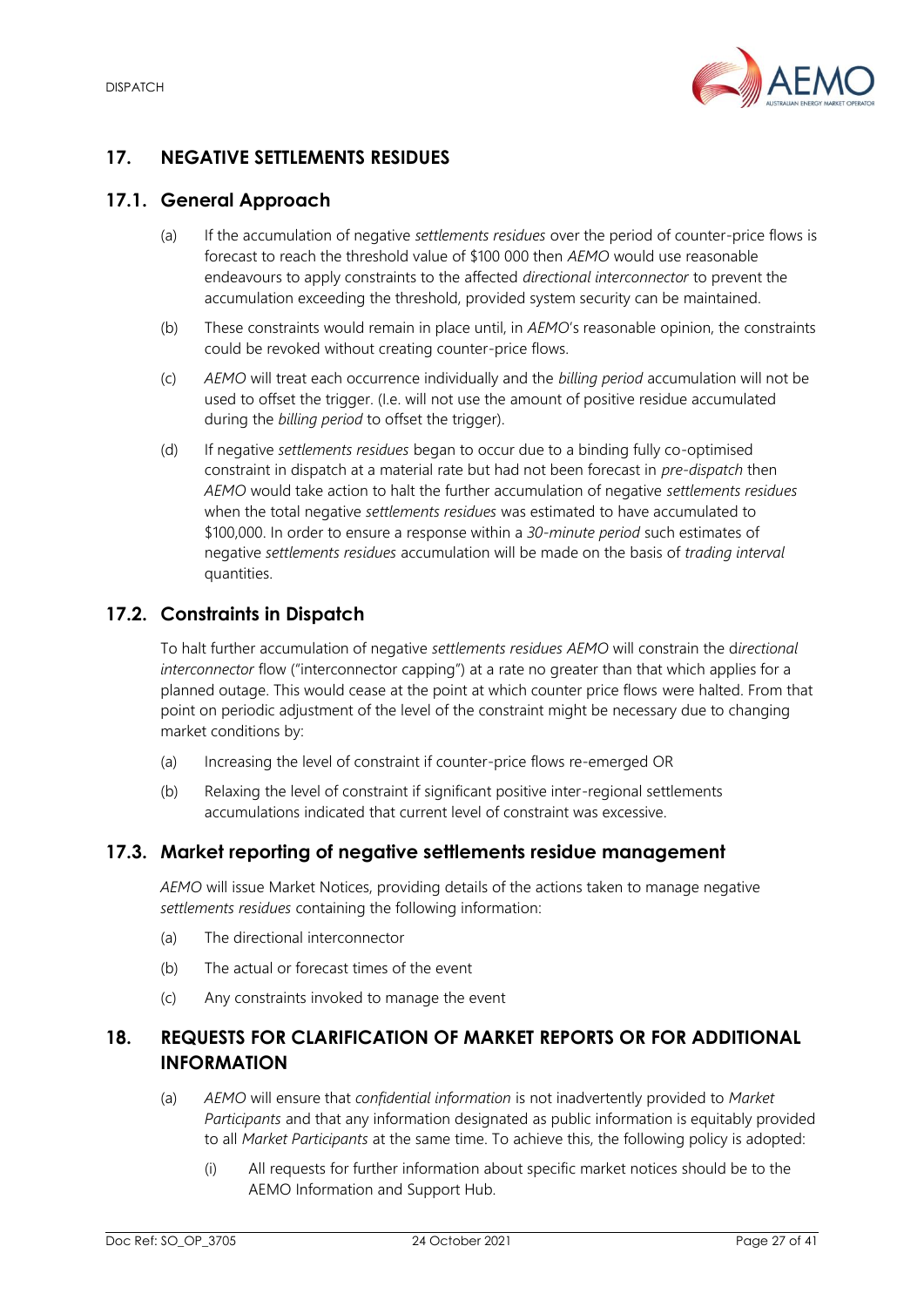

- (ii) At times when the Information and Support Hub is not staffed then all enquiries from energy traders will be handled by the control centres.
- (b) The response will depend on the nature of the enquiry as follows:
	- (i) If the enquiry involves a confidential matter for that energy trader then the question will be directly answered.
	- (ii) If the enquiry involves a request for additional public information then the enquiry will not be directly answered instead a response may be sent out in the form of an AEMO Communication or market notice so that the information is available to all *Market Participants* at the same time.
	- (iii) If the enquiry involves *confidential information* to which that energy trader is not entitled, then a response will not be provided.

## <span id="page-27-0"></span>**19. GENERIC CONSTRAINT APPLICATION OPTIONS IN MMS**

There are a number of options available to *AEMO* control room staff when generic constraints are to be invoked in the MMS. The options include the use of:

- (a) Predefined constraint sets prepared for system normal conditions
- (b) Predefined constraint sets prepared for routine *transmission network* outages
- (c) Blocking constraint equations
- (d) Predefined discretionary constraint sets
- (e) Quick constraints
- (f) Constraint sets and/or equations built by control room staff as a need arises
- (g) Constraint Automation created constraint sets and equations prepared for any network condition

Depending on the circumstances at the time, one or a number of these types of generic constraint will be invoked in the MMS. These are briefly described in this section.

#### <span id="page-27-1"></span>**19.1. System Normal and Network Outage Constraints**

- (a) A system security issue may arise at any time under system normal conditions, *network outage* conditions or following the occurrence of a *contingency event*. Generally, if predefined generic constraints are available for a system normal or network outage condition then they will be invoked in the MMS.
- (b) In the case of a *contingency event*, one of the many tasks undertaken would be to determine if *network* equipment was going to be returned to service in a very short time. If not then depending on requirements, a *network outage constraint* set may be invoked provided an appropriate associated generic constraint is available. Generic constraints of this nature are prepared on the basis of accommodating a *network outage* while maintaining the network in a *secure operating state*.

## <span id="page-27-2"></span>**19.2. Blocking Constraint Equations**

If a constraint equation, which is part of an invoked constraint set, is malfunctioning, *AEMO* can 'block' that constraint equation without removing it from the constraint set. 'Blocking' a constraint equation removes it from dispatch, *pre-dispatch* and 5 min pre-dispatch calculations. Blocking is linked to the constraint equation name, not the constraint set. So, if any other constraint set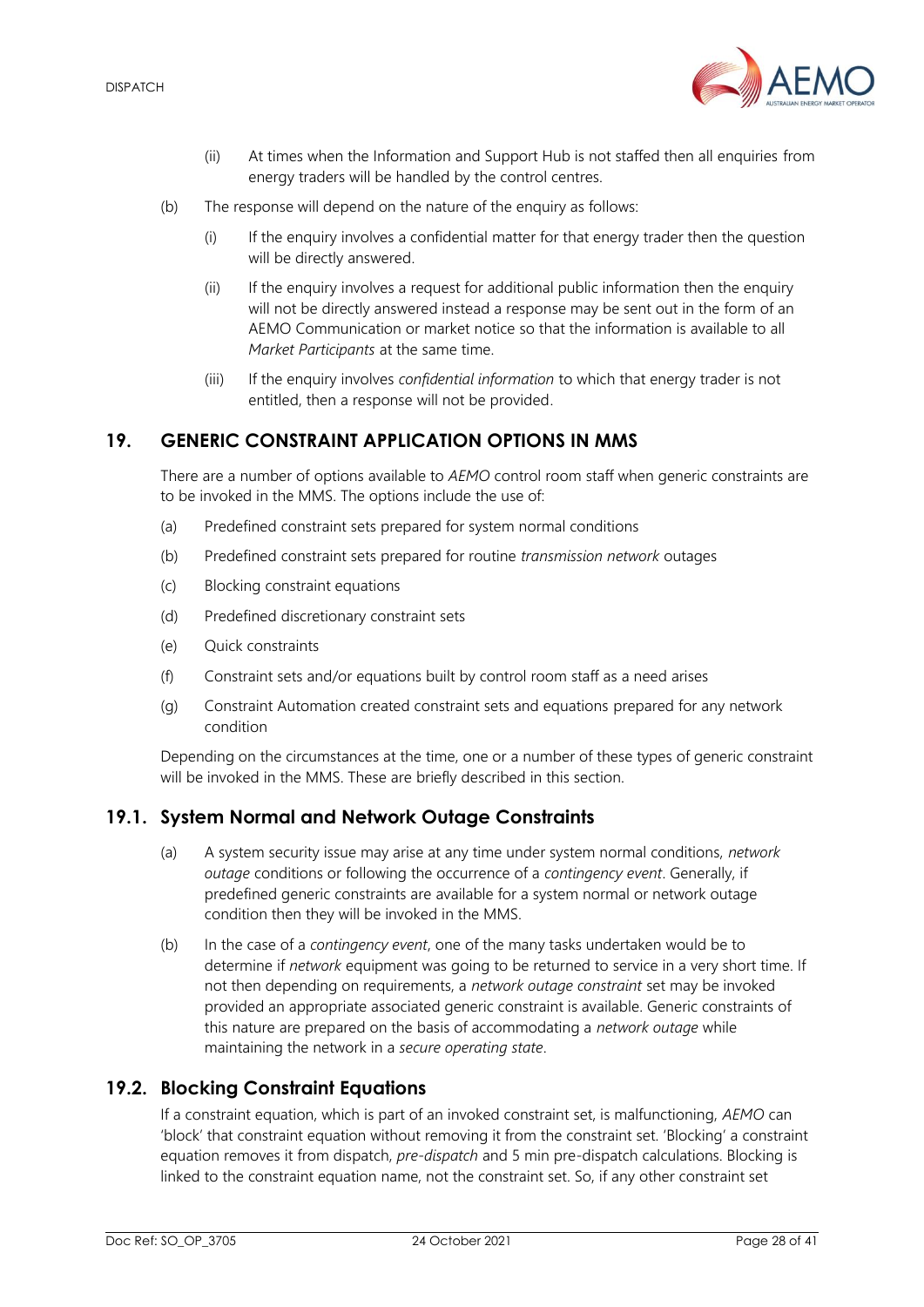

containing the blocked equation is invoked, the equation will remain blocked. Blocking will also remain in place if a constraint equation is reviewed and the constraint equation name does not change. *AEMO* may replace the blocked constraint equation with a discretionary or quick constraint. *AEMO* can 'Unblock' the constraint equation when it considers appropriate. Refer to section [8](#page-20-0) for more details about when *AEMO* may block a constraint equation.

## <span id="page-28-0"></span>**19.3. Discretionary and Quick Constraints**

- (a) There is a predefined series of constraints referred to as discretionary constraints. These are generally simple format constraints with either a *generating unit*, a collection of *generating units*, or an *interconnector* term on the LHS. There are no dynamic RHS components, only a static RHS. These are for use at the discretion of *AEMO* control room staff to meet any requirement that results in the need to limit power flow on major network components. Discretionary constraints may be used with routine planned network outages where a constant limit on power flow is required. They may also be used as a post-contingent response to reduce or limit network power flow or at any time that a system security issue arises and control of power flow on a single network element is required.
- (b) The *AEMO* MMS has constraint type labelled as a quick constraint. The quick constraint is simply a constraint which acts on a selected LHS with a user defined RHS value. The selected LHS may be:
	- (i) A single *generating unit* or *interconnector*.
	- (ii) Multiple *generating units* or *interconnectors*.
	- (iii) FCAS for any combination of selected *regions* or for a single *ancillary service* unit.
- (c) The label "quick constraint" is a reflection of the method of application. A quick constraint may be invoked in a short time compared to other constraints that may take a number of minutes to search for, verify and apply.

Note 3 All quick constraints are prefixed with a # symbol for ease of identification.

## <span id="page-28-1"></span>**19.4. Generic Constraints Built as Required by Control Room Staff**

The case may arise where *power system security* is an issue and there is not a suitable network outage constraint, discretionary constraint or quick constraint available. In such circumstances control room staff may develop constraint equations or constraint sets as required to maintain system security.

Note 4 The ID of all constraint equations and constraint sets built by control room staff are prefixed with an @ symbol for ease of identification.

## <span id="page-28-2"></span>**19.5. Constraint Automation**

Constraint Automation is an EMS based application that allows *AEMO* staff to generate thermal constraints based on an EMS study case. This system is used to create constraints for system conditions where constraints don't already exist or existing constraints are not operating correctly. Constraint Automation generates constraints based on violations in the EMS Contingency Analysis; these are then packaged together into a single constraint set and loaded into the MMS where they can be invoked like any other constraint set. Constraints generated by this system are uniquely identified. Constraint Sets have IDs which start with CA\_xxx\_ and are followed by a unique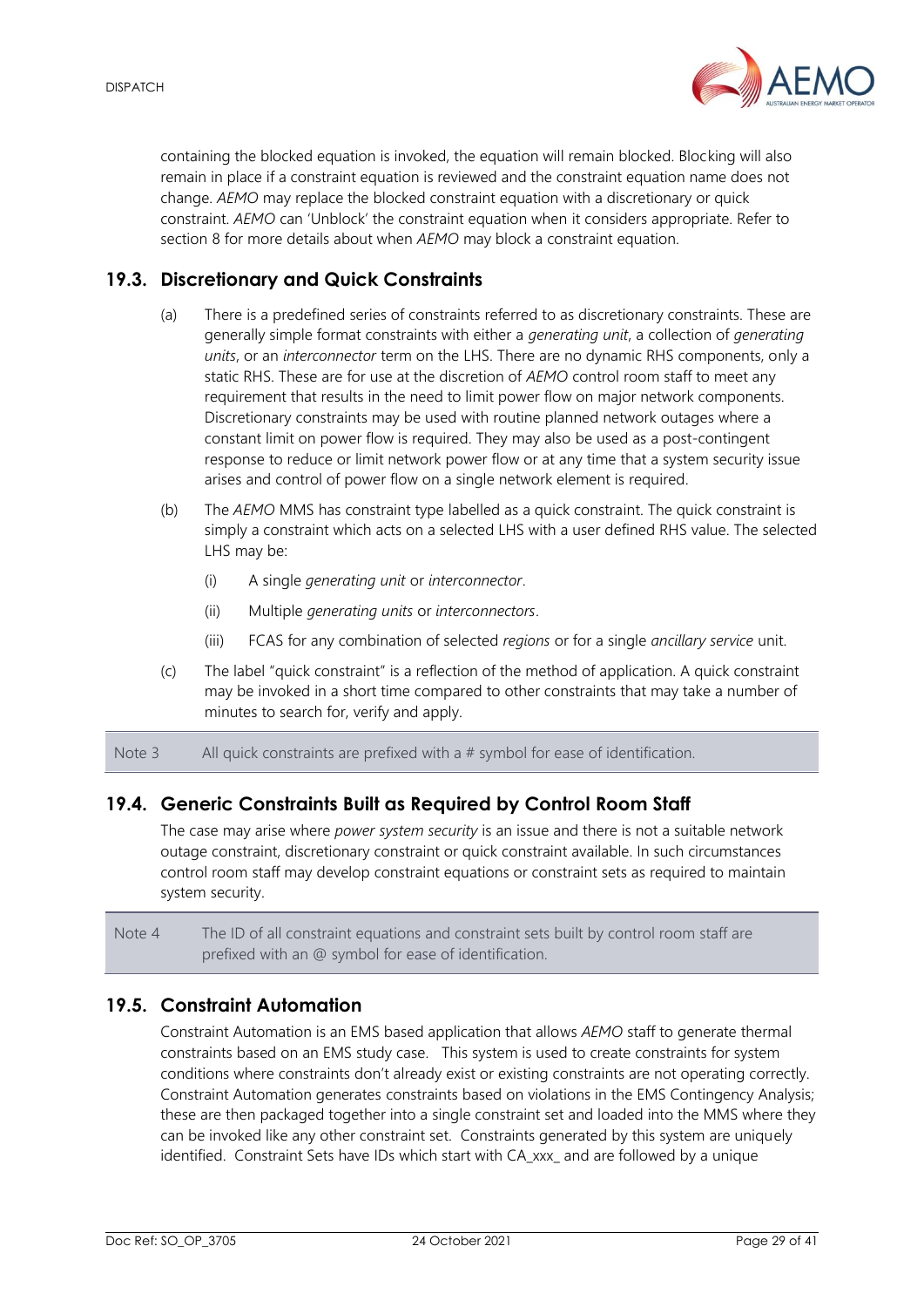

identifier. Constraint Equations use the same ID suffixed by a number for each constraint in the series (01, 02 etc.)

e.g. Constraint Set: CA\_MQS\_36661FF1

Constraint Equation: CA\_MQS\_36661FF1\_01

## <span id="page-29-0"></span>**19.6. Network Constraint Ramping**

- (a) The Network Constraint Ramping Tool (part of the SOMMS application) allows the creation of ramping constraints for any planned outage constraint irrespective of whether the LHS of the constraint includes *interconnectors* and/or generators. This ramping system includes the following features:
	- (i) The process will source the data for an outage from 30 minute Pre-dispatch forecasts, and ramp the RHS of all constraint equations associated with the outage gradually to values forecast to apply when the outage commences.
	- (ii) The process will utilise two forms of ramping for each constraint in the outage set thus creating double the number of constraints than in the outage set:
		- (A) Soft ramping towards the final outage level, to minimise transient dispatch pricing disturbances that would otherwise occur without ramping. The soft constraint will complete ramping two *trading interval*s prior to the completion of hard constraint ramping.
		- (B) Hard ramping at slower rate than soft ramping, to ensure that the outage is ready to proceed within a certain maximum time regardless of dispatch pricing outcomes.
- (b) The soft constraint and hard constraint will have the same constraint equation formulation, but the soft constraint will ramp faster than the hard constraint because the soft constraint has fewer *trading interval*s to ramp than the hard constraints. Consequently, the soft constraint has a small value of generic constraint weight which is typically less than MPC. The constraint violation penalty (CVP) of the soft constraint will be determined by the marginal value of its outage constraint equation in pre-dispatch, while the CVP for hard constraints will be set as the same as a normal network constraint.
- (c) The timing in which the ramping process should be invoked and revoked is determined by the number of *trading interval*s required for the ramp, plus an allowance for a safety margin. During the ramping constraint set creation and invocation process, the final outage level will be obtained from the *pre-dispatch* forecast for the outage constraint equations' RHS.
- Note 5 If an outage constraint equation was not binding in pre-dispatch, the ramping constraint equation will still use the RHS value for its formulation. Consequently, all the constraint equations in the outage constraint set will be ramped in dispatch even though not all of them were binding during pre-dispatch.
	- (d) The ramping process can be applied to any constraint sets related to the planned network outage, especially fully co-optimised constraints which contain a mixture of *interconnector* and generator terms on the LHS. The ramping process should be used for all planned outage constraints where ramping is required, irrespective of whether an *interconnector* is involved or not.
	- (e) The ramping process would not apply to FCAS constraint sets or any network outage constraint sets that have FCAS terms in their LHS.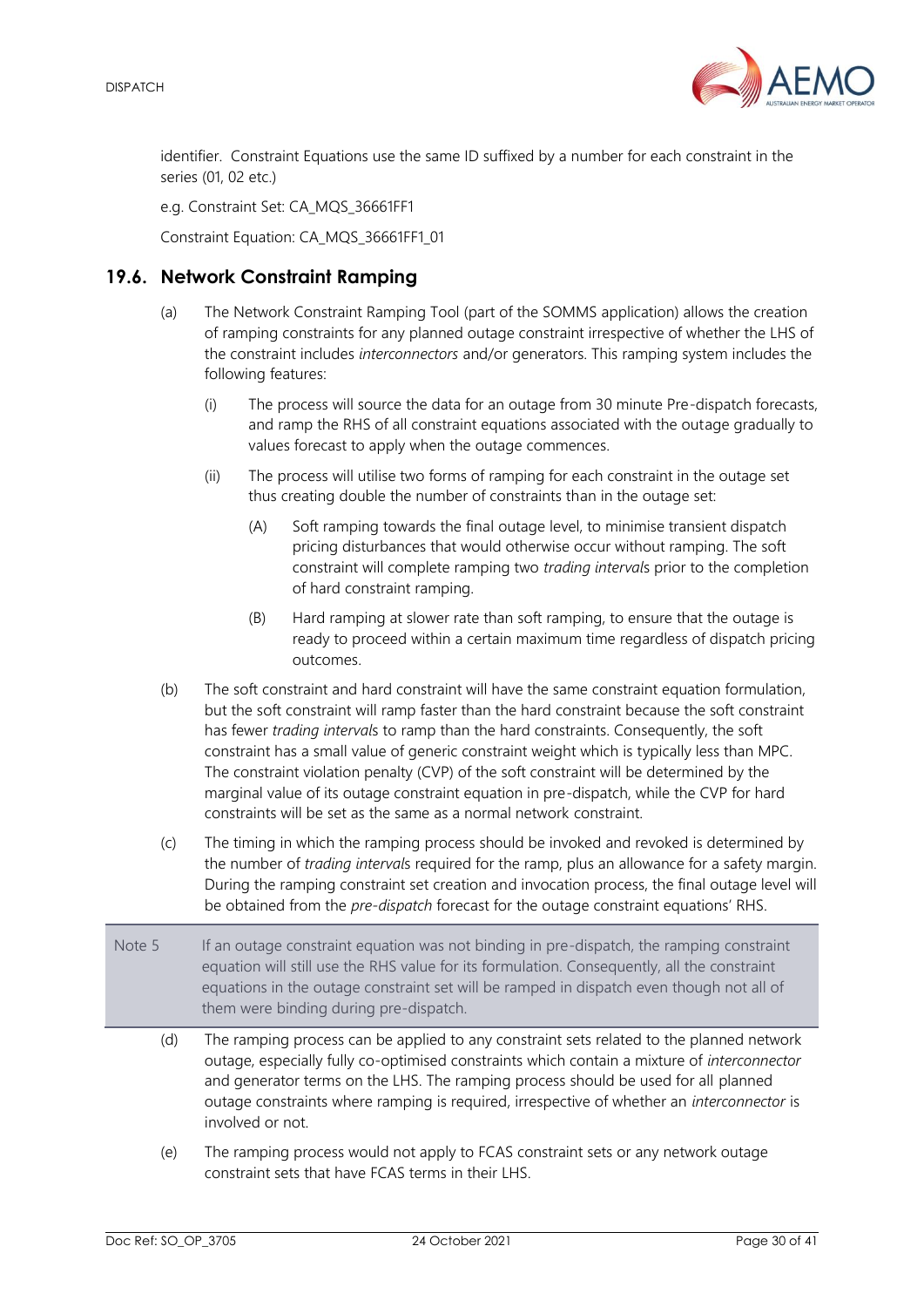

| (f)    | The process is required to ramp all the constraints that are included in the invoked outage<br>constraint set regardless of whether all the constraints were binding in Pre-dispatch. |                                                                                                                                                                                                                                                                                               |  |
|--------|---------------------------------------------------------------------------------------------------------------------------------------------------------------------------------------|-----------------------------------------------------------------------------------------------------------------------------------------------------------------------------------------------------------------------------------------------------------------------------------------------|--|
| Note 6 | If there is not at least one Pre-dispatch interval in which the network outage constraint has<br>been invoked, the process will be prevented from being enabled.                      |                                                                                                                                                                                                                                                                                               |  |
| (g)    | The ramping constraint sets and constraints will be named as follows                                                                                                                  |                                                                                                                                                                                                                                                                                               |  |
|        | (i)                                                                                                                                                                                   | Constraint Set: #R <ramp seq=""> RAMP</ramp>                                                                                                                                                                                                                                                  |  |
|        | (ii)                                                                                                                                                                                  | Soft Constraint: #R <ramp seq=""> nnn RAMP V</ramp>                                                                                                                                                                                                                                           |  |
|        | (iii)                                                                                                                                                                                 | Hard Constraint: #R <ramp seq=""> nnn RAMP F</ramp>                                                                                                                                                                                                                                           |  |
|        | (iv)                                                                                                                                                                                  | Where the <ramp_seq> is a six digit unique number.</ramp_seq>                                                                                                                                                                                                                                 |  |
|        |                                                                                                                                                                                       | $\sqrt{1}$ , $\sqrt{1}$ , $\sqrt{1}$ , $\sqrt{1}$ , $\sqrt{1}$ , $\sqrt{1}$ , $\sqrt{1}$ , $\sqrt{1}$ , $\sqrt{1}$ , $\sqrt{1}$ , $\sqrt{1}$ , $\sqrt{1}$ , $\sqrt{1}$ , $\sqrt{1}$ , $\sqrt{1}$ , $\sqrt{1}$ , $\sqrt{1}$ , $\sqrt{1}$ , $\sqrt{1}$ , $\sqrt{1}$ , $\sqrt{1}$ , $\sqrt{1}$ , |  |

(h) Constraint ramping will not be used for situations where *AEMO* reclassifies a non-credible contingency *event* as a *credible contingency event*.

## <span id="page-30-0"></span>**20. AEMO CONSTRAINT EQUATION PERFORMANCE**

Binding constraint equations are simply a result of the network being operated at or near a design limit. These are generally a normal market outcome. However there is always the possibility of a constraint equation not performing as expected. This may result in either limits falling short of system security requirements or in limits being more restrictive or conservative. The latter can result in the market being constrained with available generation capacity being restricted unnecessarily.

The process for reviewing non-performing constraint equations is progressed as soon as possible and in any case within 30 mins of the problem occurring. In general, participants should contact *AEMO* immediately if they suspect that a constraint equation is not performing as expected. This action should assist the participant by providing an understanding of the situation at that time.

This section outlines the steps that may be taken in response to a non-performing constraint equation.

## <span id="page-30-1"></span>**20.1.** *AEMO* **Action for Under Conservative Constraint Equations**

This is the situation where a constraint equation should be binding but is failing to set appropriate power system limits. Actions taken by *AEMO* under such conditions may include:

- (a) Confirm *power system security* violations evident from network analysis tools.
- (b) Assess alternative network configuration to remove the security violation.
- (c) Use the Constraint Automation tool to create a new constraint for the system condition. Note: Thermal constraints only.
- (d) Invoke appropriate network generic constraints to restore the power system to a secure operating state.
- (e) Request constraint builders to tune or replace the inadequate constraint equation.

## <span id="page-30-2"></span>**20.2.** *AEMO* **Action for Over Conservative Constraint Equations**

- Establish that a constraint equation is binding by observing a non-zero marginal value for the equation.
- Determine the purpose of the constraint equation and ensure it is required at that time.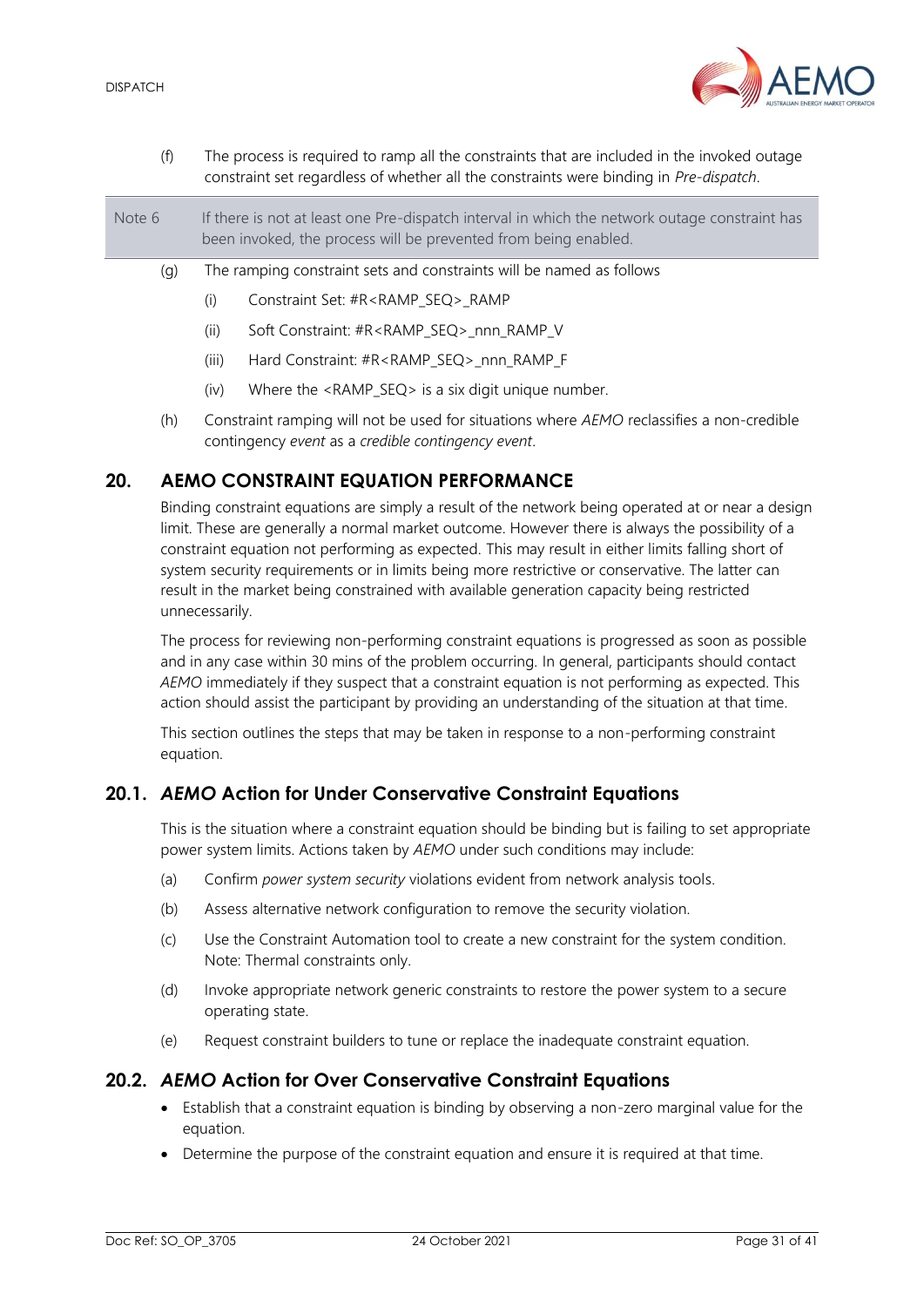

- Based on network study results, estimate the constraint equation result that should be reasonably expected at that time.
- Compare the expected result to the binding constraint equation result.
- Depending on the significance of any discrepancy, appropriate actions may be :
	- − Minor discrepancies: Continue to monitor.
	- − Block the constraint equation or remove it from the set or revoke the constraint set from MMS.
	- − Apply discretionary network constraints to manage power system security. If a thermal constraint, replace using the constraint automation tool.
	- − During business hours: Arrange for tuning or replacement of the binding constraint equation.

Until the constraints have been revised, the *power system* will be managed by Constraint Automation and/or discretionary constraints as appropriate.

In situations where an over conservative constraint problem exists control room staff will not revoke constraints associated with Transient stability, Steady State Stability or Voltage Stability. The control room does not have sufficient analysis facilities to establish acceptable levels to extend these types of limits.

## <span id="page-31-0"></span>**20.3.** *AEMO* **Action for Binding Constraints**

- (a) Under clause 3.8.1(a) of the NER, in operating the *central dispatch* process *AEMO* is to use its reasonable endeavours to maintain *power system security* in accordance with Chapter 4 and to maximise the value of *spot market* trading on the basis of *dispatch offers* and *dispatch bids*.
- (b) When a *constraint* binds in dispatch, *AEMO* will, to the extent that is reasonably possible, review the *constraint* to assess the validity and accuracy of the constraint outcome and use reasonable endeavours to determine if there are actions *AEMO* can initiate to relieve the network congestion.
- (c) These actions may include utilising the full extent of the thermal ratings of transmission elements as specified by the Network Service Provider (NSP) in accordance with the Rules, clause 4.6.4.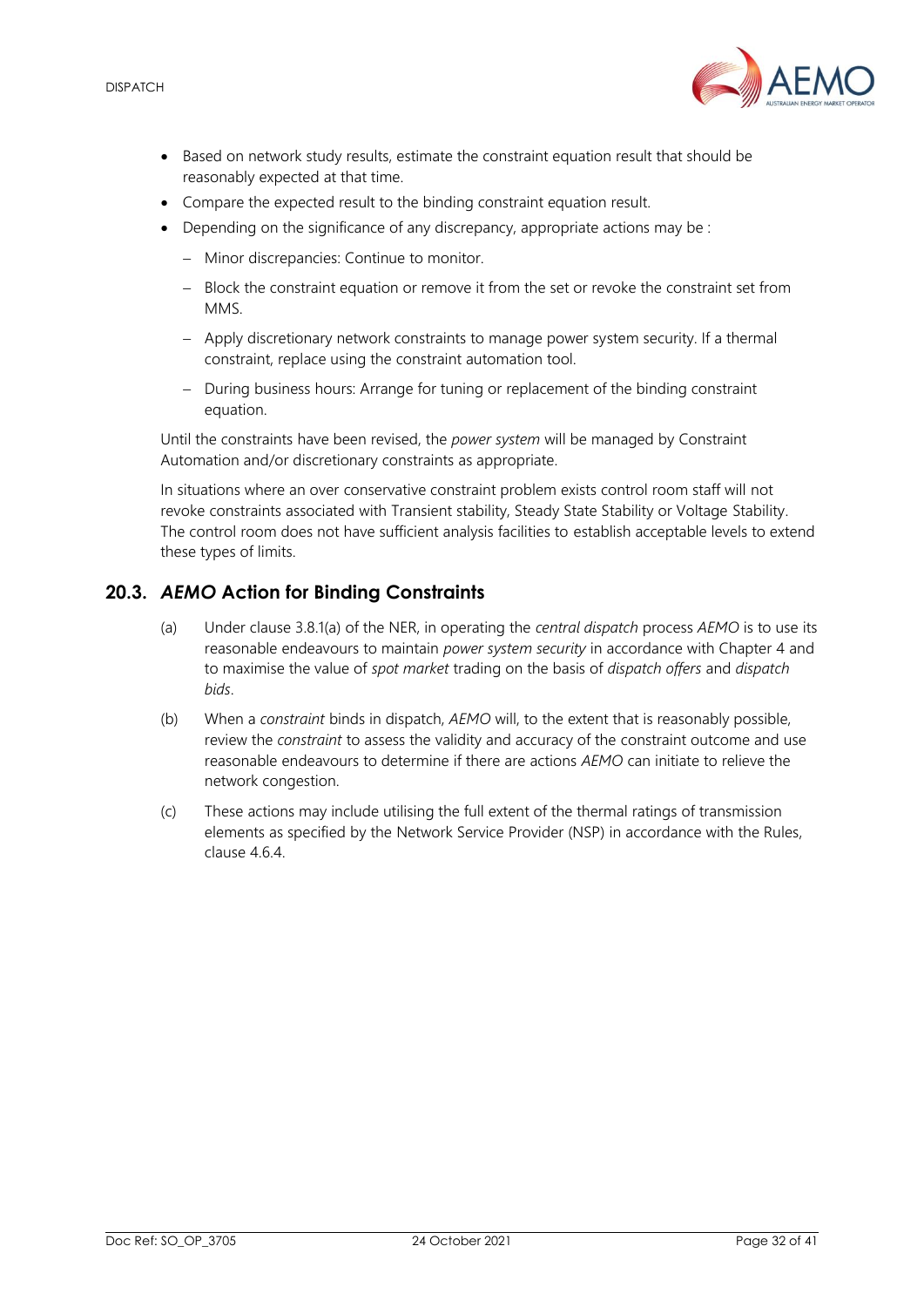

# <span id="page-32-0"></span>**APPENDIX A. NON-CONFORMANCE CALCULATIONS AND PROCESS OVERVIEW**

## <span id="page-32-1"></span>**A.1 Overview**

*AEMO* operates Conformance Monitoring software (Compmon) to assist with the management of the non-conformance process. Compmon operates continuously in *AEMO* control rooms. Conformance calculations are initiated immediately following each dispatch calculation. Each conformance calculation is relevant to the previous *trading interval* but calculated at a time when both the Dispatch Targets for that *trading interval* and the final actual megawatt values for that *trading interval* are known.

The conformance calculation includes all applicable items of *scheduled plant* in the NEM, these are:

- *Scheduled generating units*
- *Semi-scheduled generating units*
- *Scheduled network services*
- *Scheduled loads<sup>3</sup>*

The following abbreviations are used in this Appendix:

- MW = Actual Generation.
- MWB = Dispatch Target (also referred to as *dispatch level* for *semi-scheduled generating units*.
- MWO = Bid Unit Availability; UIGF for *semi-scheduled generating units.*
- ROC = Rate of Change or Ramp Rate of a Unit.
- FCR = FCAS Raise Regulation Band (enabled).
- FCL = FCAS Lower Regulation Band (enabled)

## <span id="page-32-2"></span>**A.2 Conformance Calculations**

Detection of non-conformance is based on two error thresholds. The Small Error Trigger and the Large Error Trigger are defined in Compmon.

Small Error Trigger threshold

Trigger level (MW) is: MAX ( 6, MIN [ 3% MWO, 2\*ROC ])

## Large Error Trigger threshold:

Trigger level (MW) is: MAX ( 6, MIN [ 5% MWO, 4\*ROC ])

Note that 6 MW is the minimum Small Error Trigger threshold and 6 MW is the minimum Large Error Trigger threshold.

After every dispatch run, the Compmon application compares the difference between the MWB of the previous *trading interval* and the megawatt of the current *trading interval* with the error trigger thresholds. In addition to MWB, a compensation for FCAS is included to allow for regulating plant movement.

The Small and Large Error Triggers each have an associated counter. The counters each increment on detection of error and are used to trigger applicable non-conformance action.

The counters are incremented if any of the following conditions are true:

Under some circumstances, some units or classes of units may be suspended from non-conformance monitoring. Currently batteries are suspended to avoid triggering due to response to frequency events.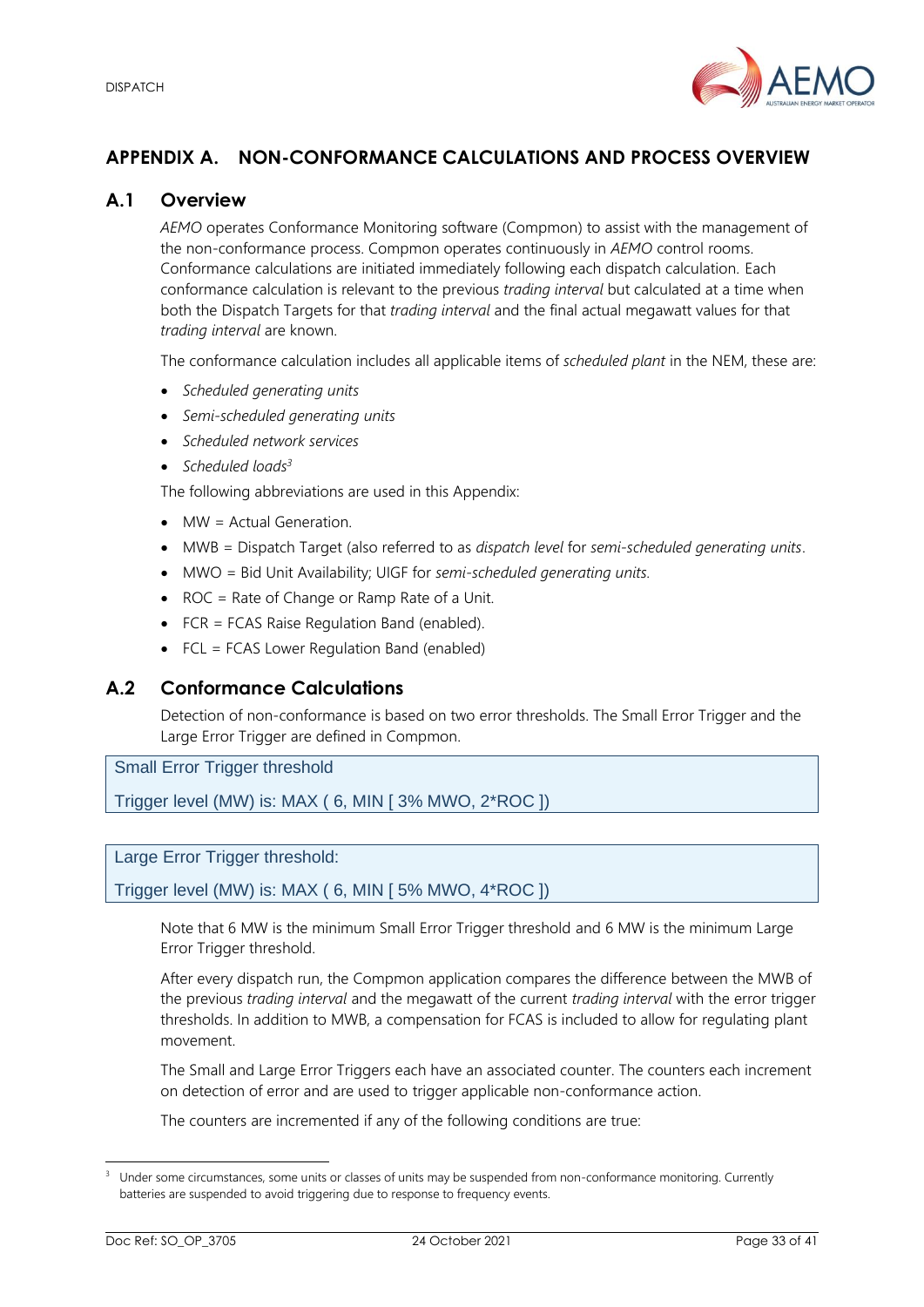

- For error detection above MWB
	- − If MW (MWB + FCR) > Small Trigger Threshold
		- Then Increment Small Error Counter
	- − If MW (MWB + FCR) > Large Trigger Threshold
		- Then increment Large Error Counter
- For error detection below MWB
	- − If (MWB FCL) MW > Small Trigger Threshold
		- Then increment Small Error Counter
	- − If (MWB FCL) MW > Large Trigger Threshold
		- Then increment Large Error Counter

The Small Error Trigger is measured over 6 consecutive *trading intervals* and the Large Error Trigger is measured over 3 consecutive *trading intervals*. These error counter values will progress the non-conformance action. The error counters reset to 'zero' if no error is apparent or reset to 'one' if the direction of error reverses.

In the case of *semi-scheduled generating units,* the error counters reset to 'zero' under defined conditions. The defined conditions are:

- If semi-dispatch cap flag = 'FALSE'
	- − Then reset small and large error counters to zero.
- If MW < MWB (Unit operating below Dispatch Level)
	- − Then reset small and large error counters to zero.

This leaves the one remaining condition where a *semi-scheduled generating unit* unit is operating at or above MWB and semi-dispatch cap flag = 'TRUE'. For this case there is no reset of the error counters and the process is the same as a scheduled unit.

## <span id="page-33-0"></span>**A.3 Conformance Status**

Following the conformance calculation, each item of plant is allocated a conformance Status. An item of plant can only have one conformance Status allocated to it in a DI.

Possible conformance Status states and explanations of each are:

- Normal: Plant is following Target within Error thresholds.
- Off-Target: Plant is not following Target. MW Error exceeds detection thresholds.
- Not-Responding: A number of *trading intervals* have passed and plant is still not following target. (The number of *trading intervals* depends on the severity of error.)
- NC-Pending: The non-response has reached a stage where the plant will be declared Non-Conforming.
- Non-Conforming: The plant is Declared Non-Conforming and a Non-Conformance constraint is applied.
- Suspended: The plant is not included in the Conformance Process.

Conformance Status change for an item of plant may be achieved by:

- An automated process based on the error counters.
- An *AEMO* user initiated action.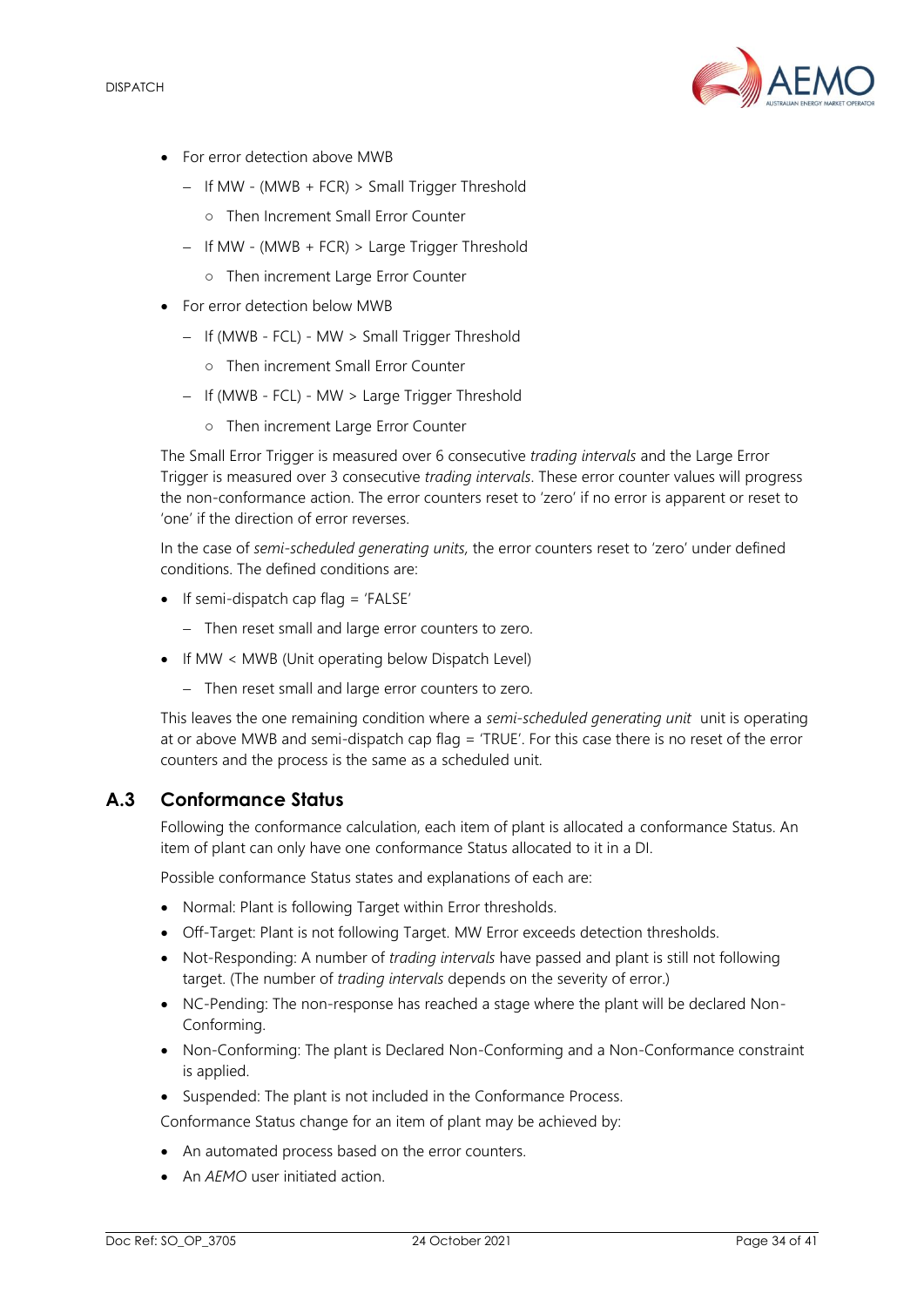

Additionally two operating modes exist for Compmon, these are:

- Auto, where all Conformance Status changes through to Non-Conforming are based on error counters. Once plant has been declared Non-Conforming a phone communication is required from the participant advising *AEMO* of the reason for the non-conformance. The participant must advise *AEMO* when they are capable of following Dispatch Targets, then the nonconformance declaration can be lifted. There is an optional "Verify Non-Conformance Declaration" function available to the *AEMO* user when operating in this mode. This will hold the process at the NC-Pending Conformance Status until the *AEMO* user confirms the Non-Conformance Declaration. This option may be applied or not at the *AEMO* users discretion.
- Manual, where Conformance Status changes up to the Not-Responding stage only are determined on an automated basis. Any further action to declare plant Non-Conforming is based on *AEMO* user actions. These actions include initiating phone calls to plant operations staff, Non-Conformance and Conformance Declarations, Constraint application, manual logging and Market Notice publication. In Manual mode, Compmon is used only as an alarm mechanism for *AEMO* operations staff to take manual action.

Possible status changes in Manual and Auto operating modes are illustrated below. Note that the solid lines (arrows) represent a Conformance Status change based on error counters with no *AEMO* user input. The dotted lines (arrows) represent possible *AEMO* user initiated Conformance Status change.



#### <span id="page-34-0"></span>**Figure 4 Status Transition in Manual Mode**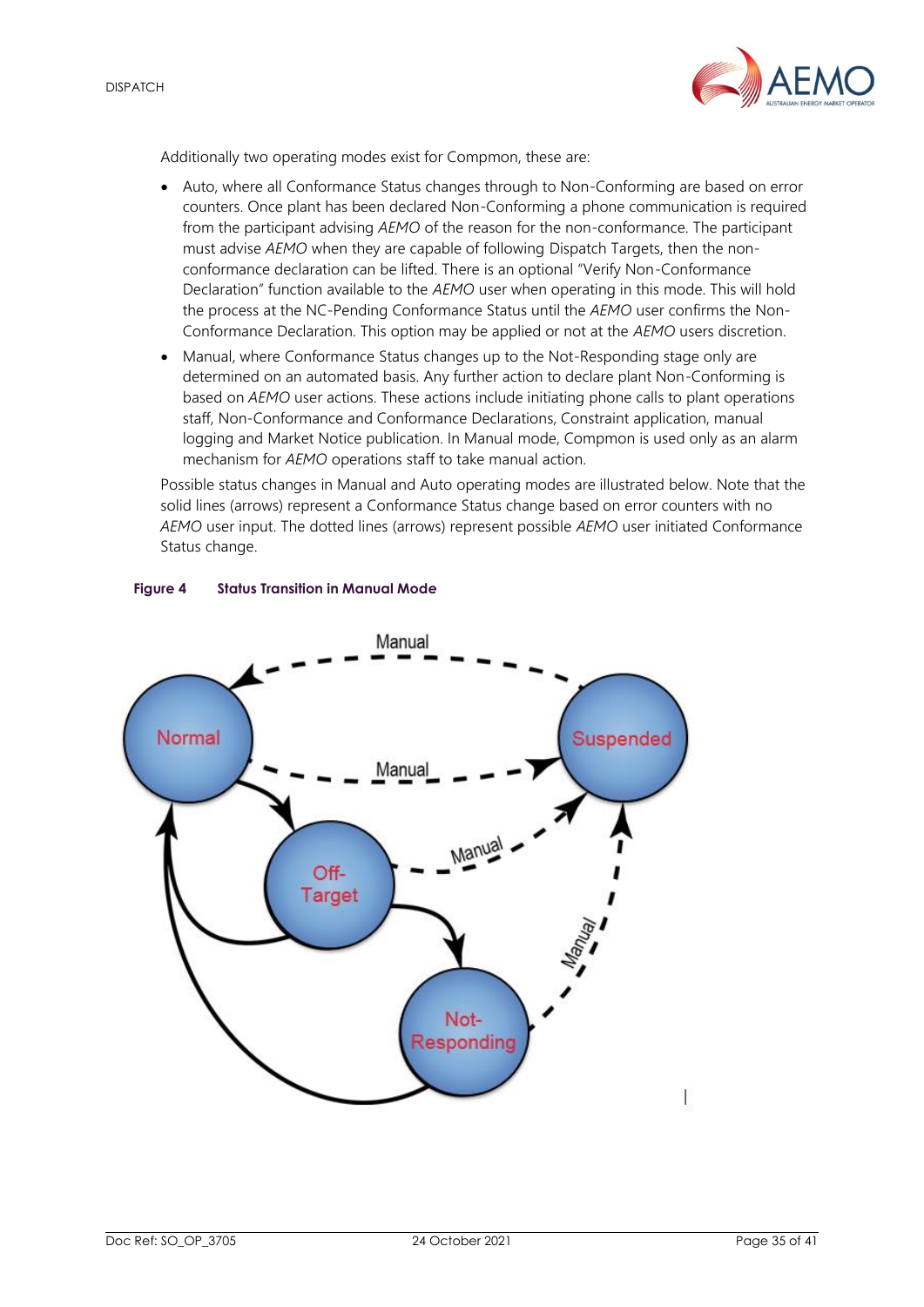

<span id="page-35-0"></span>

As can be seen from the illustrations above and the previous descriptions of Conformance Status, plant following target within the error thresholds will have a Conformance status of Normal.

In Manual mode, this will change to Off-Target then to Not-Responding based on error counters. Non-Conformance Declaration by *AEMO* will then be a manual *AEMO* user action in this mode. This includes constraint application, logging, market notice issue, and phone conversations with plant control staff regarding the declaration of Non-Conformance. The severity of the Conformance status indicated by the *AEMO* Conformance Module will be limited to Not-Responding while the manual action takes place. Note that if plant is manually declared Non-Conforming and a non-conformance constraint is applied then it is likely that the reported Conformance Status will revert to Normal as a result of the constraint action.

In Auto mode, the Conformance Status will change to Off-Target, Not-Responding, NC-Pending and Non-Conforming based on error counters.

In either mode, the *AEMO* user may accelerate the process and declare Non-Conformance at any time or Suspend a unit from taking part in the Conformance process.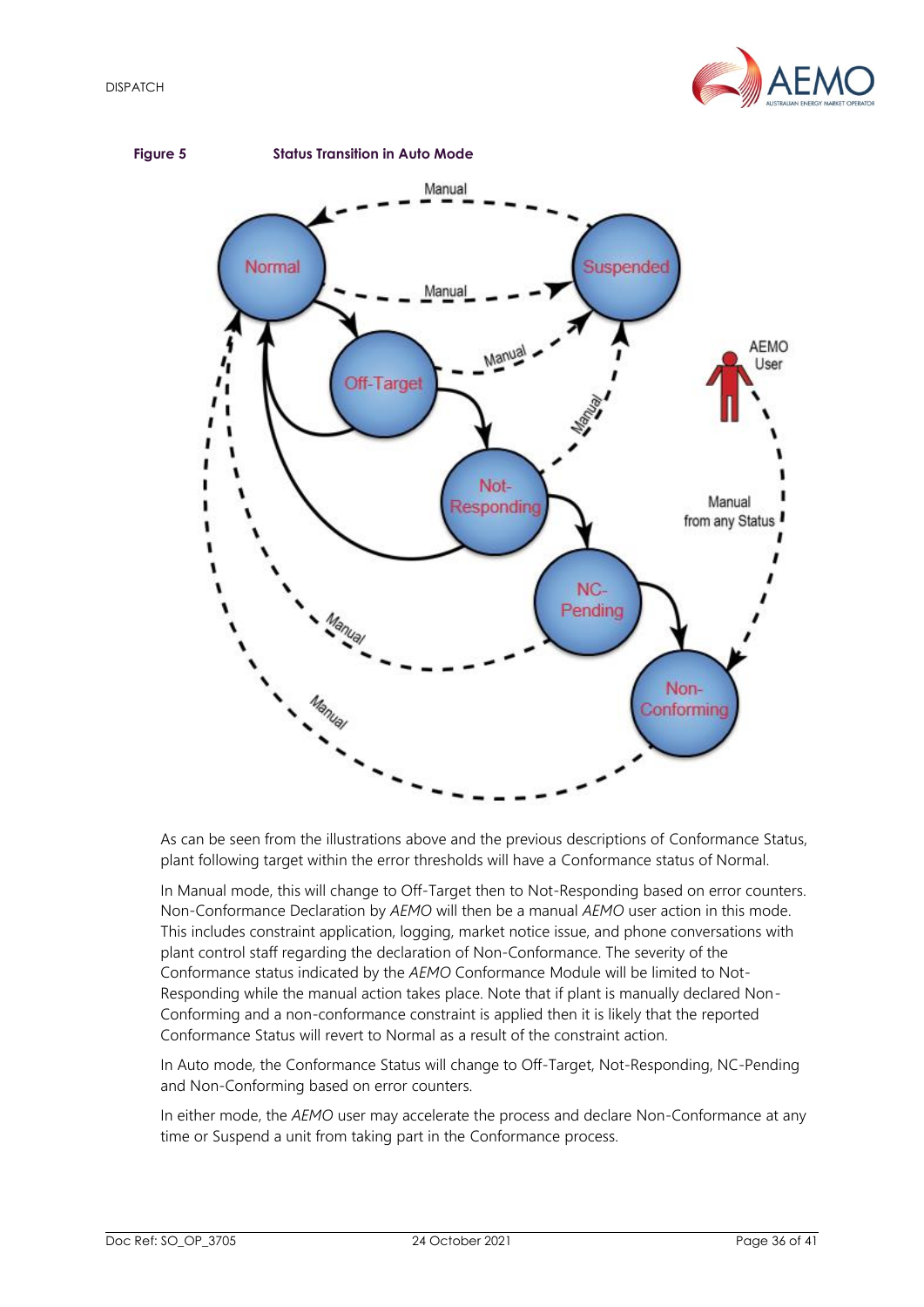

The criteria for Conformance Status change in Manual and Auto operating modes is presented in the following two tables. In addition to this information, the *AEMO* user initiated changes illustrated in the diagrams above are available at the user's discretion in line with current policy.

#### <span id="page-36-1"></span>**Table 3 Conformance Status Change in Manual or Auto Modes**

| <b>Previous Status</b>          | Criteria for Conformance Status Change<br>In Manual or Auto Mode | <b>Resulting Status</b><br>Change |
|---------------------------------|------------------------------------------------------------------|-----------------------------------|
| Normal                          | Large Error Count $\geq 1$                                       | Off-Target                        |
| Normal                          | Small Error Count $\geq 1$                                       | Off-Target                        |
| Off-Target                      | Large Error Count $\geq 3$                                       | Not-Responding                    |
| Off-Target                      | Small Error Count $\geq 6$                                       | Not-Responding                    |
| Off-Target or<br>Not-Responding | Large Error Count = $0$ and Small Error Count = $0$              | Normal                            |

#### <span id="page-36-2"></span>**Table 4 Conformance Status Change in Auto Mode**

| <b>Previous Status</b> | Criteria for Conformance Status Change<br>In Auto Mode              | <b>Resulting Status</b><br>Change |
|------------------------|---------------------------------------------------------------------|-----------------------------------|
| Not-Responding         | Large Error Count $\geq 5$                                          | NC-Pending                        |
| Not-Responding         | Small Error Count $\geq 8$                                          | NC-Pending                        |
| NC-Pending             | The Status in the next trading interval will be Non-<br>Conforming. | Non-Conforming                    |

## <span id="page-36-0"></span>**A.4 Information to Participants**

A Conformance Data Report will be published to applicable plant following each Conformance Module calculation, once per DI. As well as the relevant unit and time information, the report will contain the following information.

#### Status

The status of the particular unit following the last conformance module calculation. That is, Normal, Suspended, Off-Target, Not-Responding, NC-Pending, Non-Conforming.

#### Action Message

An action message is included on the report corresponding to each status as follows:

- Normal: No action required. Unit is following Dispatch Target.
- Suspended: No action required. Unit is excluded from the Conformance process at this time.
- Off-Target: Please move to Dispatch Target or rebid.
- Not-Responding: Please move to Dispatch Target or rebid.
- NC-Pending (Possible in Auto mode only): Unit not responding to Dispatch Target. Non-Conformance action pending.
- Non-Conforming (Possible in Auto mode only): Unit declared Non-Conforming. Non-Conformance Constraint is *invoked. AEMO* is requesting a reason for the Non-Conformance.

Energy values relevant to the specific conformance calculation

- MWB: NEMDE Dispatch Target or Dispatch Level for the DI.
- MW: Actual plant MW at the end of the DI.
- MW Error: Difference between MWB and MW values with allowance for FCR and FCL.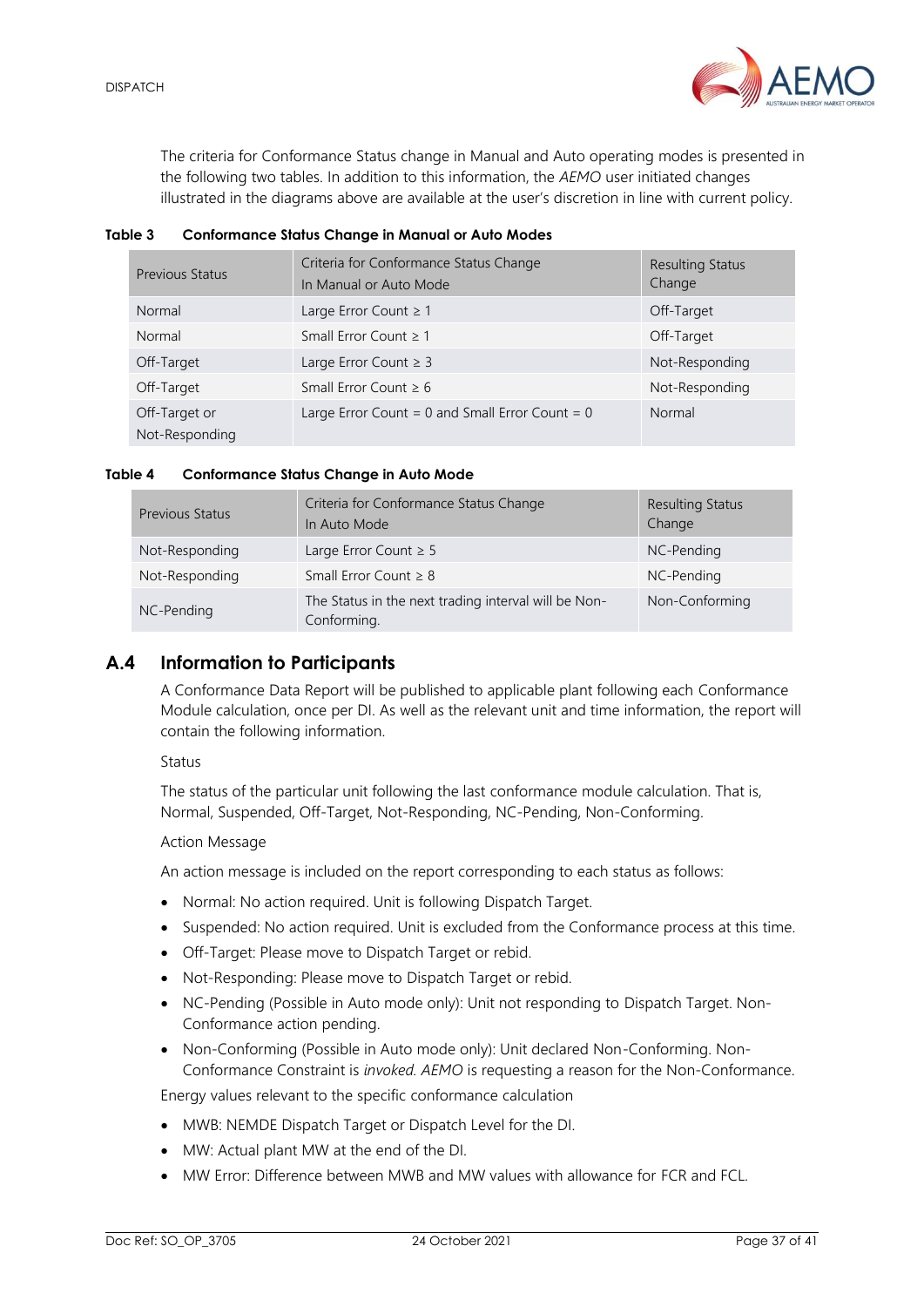

• Max MW Error: Max absolute MW Error since error counters were last zero.

Mode

- "Manual" (*AEMO* is currently operating in Manual mode)
- "Auto" (*AEMO* is currently operating in Auto mode)

This Conformance Data Report is expected to be used by plant operating staff during normal operation.

Note 7 If *AEMO* is operating in Manual mode, the Conformance Status of NC-Pending and Non-Conforming does not exist. As previously discussed, the Declaration of Non-Conformance and Conformance is carried out via phone communication initiated by *AEMO*.

## <span id="page-37-0"></span>**A.5 Worked Examples**

Large Error Example

A hypothetical generating unit A has a bid unit availability of 200 MW and a *ramp rate* of 2 MW/min.

The large error trigger is determined as follows:

- The term representing 5% of the bid unit availability is 5/100 x 200 = 10 MW.
- The term representing 4\* [*ramp rate*] is 4 x 2 = 8 MW.
- The minimum of these two terms (10 MW and 8 MW) is 8 MW.
- The minimum allowable error is 6 MW.
- The maximum of these two terms (6 MW and 8 MW) is 8 MW.
- Therefore the large error trigger is 8 MW.

This means that if the generation or load of the plant differs from its Dispatch Target by more than 8 MW the Conformance Status will be Off-Target. If this occurs for 3 consecutive *trading intervals* the Conformance Status will be Not-Responding. If this occurs for five consecutive *trading intervals* the Conformance Status will be NC-Pending (only if in Auto mode). The result for the following *trading interval* will be Non-Conforming (only if in Auto mode).

#### Small Error Example

The small error trigger is determined as follows:

- The term representing 3% of the bid unit availability is  $3/100 \times 200 = 6$  MW.
- The term representing 2\* [*ramp rate*] is 2 x 2 = 4 MW.
- The minimum of these two terms (6 MW and 4 MW) is 4 MW.
- The minimum allowable error is 6 MW.
- The maximum of these two terms (6 MW and 4 MW) is 6 MW.
- Therefore the small error trigger is 6 MW.

This means that if the generation or load of the plant differs from its Dispatch Target by more than 6 MW the Conformance Status will be Off-Target. If this occurs for 6 consecutive *trading intervals* the Conformance Status will be Not-Responding. If this occurs for 8 consecutive *trading intervals* the Conformance Status will be NC-Pending (only if in Auto mode). The result for the following *trading interval* will be Non-Conforming (only if in Auto mode).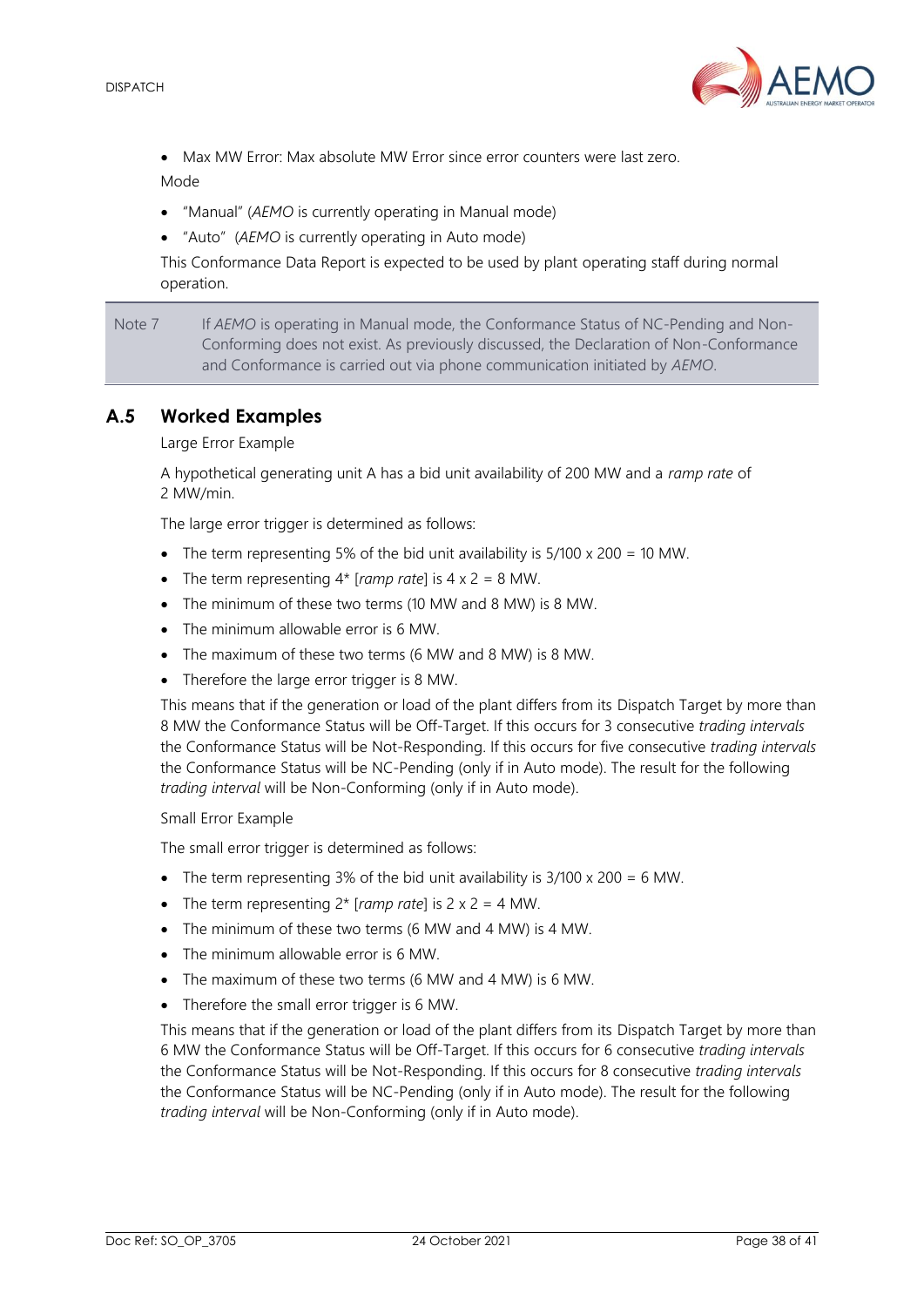

## <span id="page-38-0"></span>**APPENDIX B. LOGIC USED IN IDENTIFYING TRADING INTERVALS AS SUBJECT TO REVIEW AND THE TRIGGER THRESHOLDS**

Trigger logic used to identify *trading intervals* as subject to review (S):

For each Region

IF {Unusual change in Region Energy Price} AND {Unusual change in any connected Interconnector Cleared Flow}

THEN

Set *trading interval* Price Status flag = 'SUBJECT TO REVIEW' (S)

ELSE

IF Previous *trading interval* Price Status is either 'SUBJECT TO REVIEW' (S)

OR

'INDETERMINATE' (I)

**THEN** 

Set Current *trading interval* Price Status to 'INDETERMINATE' (I)

Note 8 The following table explains the *AEMO* internal and external flagging of *trading intervals* identified as subject to review with the progress of price revision process.

#### <span id="page-38-1"></span>**Table 5 Flags used with Trading intervals Subject to Review**

| AEMO internal flagging                                                                                                                                       | External flagging |
|--------------------------------------------------------------------------------------------------------------------------------------------------------------|-------------------|
| 'SUBJECT TO REVIEW' and AEMO action pending (up to 30 minutes from<br>the publication of the prices for the trading interval)                                | <b>NOT FIRM</b>   |
| 'INDETERMINATE' and AEMO action pending                                                                                                                      | <b>NOT FIRM</b>   |
| 'SUBJECT TO REVIEW' was flagged and AEMO has 'Rejected" the<br>published prices due to the presence of MII                                                   | <b>FIRM</b>       |
| 'SUBJECT TO REVIEW' was flagged and AEMO has 'Accepted" the<br>published prices since AEMO determined that the trading interval was not<br>affected by a MII | <b>FIRM</b>       |

Trigger for unusual change in the Energy Price of a *region*:

IF EITHER

• The lesser of the absolute values of both the current *spot price* and the previous *spot price* of *Region* 'R' is greater than threshold  $X_R$ 

AND

The absolute difference between the current and previous *spot prices* of *Region* 'R' expressed as an absolute percentage change over the lesser of the current & previous *spot prices*, is greater than percentage threshold YR

OR

• The lesser of the absolute values of both the current *spot price* and the previous *spot price* of *Region* 'R' is less than or equal to threshold  $X_R$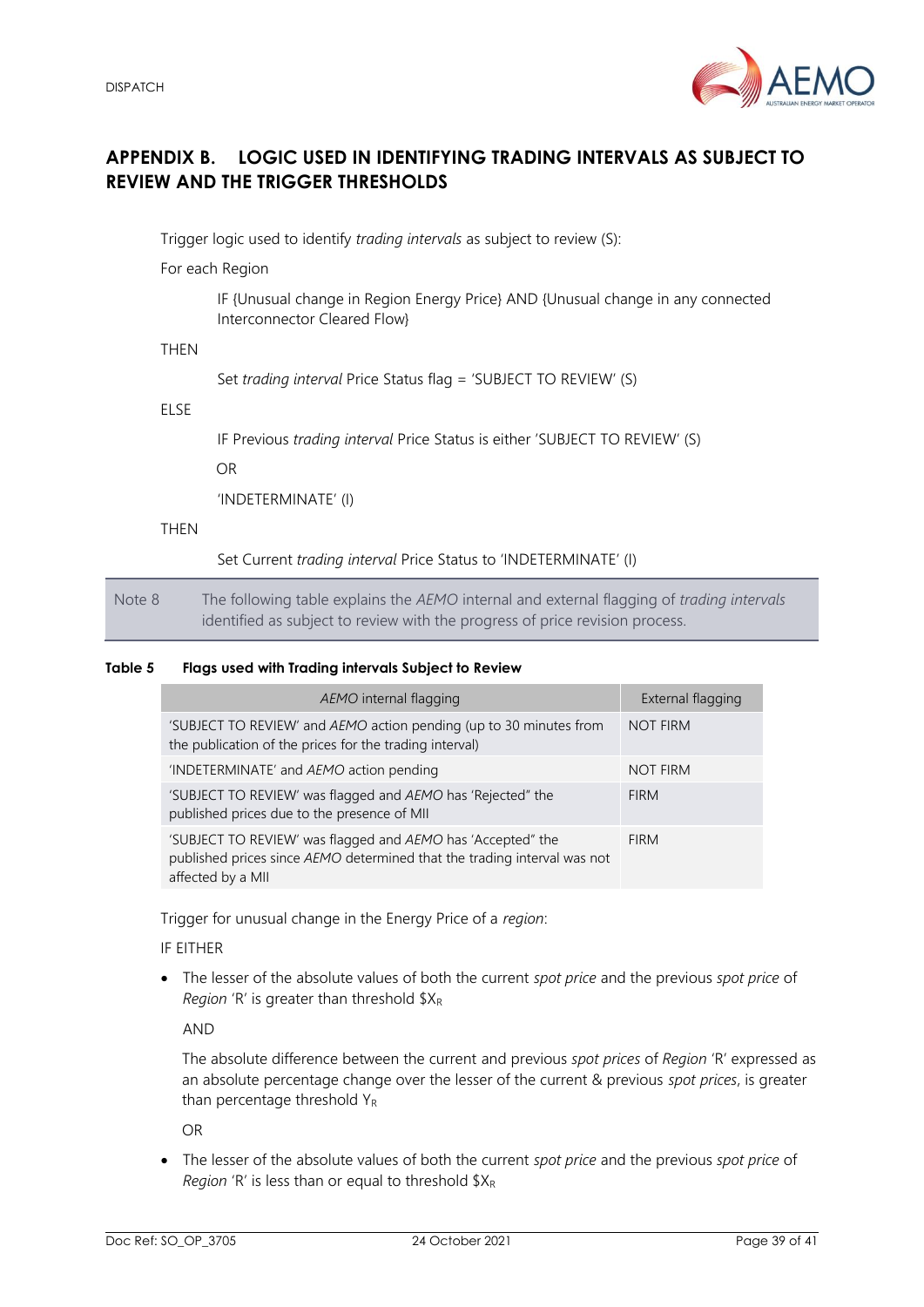

#### AND

The absolute difference between the current & previous *spot prices* of *Region* 'R' is greater than threshold  $X_R$  multiplied by percentage threshold  $Y_R/100$ 

#### **THFN**

An unusual change in *Region* ''R' Energy Price has occurred.

Trigger for Unusual change in the Cleared Flow of any *Interconnector* associated with the *region*:

#### IF EITHER

For any *interconnector* 'I' connected to *region* 'R'

• The absolute difference between the current & previous *trading interval* Cleared Flow is greater than threshold  $Q_{(R,I)}$ 

#### OR

For all *interconnectors* 'I' connected to the *Region* 'R'

• Cleared Flow = zero MW for both the current & previous DIs.

#### THEN

An unusual change in connected *Interconnector* Cleared Flow has occurred.

Trigger Thresholds

#### <span id="page-39-0"></span>**Table 6 Region Energy Price Trigger Thresholds**

| Region Energy Price    | Default Values       |                          |  |
|------------------------|----------------------|--------------------------|--|
| <b>Change Triggers</b> | $$X_{R}$<br>(\$/MWh) | Y <sub>R</sub><br>$(\%)$ |  |
| QLD1                   | 20                   | 300                      |  |
| NSW1                   | 20                   | 300                      |  |
| VIC1                   | 20                   | 300                      |  |
| SA <sub>1</sub>        | 20                   | 300                      |  |
| TAS1                   | 20                   | 400                      |  |

#### <span id="page-39-1"></span>**Table 7 Region-Interconnector Flow Change Trigger Thresholds**

| Region-Interconnector<br>Flow Change Trigger QR,I<br>(MW) | QNI | Terranora | Vic-NSW | Heywood | Murraylink | <b>Basslink</b> |
|-----------------------------------------------------------|-----|-----------|---------|---------|------------|-----------------|
| QLD1                                                      | 240 | 80        |         |         |            |                 |
| NSW1                                                      | 450 | 80        | 500     |         |            |                 |
| VIC1                                                      |     |           | 500     | 150     | 100        | 190             |
| SA <sub>1</sub>                                           |     |           |         | 150     | 100        |                 |
| TAS1                                                      |     |           |         |         |            | 190             |